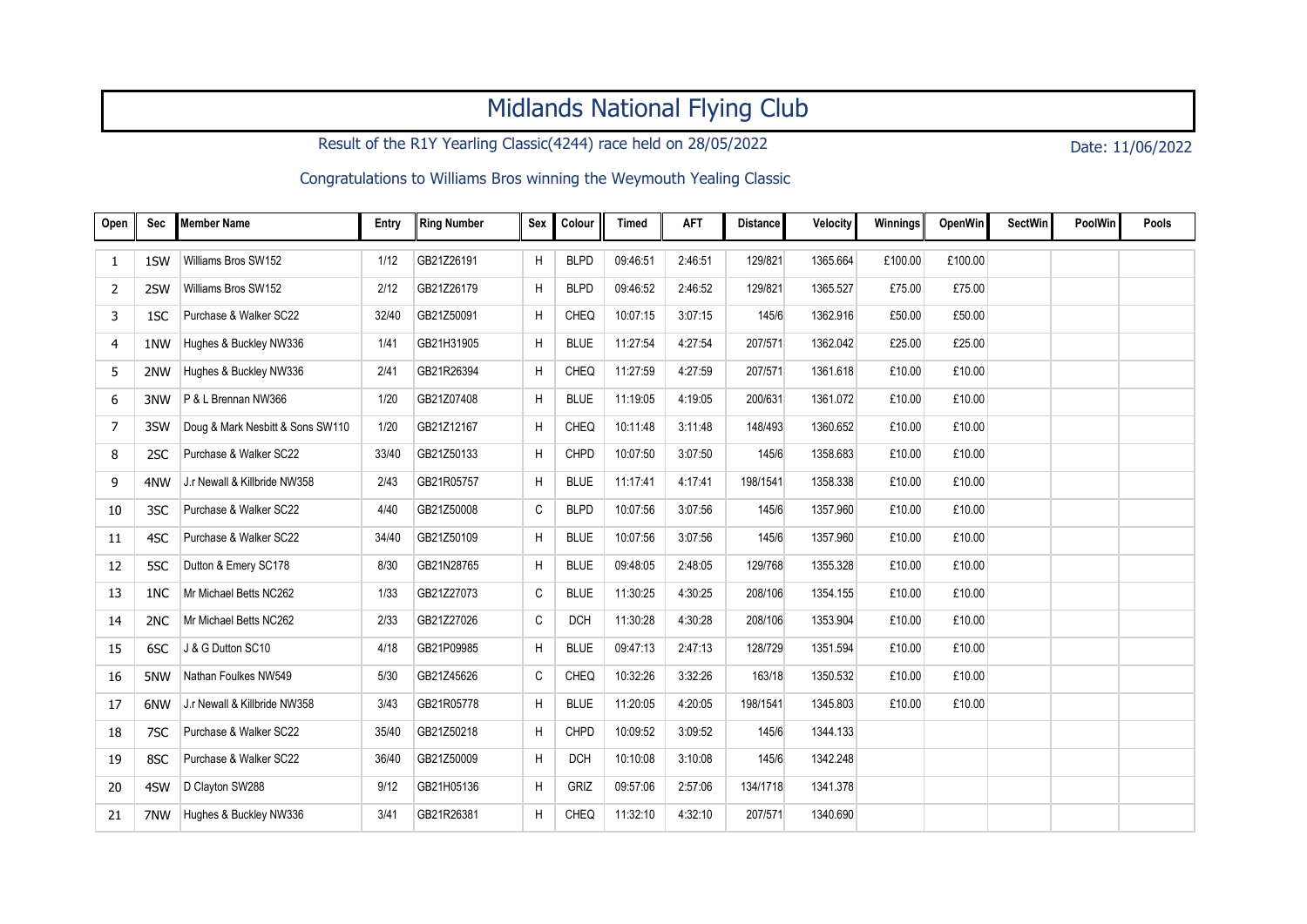| 22 | 9SC  | Purchase & Walker SC22            | 37/40 | GB21H13602 | Н | <b>BLUE</b> | 10:10:57 | 3:10:57 | 145/6    | 1336.507 |  |  |  |
|----|------|-----------------------------------|-------|------------|---|-------------|----------|---------|----------|----------|--|--|--|
| 23 | 10SC | J & G Dutton SC10                 | 3/18  | GB21P09937 | H | <b>BLUE</b> | 09:49:29 | 2:49:29 | 128/729  | 1333.518 |  |  |  |
| 24 | 11SC | Purchase & Walker SC22            | 8/40  | GB21Z50144 | H | <b>BLUE</b> | 10:11:33 | 3:11:33 | 145/6    | 1332.321 |  |  |  |
| 25 | 12SC | Purchase & Walker SC22            | 9/40  | GB21Z50061 | H | <b>BLPD</b> | 10:11:34 | 3:11:34 | 145/6    | 1332.205 |  |  |  |
| 26 | 1SE  | Mr J Pether SE6                   | 1/20  | GB21Z60797 | H | CHEQ        | 10:15:04 | 3:15:04 | 147/919  | 1331.027 |  |  |  |
| 27 | 13SC | Kevin Johnson SC134               | 4/12  | GB21V24661 | C | <b>BLUE</b> | 10:17:13 | 3:17:13 | 148/1550 | 1328.640 |  |  |  |
| 28 | 8NW  | J.r Newall & Killbride NW358      | 4/43  | GB21Z07342 | C | <b>BLUE</b> | 11:23:42 | 4:23:42 | 198/1541 | 1327.345 |  |  |  |
| 29 | 9NW  | J.r Newall & Killbride NW358      | 5/43  | GB21Z07350 | H | <b>BLUE</b> | 11:23:51 | 4:23:51 | 198/1541 | 1326.591 |  |  |  |
| 30 | 14SC | Purchase & Walker SC22            | 10/40 | GB21Z50018 | H | CHPD        | 10:12:34 | 3:12:34 | 145/6    | 1325.286 |  |  |  |
| 31 | 2SE  | Mr & Mrs G Jakings SE8            | 1/12  | GB21Z22226 | C | <b>DCH</b>  | 10:34:12 | 3:34:12 | 161/483  | 1325.131 |  |  |  |
| 32 | 10NW | Hughes & Buckley NW336            | 4/41  | GB21R26396 | H | <b>BLK</b>  | 11:35:22 | 4:35:22 | 207/571  | 1325.110 |  |  |  |
| 33 | 3NC  | Mantle Bros & Sons NC327          | 1/12  | GB21Z63116 | C | <b>DCH</b>  | 11:03:02 | 4:03:02 | 182/1605 | 1324.613 |  |  |  |
| 34 | 3SE  | Mr John Bellerby SE59             | 1/16  | GB21Z16301 | H | <b>BLUE</b> | 10:58:49 | 3:58:49 | 179/1131 | 1323.907 |  |  |  |
| 35 | 1NE  | Mr Simon Parkinson NE143          | 1/38  | GB21Z00961 | H | BP          | 11:44:08 | 4:44:08 | 213/966  | 1322.780 |  |  |  |
| 36 | 11NW | Hughes & Buckley NW336            | 5/41  | GB21H31938 | H | CHEQ        | 11:35:59 | 4:35:59 | 207/571  | 1322.149 |  |  |  |
| 37 | 12NW | Nathan Foulkes NW549              | 10/30 | GB21Z45627 | H | <b>BLUE</b> | 10:37:05 | 3:37:05 | 163/18   | 1321.603 |  |  |  |
| 38 | 5SW  | Mr & Mrs Peter Shaw SW201         | 4/15  | GB21Z55787 | C | <b>BLWF</b> | 09:54:56 | 2:54:56 | 131/529  | 1321.012 |  |  |  |
| 39 | 6SW  | A Trumpeter SW26                  | 4/10  | GB21P17657 | C | <b>BLUE</b> | 09:57:34 | 2:57:34 | 133/301  | 1319.961 |  |  |  |
| 40 | 15SC | Mr & Mrs Elton SC67               | 3/25  | GB21Z06672 | C | <b>BLUE</b> | 10:29:05 | 3:29:05 | 156/1347 | 1319.603 |  |  |  |
| 41 | 13NW | Hughes & Buckley NW336            | 6/41  | GB21N56008 | H | CHEQ        | 11:36:33 | 4:36:33 | 207/571  | 1319.440 |  |  |  |
| 42 | 7SW  | Price Bros & Son SW162            | 1/20  | GB21V38265 | H | <b>BLUE</b> | 09:38:29 | 2:38:29 | 118/1245 | 1318.277 |  |  |  |
| 43 | 16SC | Purchase & Walker SC22            | 11/40 | GB21Z50030 | H | <b>BLK</b>  | 10:13:38 | 3:13:38 | 145/6    | 1317.986 |  |  |  |
| 44 | 4NC  | Mr A Bainbridge & Son NC167       | 1/18  | GB21Z00026 | C | <b>BLWF</b> | 11:52:08 | 4:52:08 | 218/1099 | 1317.135 |  |  |  |
| 45 | 17SC | Mr Barry Lovell SC152             | 1/4   | GB21Z12768 | C | PIED        | 10:17:30 | 3:17:30 | 147/1215 | 1316.127 |  |  |  |
| 46 | 8SW  | D & R Williams SW43               | 7/10  | GB21N60928 | H | <b>BLUE</b> | 09:41:43 | 2:41:43 | 120/1628 | 1316.055 |  |  |  |
| 47 |      | 14NW J.r Newall & Killbride NW358 | 7/43  | GB21Z07351 | C | <b>MLY</b>  | 11:26:11 | 4:26:11 | 198/1541 | 1314.962 |  |  |  |
|    |      |                                   |       |            |   |             |          |         |          |          |  |  |  |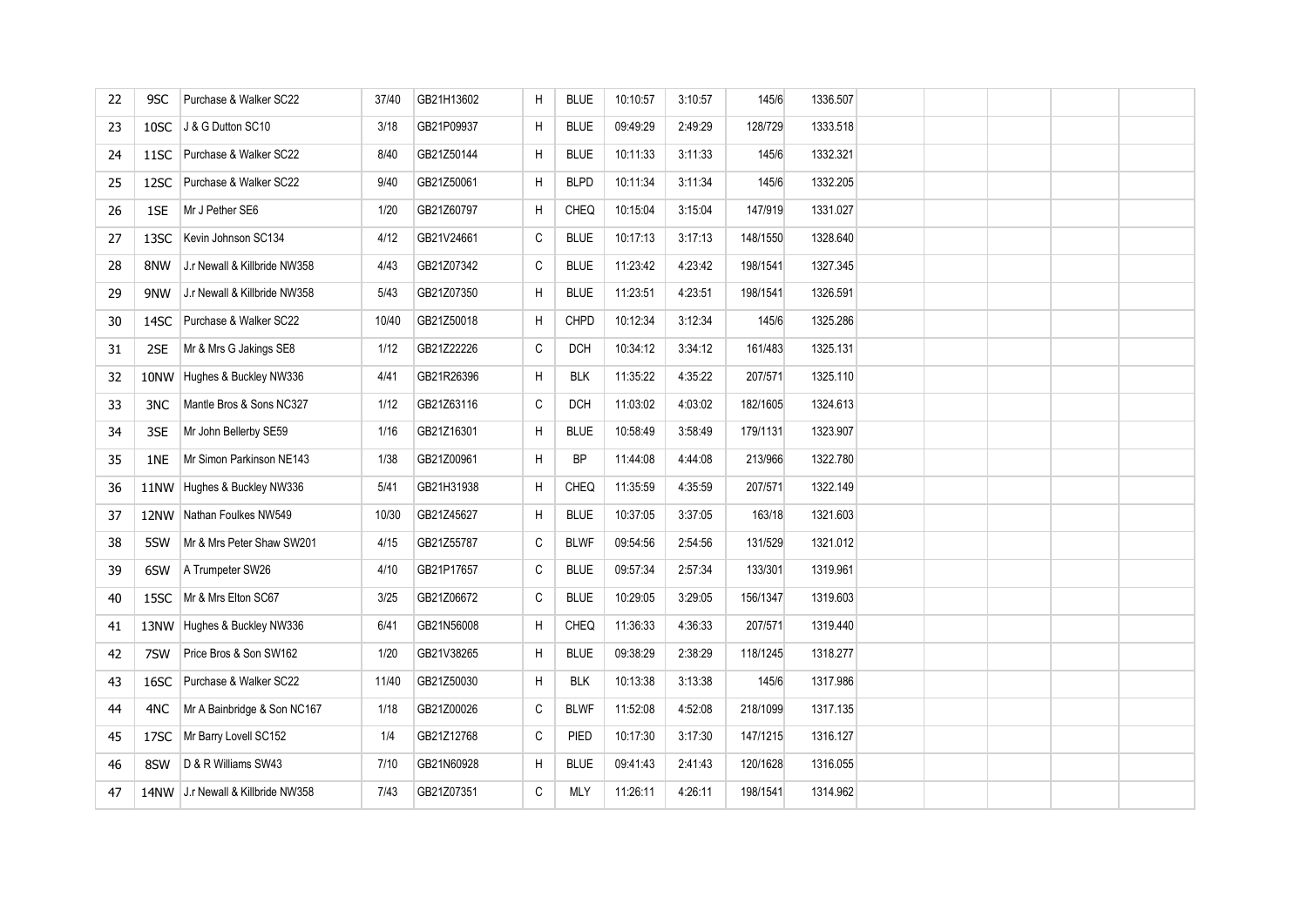| 48 | 2NE  | Mr Simon Parkinson NE143         | 2/38  | GB21Z47825 | Н | BL                         | 11:45:56 | 4:45:56 | 213/966  | 1314.453 |  |  |  |
|----|------|----------------------------------|-------|------------|---|----------------------------|----------|---------|----------|----------|--|--|--|
| 49 | 9SW  | K&p Herbert &f Jones SW59        | 18/32 | GB21Z51037 | Н | <b>CHEQ</b>                | 09:51:42 | 2:51:42 | 128/220  | 1313.337 |  |  |  |
| 50 | 15NW | J.r Newall & Killbride NW358     | 8/43  | GB21Z07360 | C | <b>MLY</b>                 | 11:26:32 | 4:26:32 | 198/1541 | 1313.235 |  |  |  |
| 51 | 16NW | Mr & Mrs A Hargreaves NW259      | 22/40 | GB21Z59108 | C | <b>BLUE</b>                | 10:34:07 | 3:34:07 | 159/1336 | 1313.191 |  |  |  |
| 52 | 4SE  | Mr & Mrs G Jakings SE8           | 2/12  | GB21Z22234 | C | <b>BLUE</b>                | 10:36:09 | 3:36:09 | 161/483  | 1313.176 |  |  |  |
| 53 | 18SC | Purchase & Walker SC22           | 12/40 | GB21Z50049 | Η | CHEQ                       | 10:14:23 | 3:14:23 | 145/6    | 1312.901 |  |  |  |
| 54 | 17NW | J.r Newall & Killbride NW358     | 9/43  | GB21R05766 | H | <b>BLUE</b>                | 11:26:40 | 4:26:40 | 198/1541 | 1312.579 |  |  |  |
| 55 | 19SC | Purchase & Walker SC22           | 1/40  | GB21Z50129 | H | <b>BLUE</b>                | 10:14:27 | 3:14:27 | 145/6    | 1312.451 |  |  |  |
| 56 | 20SC | Purchase & Walker SC22           | 14/40 | GB21Z00643 | H | <b>BLUE</b>                | 10:14:28 | 3:14:28 | 145/6    | 1312.338 |  |  |  |
| 57 |      | 10SW   Taylor Bros SW70          | 1/6   | GB21Z40639 | H | <b>MLY</b>                 | 09:52:32 | 2:52:32 | 128/1100 | 1312.094 |  |  |  |
| 58 | 18NW | J.r Newall & Killbride NW358     | 11/43 | GB21A12482 | H | <b>BLUE</b>                | 11:26:49 | 4:26:49 | 198/1541 | 1311.841 |  |  |  |
| 59 | 3NE  | Mr Simon Parkinson NE143         | 3/38  | GB21Z47845 | C | BL                         | 11:46:32 | 4:46:32 | 213/966  | 1311.701 |  |  |  |
| 60 |      | 19NW   Mr Paul Grayson NW428     | 27/35 | GB21Z55723 | C | <b>MLY</b>                 | 10:39:24 | 3:39:24 | 162/1550 | 1311.522 |  |  |  |
| 61 |      | 11SW J Hamplett SW165            | 11/36 | GB21Z01013 | H | <b>BLUE</b>                | 10:21:22 | 3:21:22 | 150/43   | 1311.255 |  |  |  |
| 62 |      | 20NW   Mr & Mrs N Shaw NW263     | 1/6   | GB21C39171 | C | <b>BLWF</b>                | 10:45:54 | 3:45:54 | 168/512  | 1311.164 |  |  |  |
| 63 | 12SW | J Hamplett SW165                 | 12/36 | GB21Z01034 | H | <b>BLUE</b>                | 10:21:27 | 3:21:27 | 150/43   | 1310.712 |  |  |  |
| 64 | 13SW | Williams Bros SW152              | 3/12  | GB21P17633 | C | <b>BLUE</b>                | 09:53:56 | 2:53:56 | 129/821  | 1310.048 |  |  |  |
| 65 | 1W   | R & B Smith W483                 | 8/20  | GB21Z12475 | C | <b>DARK</b><br><b>CHEQ</b> | 11:20:40 | 4:20:40 | 193/1721 | 1309.723 |  |  |  |
| 66 |      | 21NW   Mr Paul Grayson NW428     | 3/35  | GB21Z55735 | C | <b>BLUE</b>                | 10:39:43 | 3:39:43 | 162/1550 | 1309.632 |  |  |  |
| 67 | 14SW | K&p Herbert &f Jones SW59        | 2/32  | GB21F18869 | C | <b>MLY</b>                 | 09:52:13 | 2:52:13 | 128/220  | 1309.397 |  |  |  |
| 68 |      | 21SC Dutton & Emery SC178        | 25/30 | GB21B13411 | H | <b>BLUE</b>                | 09:54:04 | 2:54:04 | 129/768  | 1308.740 |  |  |  |
| 69 | 22NW | Dennis Cullinane & Son NW162     | 1/12  | GB21R26378 | H | GRIZ                       | 11:47:37 | 4:47:37 | 213/1533 | 1308.732 |  |  |  |
| 70 | 5NC  | L & S Gash NC297                 | 3/25  | GB21Z30368 | H | CHEQ                       | 11:12:16 | 4:12:16 | 187/901  | 1308.223 |  |  |  |
| 71 | 23NW | P & L Brennan NW366              | 3/20  | GB21A10449 | H | <b>BLUE</b>                | 11:29:34 | 4:29:34 | 200/631  | 1308.140 |  |  |  |
| 72 | 15SW | Doug & Mark Nesbitt & Sons SW110 | 6/20  | GB21Z12158 | Н | <b>CHEQ</b>                | 10:19:31 | 3:19:31 | 148/493  | 1308.026 |  |  |  |
| 73 | 4NE  | K Bowskill NE187                 | 2/39  | GB21E18563 | С | BL                         | 11:46:43 | 4:46:43 | 213/2    | 1307.500 |  |  |  |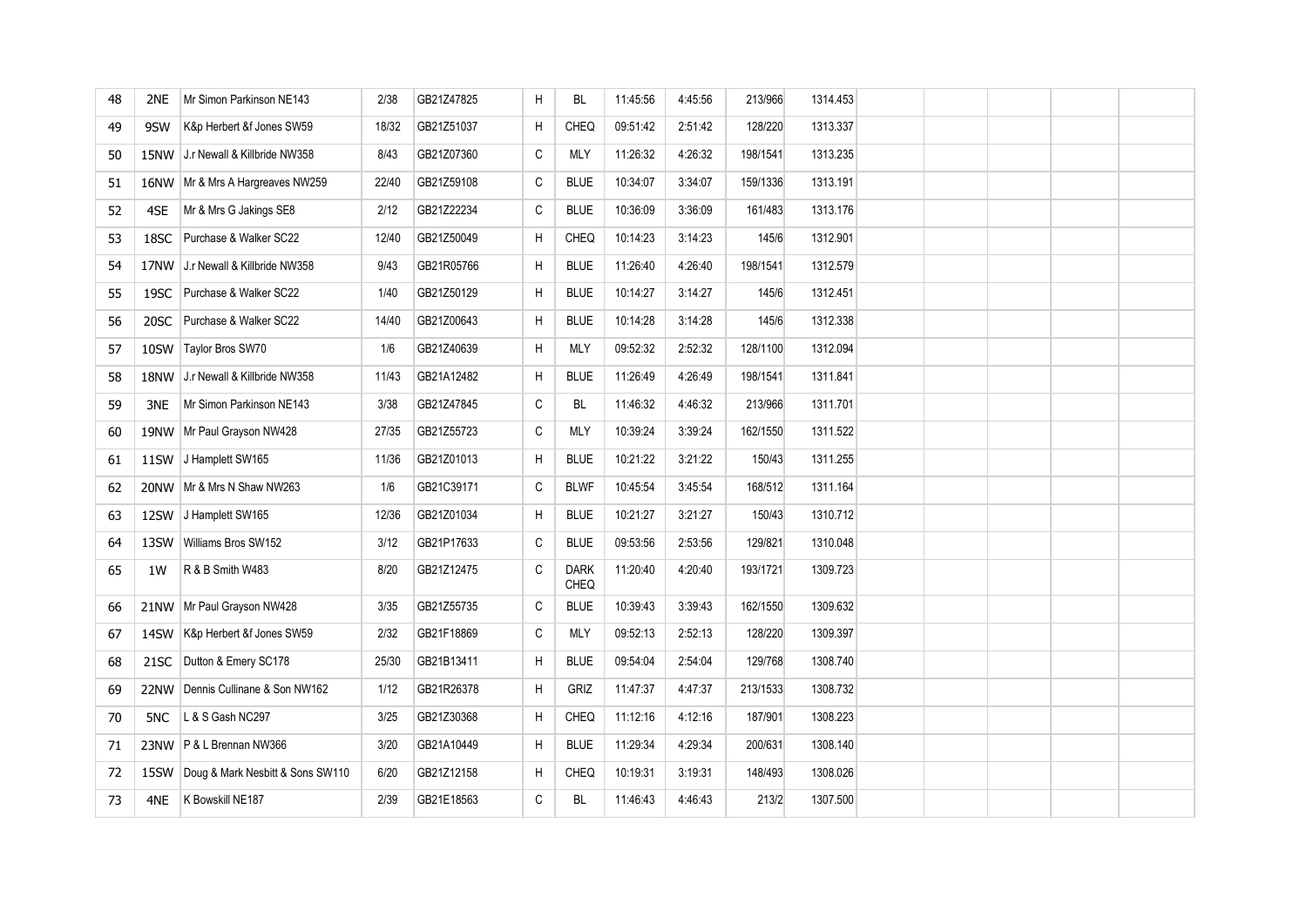| 74 | 16SW | Mr Dean Cartmell SW49              | 16/16 | GB21Z32217 | C            | <b>BLUE</b> | 09:21:51 | 2:21:51 | 105/543  | 1306.613 |  |  |  |
|----|------|------------------------------------|-------|------------|--------------|-------------|----------|---------|----------|----------|--|--|--|
| 75 |      | 24NW P & L Brennan NW366           | 4/20  | GB21A10472 | H            | <b>BLUE</b> | 11:29:57 | 4:29:57 | 200/631  | 1306.283 |  |  |  |
| 76 |      | 17SW   A Trumpeter SW26            | 9/10  | GB21P17659 | H            | <b>CHEQ</b> | 09:59:27 | 2:59:27 | 133/301  | 1306.108 |  |  |  |
| 77 | 18SW | Taylor Bros SW70                   | 2/6   | GB21Z40629 | C            | <b>BLUE</b> | 09:53:20 | 2:53:20 | 128/1100 | 1306.038 |  |  |  |
| 78 | 5SE  | Mr M Munton SE55                   | 1/2   | GB21Z14032 | C            | <b>BLUE</b> | 10:59:59 | 3:59:59 | 178/138  | 1305.999 |  |  |  |
| 79 | 22SC | Dutton & Emery SC178               | 24/30 | GB21P09596 | H            | <b>BLUE</b> | 09:54:32 | 2:54:32 | 129/768  | 1305.241 |  |  |  |
| 80 | 6SE  | Mr John Bellerby SE59              | 15/16 | GB21V65065 | H            | CHEQ        | 11:02:14 | 4:02:14 | 179/1131 | 1305.233 |  |  |  |
| 81 | 19SW | C Leadbeater & Sons SW121          | 19/20 | GB21P17601 | H            | <b>BLUE</b> | 10:20:09 | 3:20:09 | 148/733  | 1305.086 |  |  |  |
| 82 | 23SC | Litherland, Bailey & Harrison SC33 | 1/20  | GB21Z05703 | H            | <b>BLUE</b> | 10:23:16 | 3:23:16 | 150/1265 | 1305.010 |  |  |  |
| 83 | 25NW | Hughes & Buckley NW336             | 8/41  | GB21R26383 | H            | <b>BLUE</b> | 11:39:39 | 4:39:39 | 207/571  | 1304.813 |  |  |  |
| 84 |      | 26NW Mr Paul Grayson NW428         | 4/35  | GB21Z64333 | $\mathtt{C}$ | PEN         | 10:40:35 | 3:40:35 | 162/1550 | 1304.487 |  |  |  |
| 85 | 6NC  | Mr A Bainbridge & Son NC167        | 3/18  | GB21Z16783 | C            | <b>BLUE</b> | 11:55:05 | 4:55:05 | 218/1099 | 1303.967 |  |  |  |
| 86 | 20SW | Duggan & Carter SW42               | 28/27 | GB21P23880 | C            | <b>BLPD</b> | 10:08:33 | 3:08:33 | 139/1202 | 1303.856 |  |  |  |
| 87 | 24SC | Purchase & Walker SC22             | 15/40 | GB21F00007 | H            | CHEQ        | 10:15:44 | 3:15:44 | 145/6    | 1303.845 |  |  |  |
| 88 | 27NW | Hughes & Buckley NW336             | 9/41  | GB21H31953 | H            | STLY        | 11:39:56 | 4:39:56 | 207/571  | 1303.492 |  |  |  |
| 89 | 5NE  | K Bowskill NE187                   | 3/39  | GB21Z03006 | H            | <b>CH</b>   | 11:47:36 | 4:47:36 | 213/2    | 1303.484 |  |  |  |
| 90 | 25SC | Purchase & Walker SC22             | 16/40 | GB21Z50015 | H            | CHEQ        | 10:15:49 | 3:15:49 | 145/6    | 1303.290 |  |  |  |
| 91 | 21SW | Astbury & Horton SW13              | 3/40  | GB21X34529 | H            | <b>MLY</b>  | 10:12:36 | 3:12:36 | 142/1071 | 1303.172 |  |  |  |
| 92 |      | 22SW Astbury & Horton SW13         | 5/40  | GB21P17720 | H            | <b>BLUE</b> | 10:12:39 | 3:12:39 | 142/1071 | 1302.834 |  |  |  |
| 93 | 23SW | Astbury & Horton SW13              | 6/40  | GB21N52725 | H            | <b>BLWF</b> | 10:12:43 | 3:12:43 | 142/1071 | 1302.383 |  |  |  |
| 94 |      | 24SW   Mr Darren Owen SW192        | 2/14  | GB21S05706 | C            | CHEQ        | 10:25:15 | 3:25:15 | 151/1541 | 1302.319 |  |  |  |
| 95 | 26SC | Mr Doug Aston SC6                  | 6/12  | GB21Z55233 | H            | <b>RED</b>  | 10:02:55 | 3:02:55 | 135/497  | 1301.669 |  |  |  |
| 96 | 28NW | Bennett & Cain NW524               | 1/10  | GB21Z07210 | H            | CHEQ        | 11:34:08 | 4:34:08 | 202/1307 | 1301.655 |  |  |  |
| 97 |      | 29NW   L Prince NW439              | 5/16  | GB21Z03862 | C            | CHEQ        | 10:41:02 | 3:41:02 | 163/470  | 1300.030 |  |  |  |
| 98 | 27SC | Kevin Johnson SC134                | 1/12  | GB21V24643 | H            | CHEQ        | 10:21:35 | 3:21:35 | 148/1550 | 1299.859 |  |  |  |
| 99 |      | 30NW L Prince NW439                | 8/16  | GB21Z03754 | H            | <b>BLUE</b> | 10:41:05 | 3:41:05 | 163/470  | 1299.736 |  |  |  |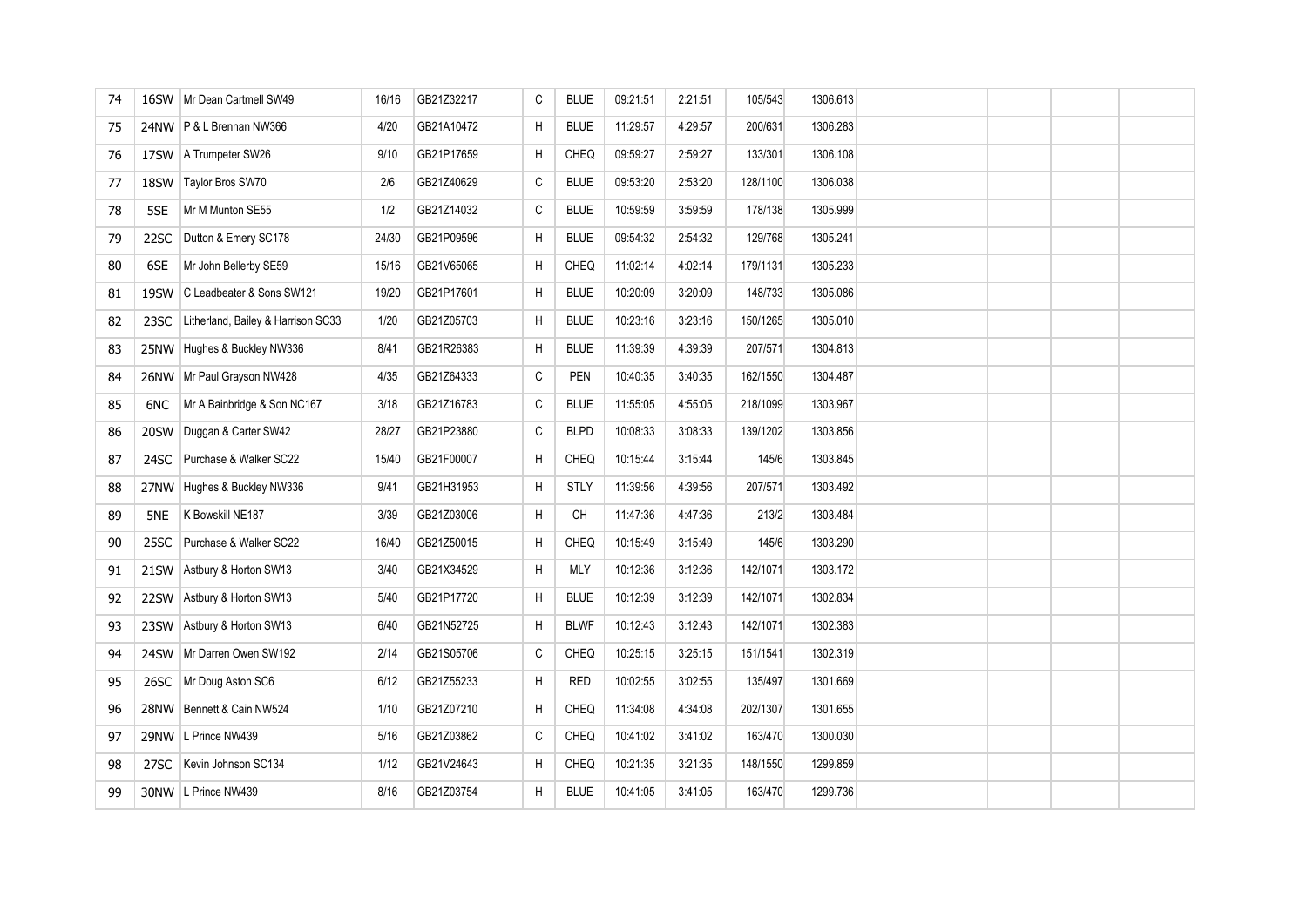| 100 | 7SE  | Mr T Roughton SE167                | 1/38  | GB211932839 | C | <b>BLUE</b> | 11:03:42 | 4:03:42 | 179/1410 | 1298.523 |  |  |  |
|-----|------|------------------------------------|-------|-------------|---|-------------|----------|---------|----------|----------|--|--|--|
| 101 | 31NW | Hughes & Buckley NW336             | 12/41 | GB21B41061  | C | CHEQ        | 11:41:06 | 4:41:06 | 207/571  | 1298.083 |  |  |  |
| 102 |      | 32NW   Mr & Mrs A Hargreaves NW259 | 5/40  | GB21Z53371  | H | <b>CHEQ</b> | 10:36:40 | 3:36:40 | 159/1336 | 1297.735 |  |  |  |
| 103 | 33NW | Mr & Mrs A Hargreaves NW259        | 7/40  | GB21P29778  | C | <b>DCH</b>  | 10:36:43 | 3:36:43 | 159/1336 | 1297.436 |  |  |  |
| 104 | 6NE  | Mr Frank Bristow NE174             | 37/40 | GB21Z52127  | H | <b>BLUE</b> | 11:06:02 | 4:06:02 | 181/601  | 1297.227 |  |  |  |
| 105 | 2W   | J & B Oakley W408                  | 27/30 | GB21N33692  | C | <b>BLPD</b> | 10:42:00 | 3:42:00 | 163/665  | 1295.248 |  |  |  |
| 106 | 25SW | Mr G M Smart SW147                 | 1/16  | GB21Z04150  | H | <b>BLUE</b> | 10:06:44 | 3:06:44 | 137/733  | 1295.179 |  |  |  |
| 107 | 7NE  | Mr Simon Parkinson NE143           | 4/38  | GB21Z47804  | H | BL          | 11:50:21 | 4:50:21 | 213/966  | 1294.458 |  |  |  |
| 108 | 7NC  | L & S Gash NC297                   | 7/25  | GB21N46198  | C | <b>BLUE</b> | 11:15:09 | 4:15:09 | 187/901  | 1293.439 |  |  |  |
| 109 | 8NE  | Mr Simon Parkinson NE143           | 5/38  | GB21Z47810  | H | BL          | 11:50:39 | 4:50:39 | 213/966  | 1293.122 |  |  |  |
| 110 | 8SE  | Mr & Mrs Eric Corkett & Sons SE113 | 3/15  | GB21R20119  | C | <b>DCH</b>  | 09:41:10 | 2:41:10 | 118/724  | 1293.096 |  |  |  |
| 111 | 34NW | A & S Rushton NW548                | 8/36  | GB21A06819  | H | <b>BLUE</b> | 10:42:30 | 3:42:30 | 163/740  | 1292.674 |  |  |  |
| 112 | 9SE  | Mr Michael Dumont SE33             | 1/5   | GB21E20106  | C | <b>CHPD</b> | 10:37:51 | 3:37:51 | 159/1609 | 1291.939 |  |  |  |
| 113 | 8NC  | Mr & Mrs J Foulstone NC242         | 3/26  | GB21Z08955  | H | <b>MLY</b>  | 11:26:14 | 4:26:14 | 195/609  | 1291.382 |  |  |  |
| 114 | 9NC  | Mr Ernest Debenham & Son NC26      | 2/21  | GB21Z27726  | H | CHPD        | 11:40:16 | 4:40:16 | 205/913  | 1290.603 |  |  |  |
| 115 | 28SC | Kevin Johnson SC134                | 7/12  | GB21V24662  | C | <b>BLUE</b> | 10:23:05 | 3:23:05 | 148/1550 | 1290.259 |  |  |  |
| 116 | 29SC | Dutton & Emery SC178               | 6/30  | GB21B13419  | H | <b>DCH</b>  | 09:56:36 | 2:56:36 | 129/768  | 1289.966 |  |  |  |
| 117 | 3W   | Davies & Sons W539                 | 2/9   | GB21Z31034  | C | <b>CHEF</b> | 11:10:50 | 4:10:50 | 183/1446 | 1289.805 |  |  |  |
| 118 | 26SW | Astbury & Horton SW13              | 7/40  | GB21N52621  | H | <b>BLUE</b> | 10:14:38 | 3:14:38 | 142/1071 | 1289.558 |  |  |  |
| 119 | 10NC | Mr & Mrs J Foulstone NC242         | 4/26  | GB21Z08977  | H | <b>CHEQ</b> | 11:26:39 | 4:26:39 | 195/609  | 1289.364 |  |  |  |
| 120 |      | 35NW   Mr T W Carr NW206           | $1/6$ | GB21Z09093  | H | <b>BLUE</b> | 11:26:52 | 4:26:52 | 195/655  | 1288.490 |  |  |  |
| 121 | 9NE  | Mr Simon Parkinson NE143           | 6/38  | GB21Z47805  | C | BL          | 11:51:43 | 4:51:43 | 213/966  | 1288.394 |  |  |  |
| 122 | 11NC | Mr A Bainbridge & Son NC167        | 5/18  | GB21Z24179  | C | <b>BLUE</b> | 11:58:45 | 4:58:45 | 218/1099 | 1287.963 |  |  |  |
| 123 | 10NE | Mr Simon Parkinson NE143           | 7/38  | GB21Z47809  | H | BL          | 11:51:49 | 4:51:49 | 213/966  | 1287.952 |  |  |  |
| 124 | 27SW | C Leadbeater & Sons SW121          | 4/20  | GB21Z47963  | H | <b>BLUE</b> | 10:22:54 | 3:22:54 | 148/733  | 1287.398 |  |  |  |
| 125 |      | 11NE   Mr Simon Parkinson NE143    | 8/38  | GB21Z47820  | H | BL          | 11:52:00 | 4:52:00 | 213/966  | 1287.144 |  |  |  |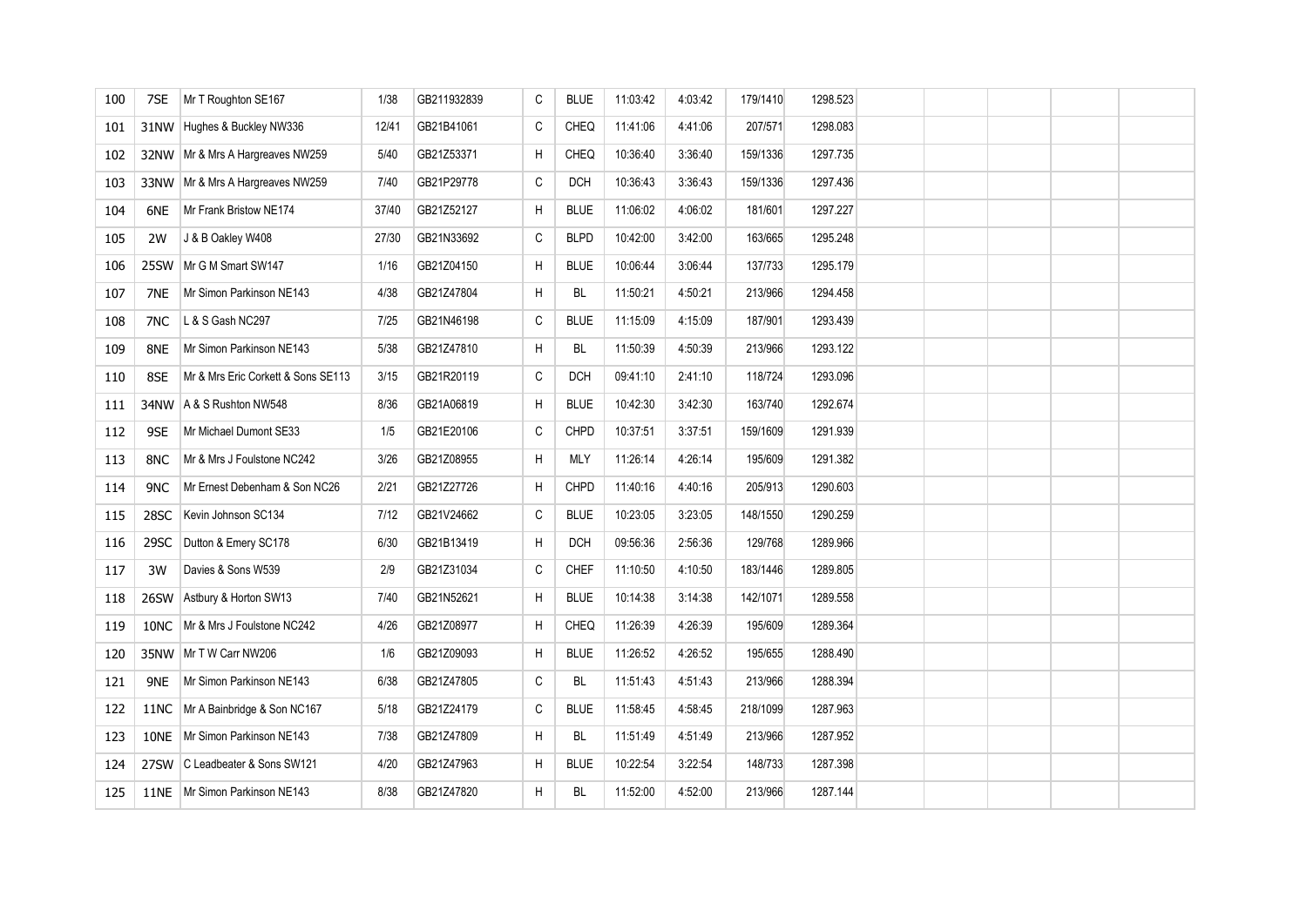| 126 |      | 28SW D Clayton SW288               | 8/12  | GB21P17775 | C | OPAL         | 10:04:34 | 3:04:34 | 134/1718 | 1287.112 |  |  |  |
|-----|------|------------------------------------|-------|------------|---|--------------|----------|---------|----------|----------|--|--|--|
| 127 |      | 36NW   A & S Rushton NW548         | 9/36  | GB21N19843 | H | <b>BLUE</b>  | 10:43:28 | 3:43:28 | 163/740  | 1287.082 |  |  |  |
| 128 | 29SW | C Leadbeater & Sons SW121          | 5/20  | GB21Z47970 | Н | <b>BLWF</b>  | 10:22:57 | 3:22:57 | 148/733  | 1287.081 |  |  |  |
| 129 | 30SW | J Hamplett SW165                   | 15/36 | GB21N51587 | H | <b>BLUE</b>  | 10:25:09 | 3:25:09 | 150/43   | 1287.073 |  |  |  |
| 130 | 30SC | Dutton & Emery SC178               | 7/30  | GB21B13490 | Η | <b>DCH</b>   | 09:57:01 | 2:57:01 | 129/768  | 1286.930 |  |  |  |
| 131 | 37NW | J.r Newall & Killbride NW358       | 14/43 | GB21Z59028 | C | <b>BLUE</b>  | 11:32:00 | 4:32:00 | 198/1541 | 1286.842 |  |  |  |
| 132 | 38NW | A & S Rushton NW548                | 10/36 | GB21N19818 | C | <b>BLUE</b>  | 10:43:32 | 3:43:32 | 163/740  | 1286.698 |  |  |  |
| 133 |      | 31SW   Mr Dean Cartmell SW49       | 15/16 | GB21Z32208 | C | <b>BLUE</b>  | 09:24:03 | 2:24:03 | 105/543  | 1286.657 |  |  |  |
| 134 | 39NW | Mr P Hardman NW385                 | 2/16  | GB21B41080 | Н | <b>BLUE</b>  | 11:42:17 | 4:42:17 | 206/597  | 1286.498 |  |  |  |
| 135 | 10SE | J&T Gateley SE109                  | 6/20  | GB21Z06551 | C | <b>BLPD</b>  | 10:15:51 | 3:15:51 | 143/239  | 1286.285 |  |  |  |
| 136 | 11SE | Mr & Mrs Eric Corkett & Sons SE113 | 4/15  | GB21R20138 | H | RED          | 09:42:05 | 2:42:05 | 118/724  | 1285.783 |  |  |  |
| 137 | 12NE | Mr Frank Bristow NE174             | 38/40 | GB21Z52123 | H | <b>CHPD</b>  | 11:08:14 | 4:08:14 | 181/601  | 1285.730 |  |  |  |
| 138 | 12SE | Mr T Roughton SE167                | 3/38  | GB21Z04388 | H | <b>BLUE</b>  | 11:06:08 | 4:06:08 | 179/1410 | 1285.685 |  |  |  |
| 139 |      | 40NW   Mr & Mrs A Hargreaves NW259 | 9/40  | GB21Z53378 | Н | CHEQ         | 10:38:47 | 3:38:47 | 159/1336 | 1285.180 |  |  |  |
| 140 | 13SE | Mr Chris Gadsden SE124             | 7/17  | GB21Z12973 | Η | <b>SLATY</b> | 09:49:29 | 2:49:29 | 123/1308 | 1285.011 |  |  |  |
| 141 | 32SW | Mr Shaun Bowden & Son SW83         | 3/15  | GB21Z25550 | Η | <b>BLUE</b>  | 09:56:46 | 2:56:46 | 129/106  | 1285.005 |  |  |  |
| 142 | 33SW | J Hamplett SW165                   | 19/36 | GB21Z34529 | H | CHEQ         | 10:25:33 | 3:25:33 | 150/43   | 1284.568 |  |  |  |
| 143 |      | 41NW   Mr & Mrs A Hargreaves NW259 | 11/40 | GB21P29777 | C | <b>PEN</b>   | 10:38:54 | 3:38:54 | 159/1336 | 1284.495 |  |  |  |
| 144 | 42NW | Hughes & Buckley NW336             | 13/41 | GB21H31863 | H | <b>BLUE</b>  | 11:44:05 | 4:44:05 | 207/571  | 1284.451 |  |  |  |
| 145 | 14SE | D Cowell SE40                      | 4/16  | GB21Z05681 | H | <b>CHEQ</b>  | 10:20:30 | 3:20:30 | 146/547  | 1284.324 |  |  |  |
| 146 | 43NW | Dennis Cullinane & Son NW162       | 2/12  | GB21X34051 | H | <b>RDPD</b>  | 11:53:05 | 4:53:05 | 213/1533 | 1284.321 |  |  |  |
| 147 | 44NW | Hughes & Buckley NW336             | 14/41 | GB21H31871 | Η | <b>BLUE</b>  | 11:44:07 | 4:44:07 | 207/571  | 1284.300 |  |  |  |
| 148 | 34SW | D & R Williams SW43                | 10/10 | GB21N60953 | Н | <b>BLUE</b>  | 09:45:49 | 2:45:49 | 120/1628 | 1283.514 |  |  |  |
| 149 | 31SC | J & G Dutton SC10                  | 5/18  | GB21P09999 | H | <b>DCH</b>   | 09:56:07 | 2:56:07 | 128/729  | 1283.291 |  |  |  |
| 150 | 35SW | Mr Arnie Tonks SW94                | 3/20  | GB21Z16647 | H | <b>DCH</b>   | 10:03:19 | 3:03:19 | 133/1147 | 1283.173 |  |  |  |
| 151 |      | 13NE   Mr Simon Parkinson NE143    | 9/38  | GB21Z00958 | Н | BL           | 11:52:56 | 4:52:56 | 213/966  | 1283.043 |  |  |  |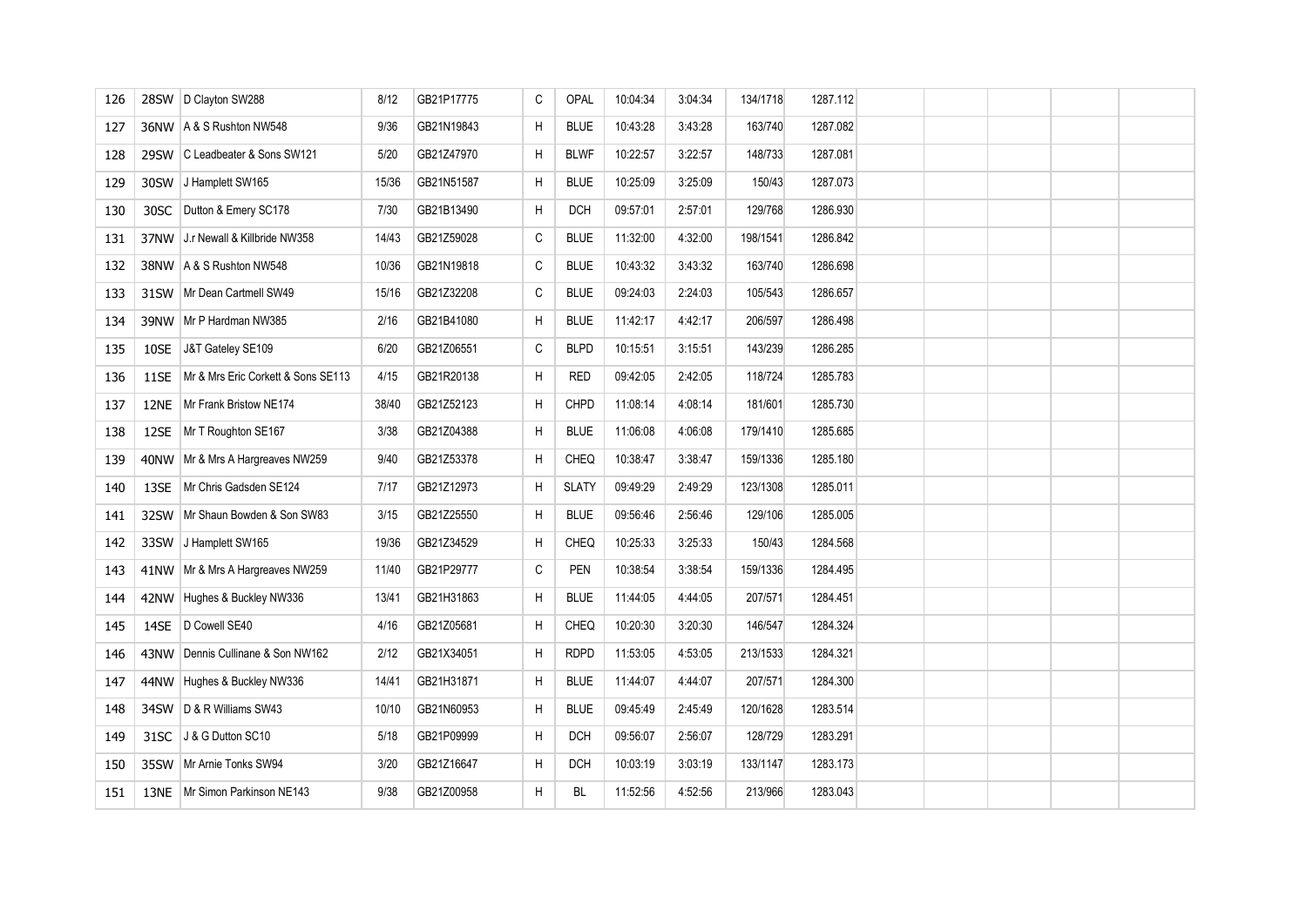| 152 | 4W   | J Richards & Sons W438            | 1/20  | GB21N32212 | C            | <b>BLUE</b> | 10:36:32 | 3:36:32 | 157/1463 | 1282.865 |  |  |  |
|-----|------|-----------------------------------|-------|------------|--------------|-------------|----------|---------|----------|----------|--|--|--|
| 153 | 36SW | C Leadbeater & Sons SW121         | 6/20  | GB21Z59746 | H            | <b>BLWF</b> | 10:23:39 | 3:23:39 | 148/733  | 1282.657 |  |  |  |
| 154 | 37SW | Williams Bros SW152               | 4/12  | GB21P04385 | C            | <b>BLWF</b> | 09:57:40 | 2:57:40 | 129/821  | 1282.520 |  |  |  |
| 155 | 12NC | Mr & Mrs J Foulstone NC242        | 7/26  | GB21Z08976 | H            | CHEQ        | 11:28:06 | 4:28:06 | 195/609  | 1282.391 |  |  |  |
| 156 | 13NC | L & S Gash NC297                  | 8/25  | GB21N70545 | H            | <b>BLUE</b> | 11:17:28 | 4:17:28 | 187/901  | 1281.801 |  |  |  |
| 157 | 45NW | Hughes & Buckley NW336            | 16/41 | GB21Z07171 | H            | <b>DCH</b>  | 11:44:49 | 4:44:49 | 207/571  | 1281.143 |  |  |  |
| 158 | 5W   | Mr D Riley W546                   | 6/6   | GB21Z54172 | H            | <b>BLUE</b> | 11:20:18 | 4:20:18 | 189/783  | 1280.918 |  |  |  |
| 159 | 14NC | Mr John Castello & Family NC326   | 1/12  | GB21Z35617 | H            | <b>MLY</b>  | 11:52:32 | 4:52:32 | 212/1454 | 1280.449 |  |  |  |
| 160 | 32SC | Mr & Mrs J Passey & Family SC171  | 2/15  | GB21B37205 | C            | <b>RED</b>  | 10:20:33 | 3:20:33 | 145/1528 | 1280.120 |  |  |  |
| 161 | 15NC | L & S Gash NC297                  | 9/25  | GB21V20116 | H            | CHEQ        | 11:17:54 | 4:17:54 | 187/901  | 1279.647 |  |  |  |
| 162 | 6W   | J & B Oakley W408                 | 3/30  | GB21Z53547 | $\mathtt{C}$ | <b>BLUE</b> | 10:44:44 | 3:44:44 | 163/665  | 1279.494 |  |  |  |
| 163 |      | 46NW R Goodwin NW218              | 3/10  | GB21Z00331 | H            | <b>CHEQ</b> | 10:53:13 | 3:53:13 | 169/952  | 1279.463 |  |  |  |
| 164 | 38SW | Astbury & Horton SW13             | 8/40  | GB21N52750 | H            | <b>BLUE</b> | 10:16:13 | 3:16:13 | 142/1071 | 1279.152 |  |  |  |
| 165 |      | 39SW D Clayton SW288              | 5/12  | GB21H44399 | C            | <b>BLWF</b> | 10:05:43 | 3:05:43 | 134/1718 | 1279.142 |  |  |  |
| 166 | 7W   | J & B Oakley W408                 | 29/30 | GB21Z53504 | C            | CHEQ        | 10:44:50 | 3:44:50 | 163/665  | 1278.925 |  |  |  |
| 167 | 33SC | Kevin Johnson SC134               | 3/12  | GB21H19498 | C            | <b>DCH</b>  | 10:24:55 | 3:24:55 | 148/1550 | 1278.715 |  |  |  |
| 168 |      | 47NW A & S Rushton NW548          | 11/36 | GB21Z12442 | H            | <b>CHPD</b> | 10:44:56 | 3:44:56 | 163/740  | 1278.690 |  |  |  |
| 169 |      | 16NC   Mr & Mrs J Foulstone NC242 | 9/26  | GB21N17418 | C            | <b>MLY</b>  | 11:28:57 | 4:28:57 | 195/609  | 1278.338 |  |  |  |
| 170 |      | 48NW A & S Rushton NW548          | 12/36 | GB21F15331 | H            | CHEQ        | 10:45:01 | 3:45:01 | 163/740  | 1278.216 |  |  |  |
| 171 | 17NC | Mr Terry Higgs NC77               | 2/40  | GB21Z08442 | C            | <b>CHEQ</b> | 11:42:12 | 4:42:12 | 204/1654 | 1278.150 |  |  |  |
| 172 |      | 49NW   A & S Rushton NW548        | 13/36 | GB21N19825 | H            | <b>BLUE</b> | 10:45:02 | 3:45:02 | 163/740  | 1278.122 |  |  |  |
| 173 | 40SW | D & R Williams SW43               | 8/10  | GB21N60936 | C            | <b>BLUE</b> | 09:46:39 | 2:46:39 | 120/1628 | 1277.096 |  |  |  |
| 174 | 34SC | Kevin Johnson SC134               | 5/12  | GB21V24680 | C            | <b>BLUE</b> | 10:25:12 | 3:25:12 | 148/1550 | 1276.949 |  |  |  |
| 175 | 35SC | J & G Dutton SC10                 | 6/18  | GB21P09913 | H            | <b>BLUE</b> | 09:57:01 | 2:57:01 | 128/729  | 1276.767 |  |  |  |
| 176 | 50NW | Hughes & Buckley NW336            | 17/41 | GB21N56060 | H            | <b>DKPD</b> | 11:45:49 | 4:45:49 | 207/571  | 1276.661 |  |  |  |
| 177 | 15SE | Mr B McAllister SE138             | 1/32  | GB21N40444 | H            | <b>BLUE</b> | 10:16:42 | 3:16:42 | 142/1059 | 1275.948 |  |  |  |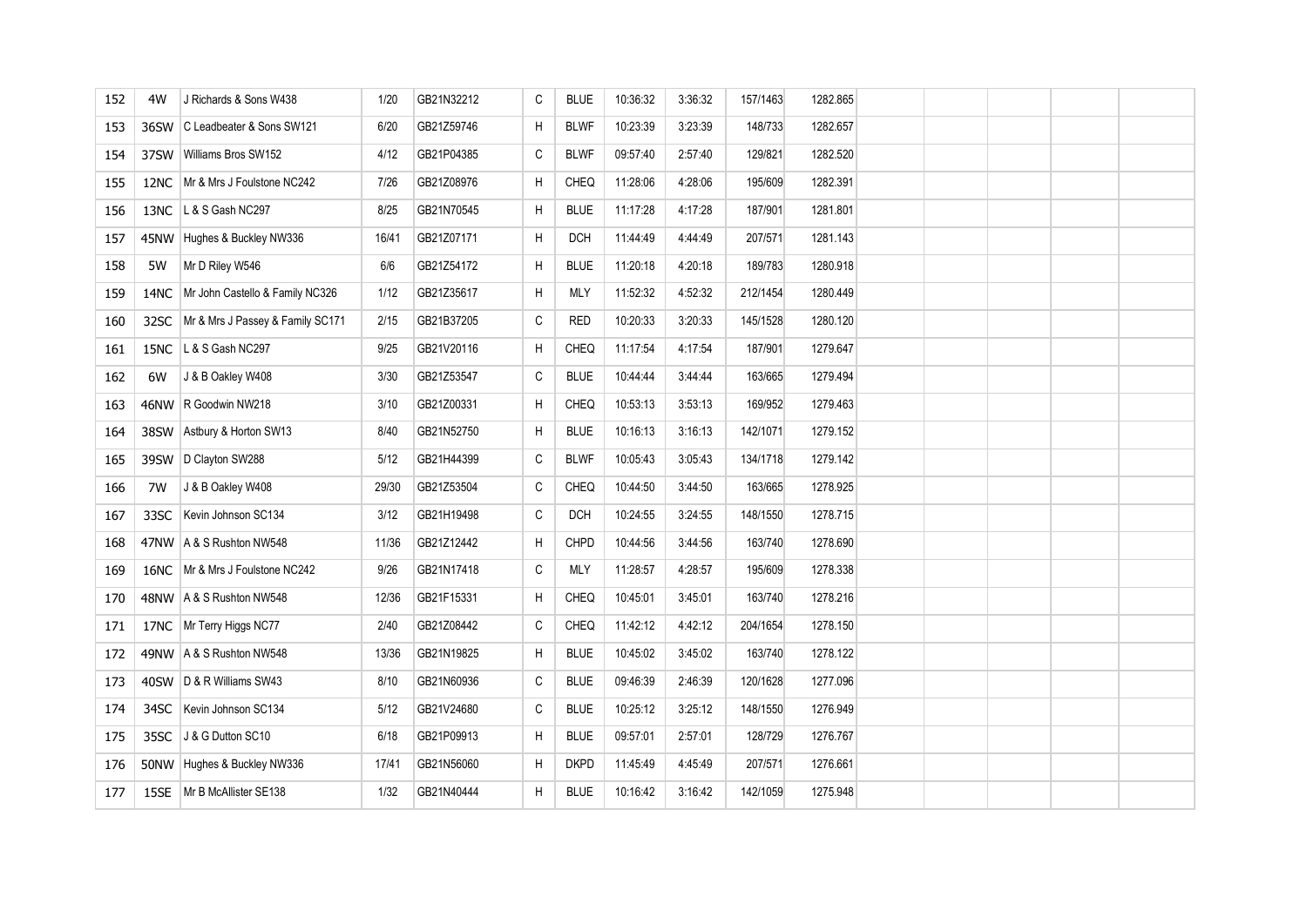| 178 | 8W   | R & B Smith W483                 | 6/20  | GB21N19896 | C            | <b>DARK</b><br><b>CHEQ</b> | 11:27:40 | 4:27:40 | 193/1721 | 1275.471 |  |  |  |
|-----|------|----------------------------------|-------|------------|--------------|----------------------------|----------|---------|----------|----------|--|--|--|
| 179 | 16SE | M & D Godfrey SE15               | 1/60  | GB21Z20431 | C            | <b>BLUE</b>                | 11:09:50 | 4:09:50 | 180/1729 | 1274.966 |  |  |  |
| 180 | 9W   | R & B Smith W483                 | 2/20  | GB21N19858 | C            | <b>DARK</b><br><b>CHEQ</b> | 11:27:47 | 4:27:47 | 193/1721 | 1274.915 |  |  |  |
| 181 | 17SE | Mr Barry Hobbs & Son SE104       | 9/12  | GB21C28006 | C            | CHWF                       | 10:19:40 | 3:19:40 | 144/1066 | 1274.654 |  |  |  |
| 182 | 18SE | M Lawrance SE70                  | 1/15  | GB21Z52668 | H            | <b>BLUE</b>                | 11:05:08 | 4:05:08 | 177/827  | 1274.192 |  |  |  |
| 183 | 36SC | Mr & Mrs Elton SC67              | 4/25  | GB21Z00164 | C            | <b>CHPD</b>                | 10:36:37 | 3:36:37 | 156/1347 | 1273.711 |  |  |  |
| 184 | 51NW | Hughes & Buckley NW336           | 18/41 | GB21B41070 | H            | <b>BLUE</b>                | 11:46:29 | 4:46:29 | 207/571  | 1273.690 |  |  |  |
| 185 | 37SC | Kevin Johnson SC134              | 6/12  | GB21V24683 | H            | CHEQ                       | 10:25:48 | 3:25:48 | 148/1550 | 1273.226 |  |  |  |
| 186 | 38SC | Kevin Johnson SC134              | 2/12  | GB21V24665 | H            | CHEQ                       | 10:25:54 | 3:25:54 | 148/1550 | 1272.608 |  |  |  |
| 187 | 52NW | A & S Rushton NW548              | 15/36 | GB21V63661 | H            | <b>CHEQ</b>                | 10:46:02 | 3:46:02 | 163/740  | 1272.467 |  |  |  |
| 188 | 19SE | Mr & Mrs R Rout SE54             | 4/12  | GB21Z17495 | H            | CHEQ                       | 11:06:47 | 4:06:47 | 178/664  | 1272.144 |  |  |  |
| 189 | 41SW | Mr Shaun Bowden & Son SW83       | 14/15 | GB21R21973 | C            | <b>BLWF</b>                | 09:58:37 | 2:58:37 | 129/106  | 1271.695 |  |  |  |
| 190 | 20SE | F Bannister SE64                 | 2/16  | GB21Z37206 | C            | <b>BLUE</b>                | 10:52:31 | 3:52:31 | 168/3    | 1271.664 |  |  |  |
| 191 | 10W  | Ian Arnold & David Johnson W88   | 5/20  | GB21Z31621 | $\mathtt{C}$ | <b>BLUE</b>                | 11:30:09 | 4:30:09 | 195/250  | 1271.331 |  |  |  |
| 192 | 42SW | C Leadbeater & Sons SW121        | 7/20  | GB21F09971 | H            | <b>BLWF</b>                | 10:25:29 | 3:25:29 | 148/733  | 1271.213 |  |  |  |
| 193 |      | 53NW   Mr B Walton NW558         | 4/8   | GB21X37150 | C            | <b>DCH</b>                 | 11:04:01 | 4:04:01 | 176/286  | 1270.594 |  |  |  |
| 194 | 21SE | Mr Matthew Donovan SE148         | 1/15  | GB21Z48984 | C            | <b>CHPD</b>                | 10:30:51 | 3:30:51 | 152/326  | 1270.315 |  |  |  |
| 195 | 11W  | J & B Oakley W408                | 6/30  | GB21Z53592 | C            | MLY                        | 10:46:22 | 3:46:22 | 163/665  | 1270.262 |  |  |  |
| 196 | 18NC | Mr & Mrs J Foulstone NC242       | 10/26 | GB21N17478 | C            | <b>BLUE</b>                | 11:30:46 | 4:30:46 | 195/609  | 1269.761 |  |  |  |
| 197 | 14NE | Mr Simon Parkinson NE143         | 10/38 | GB21Z47803 | H            | BL                         | 11:56:05 | 4:56:05 | 213/966  | 1269.393 |  |  |  |
| 198 | 19NC | Mr Ernest Debenham & Son NC26    | 3/21  | GB21Z05940 | H            | CHEQ                       | 11:45:14 | 4:45:14 | 205/913  | 1268.130 |  |  |  |
| 199 | 12W  | R & B Smith W483                 | 1/20  | GB21Z12465 | C            | <b>BLUE</b>                | 11:29:21 | 4:29:21 | 193/1721 | 1267.500 |  |  |  |
| 200 | 43SW | Doug & Mark Nesbitt & Sons SW110 | 7/20  | GB21P17362 | H            | CHEQ                       | 10:25:57 | 3:25:57 | 148/493  | 1267.167 |  |  |  |
| 201 | 20NC | L & S Gash NC297                 | 13/25 | GB21Z30374 | C            | <b>BLUE</b>                | 11:20:31 | 4:20:31 | 187/901  | 1266.794 |  |  |  |
| 202 | 21NC | L & S Gash NC297                 | 14/25 | GB21Z30366 | H            | CHEQ                       | 11:20:36 | 4:20:36 | 187/901  | 1266.389 |  |  |  |
| 203 | 22SE | M Lawrance SE70                  | 3/15  | GB21P20428 | C            | <b>BLK</b>                 | 11:06:39 | 4:06:39 | 177/827  | 1266.357 |  |  |  |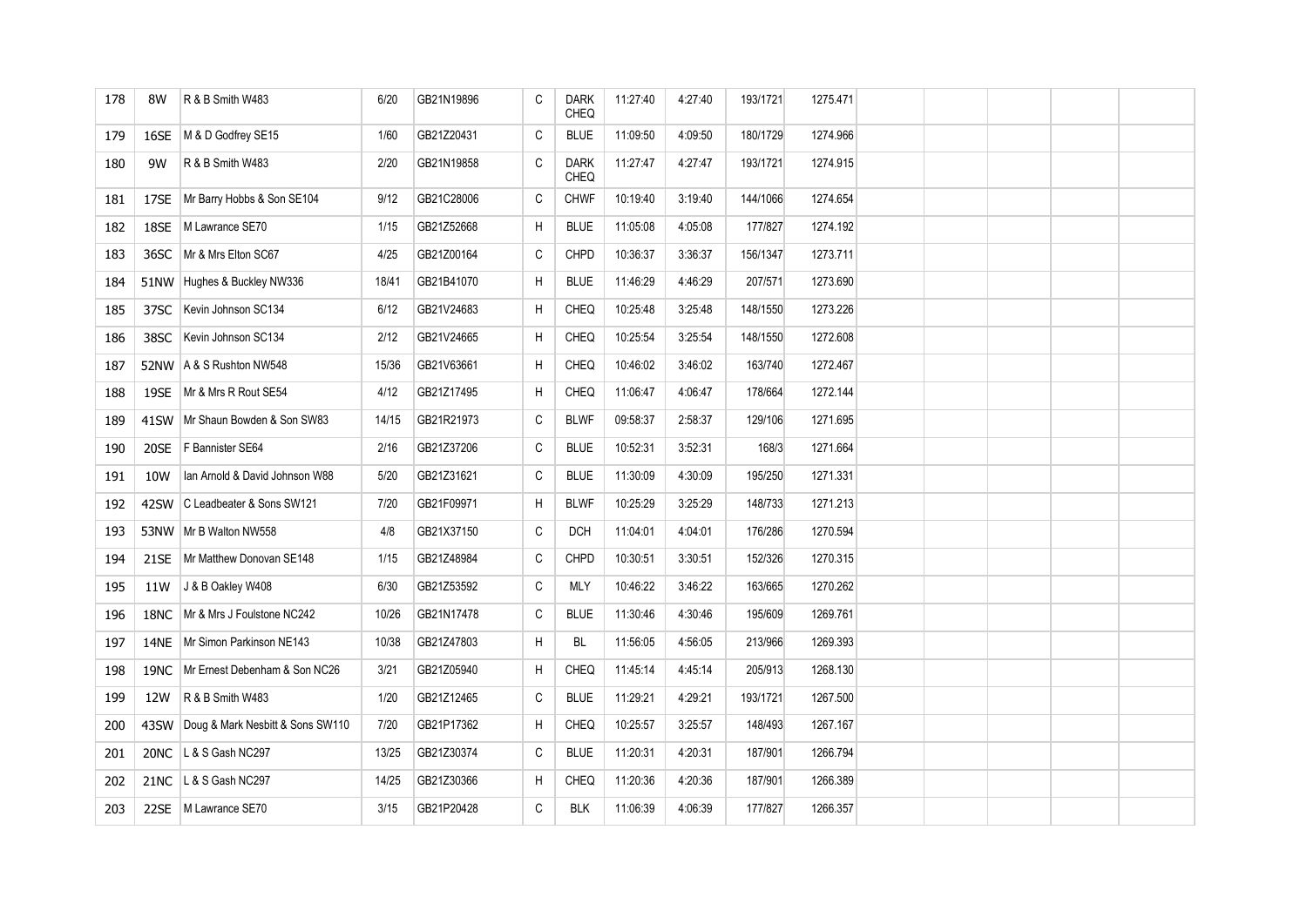| 204 | 13W  | Bateman Bros & Son W418        | 4/20  | GB21Z40211     | H            | <b>BLUE</b>  | 11:25:31 | 4:25:31 | 191/23   | 1266.147 |  |  |  |
|-----|------|--------------------------------|-------|----------------|--------------|--------------|----------|---------|----------|----------|--|--|--|
| 205 | 15NE | Barton, Garfoot & Barton NE180 | 1/10  | GB21Z03198     | C            | CHEQ         | 11:28:55 | 4:28:55 | 193/659  | 1265.593 |  |  |  |
| 206 | 23SE | P Oberholster SE115            | 2/5   | GB21Z59229     | H            | <b>BLUE</b>  | 10:17:51 | 3:17:51 | 142/470  | 1265.555 |  |  |  |
| 207 | 39SC | Mr & Mrs Elton SC67            | 6/25  | GB21Z06669     | H            | <b>BLPD</b>  | 10:38:02 | 3:38:02 | 156/1347 | 1265.435 |  |  |  |
| 208 | 22NC | Mr Terry Higgs NC77            | 3/40  | NEHU21DRC00491 | C            | <b>BLWF</b>  | 11:45:07 | 4:45:07 | 204/1654 | 1265.075 |  |  |  |
| 209 | 14W  | Mr S Williams W416             | 1/2   | GB21Z23021     | H            | CHEQ         | 11:21:45 | 4:21:45 | 188/160  | 1264.718 |  |  |  |
| 210 | 16NE | Mr Simon Parkinson NE143       | 11/38 | GB21Z47808     | C            | BL           | 11:57:26 | 4:57:26 | 213/966  | 1263.631 |  |  |  |
| 211 | 24SE | S & T McCurry SE82             | 1/32  | GB21Z44920     | H            | <b>DCH</b>   | 11:12:08 | 4:12:08 | 181/40   | 1263.617 |  |  |  |
| 212 | 40SC | Dutton & Emery SC178           | 3/30  | GB21P09599     | H            | <b>BLUE</b>  | 10:00:18 | 3:00:18 | 129/768  | 1263.494 |  |  |  |
| 213 | 41SC | Purchase & Walker SC22         | 6/40  | GB21Z50127     | H            | GRIZ         | 10:22:00 | 3:22:00 | 145/6    | 1263.396 |  |  |  |
| 214 | 15W  | R & B Smith W483               | 10/20 | GB21N19861     | H            | <b>BLUE</b>  | 11:30:14 | 4:30:14 | 193/1721 | 1263.356 |  |  |  |
| 215 | 16W  | Ian Arnold & David Johnson W88 | 4/20  | GB21Z31658     | C            | CHEQ         | 11:31:52 | 4:31:52 | 195/250  | 1263.303 |  |  |  |
| 216 | 25SE | J & R Wortley SE65             | 1/37  | GB21Z43306     | H            | <b>BLUE</b>  | 11:06:04 | 4:06:04 | 176/1045 | 1263.093 |  |  |  |
| 217 | 17W  | J Richards & Sons W438         | 2/20  | GB21N32229     | H            | <b>BLPD</b>  | 10:39:56 | 3:39:56 | 157/1463 | 1263.033 |  |  |  |
| 218 | 44SW | Mr Graham Jones SW189          | 1/5   | GB21N14904     | C            | <b>CHEQ</b>  | 10:20:47 | 3:20:47 | 144/119  | 1262.849 |  |  |  |
| 219 | 18W  | Paul Dolan W496                | 9/10  | GB21B41972     | $\mathtt{C}$ | CHEQ<br>PIED | 11:33:05 | 4:33:05 | 193/659  | 1262.225 |  |  |  |
| 220 | 26SE | T & S Perkins & Seymour SE29   | 4/46  | GB21Z55501     | C            | <b>BLUE</b>  | 10:51:02 | 3:51:02 | 165/1211 | 1262.203 |  |  |  |
| 221 | 42SC | Davis & Wright & Sons SC98     | 2/12  | GB21S49474     | H            | <b>BLPD</b>  | 10:34:57 | 3:34:57 | 154/228  | 1262.005 |  |  |  |
| 222 | 27SE | T & A Wilson SE74              | 2/5   | GB21Z40550     | H            | <b>BLUE</b>  | 10:21:04 | 3:21:04 | 144/284  | 1261.890 |  |  |  |
| 223 | 45SW | Duggan & Carter SW42           | 1/27  | GB21P23883     | H            | CHEQ         | 10:14:54 | 3:14:54 | 139/1202 | 1261.375 |  |  |  |
| 224 | 43SC | Purchase & Walker SC22         | 18/40 | GB21Z50080     | H            | <b>CHWF</b>  | 10:22:24 | 3:22:24 | 145/6    | 1260.899 |  |  |  |
| 225 | 46SW | Mr Graham Jones SW189          | 2/5   | GB21N14921     | C            | <b>CHEQ</b>  | 10:21:07 | 3:21:07 | 144/119  | 1260.756 |  |  |  |
| 226 | 44SC | Purchase & Walker SC22         | 19/40 | GB21Z50119     | H            | <b>BLWF</b>  | 10:22:28 | 3:22:28 | 145/6    | 1260.484 |  |  |  |
| 227 | 19W  | Mr Paul Coombes W144           | 3/13  | GB21H30194     | H            | <b>BLUE</b>  | 11:19:13 | 4:19:13 | 185/1073 | 1260.231 |  |  |  |
| 228 | 28SE | Mr Michael Dumont SE33         | 3/5   | GB21Z30046     | C            | <b>BLUE</b>  | 10:43:27 | 3:43:27 | 159/1609 | 1259.561 |  |  |  |
| 229 | 29SE | M & D Godfrey SE15             | 3/60  | GB21Z20436     | C            | <b>BLUE</b>  | 11:12:54 | 4:12:54 | 180/1729 | 1259.506 |  |  |  |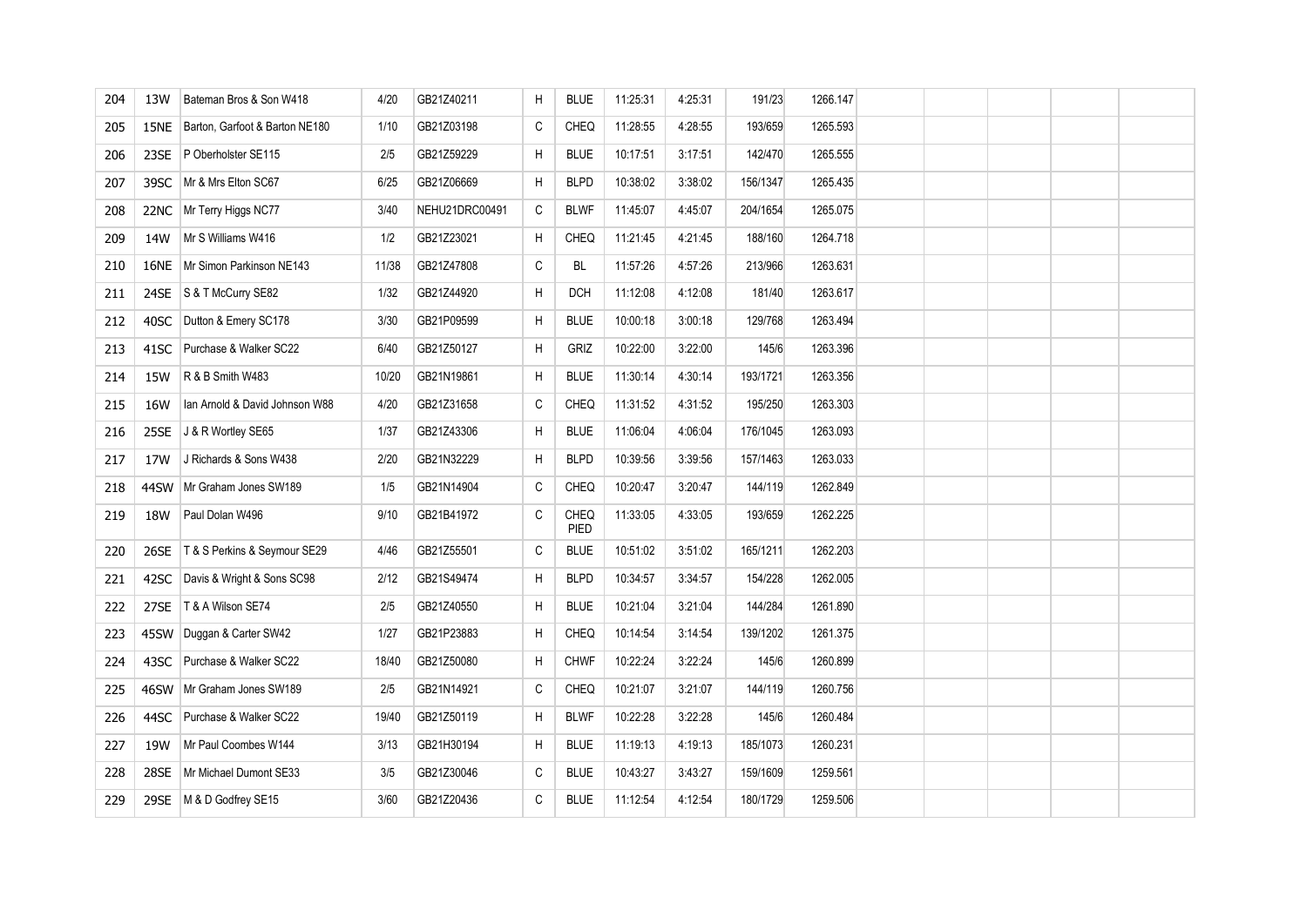| 230 | 54NW        | L Prince NW439                | 3/16  | GB21Z03797    | H | <b>BLPD</b> | 10:48:14 | 3:48:14 | 163/470  | 1259.019 |  |  |  |
|-----|-------------|-------------------------------|-------|---------------|---|-------------|----------|---------|----------|----------|--|--|--|
| 231 | <b>20W</b>  | J L & C Millward W246         | 1/4   | GB21H17321    | H | <b>BLPD</b> | 11:07:58 | 4:07:58 | 177/665  | 1258.980 |  |  |  |
| 232 | 17NE        | T Mason & Son NE124           | 1/20  | NEHU21EC00289 | H | <b>BLUE</b> | 12:04:17 | 5:04:17 | 217/985  | 1258.383 |  |  |  |
| 233 | 55NW        | Hughes & Buckley NW336        | 20/41 | GB21B41068    | H | <b>BLUE</b> | 11:50:01 | 4:50:01 | 207/571  | 1258.173 |  |  |  |
| 234 | 30SE        | J&T Gateley SE109             | 16/20 | GB21Z06501    | C | <b>CHEQ</b> | 10:20:14 | 3:20:14 | 143/239  | 1258.127 |  |  |  |
| 235 | 21W         | J Richards & Sons W438        | 3/20  | GB21Z25204    | H | <b>BLUE</b> | 10:40:55 | 3:40:55 | 157/1463 | 1257.411 |  |  |  |
| 236 | 18NE        | Mr Simon Parkinson NE143      | 12/38 | GB21Z47824    | H | BL          | 11:59:02 | 4:59:02 | 213/966  | 1256.870 |  |  |  |
| 237 | 19NE        | Mr Simon Parkinson NE143      | 13/38 | GB21Z47842    | H | BL          | 11:59:03 | 4:59:03 | 213/966  | 1256.800 |  |  |  |
| 238 | 31SE        | Mr P Lane & Son SE98          | 8/10  | GB21H41973    | H | <b>BLUE</b> | 10:03:36 | 3:03:36 | 131/181  | 1256.759 |  |  |  |
| 239 | 45SC        | Dutton & Emery SC178          | 9/30  | GB21B13415    | H | <b>BLUE</b> | 10:01:16 | 3:01:16 | 129/768  | 1256.756 |  |  |  |
| 240 | 32SE        | F Bannister SE64              | 5/16  | GB21Z00647    | C | <b>BLUE</b> | 10:55:19 | 3:55:19 | 168/3    | 1256.532 |  |  |  |
| 241 | 47SW        | Astbury & Horton SW13         | 10/40 | GB21V99201    | H | <b>BLUE</b> | 10:19:46 | 3:19:46 | 142/1071 | 1256.421 |  |  |  |
| 242 | 23NC        | Mr Terry Higgs NC77           | 4/40  | GB21Z08491    | H | <b>BLUE</b> | 11:47:08 | 4:47:08 | 204/1654 | 1256.190 |  |  |  |
| 243 | 24NC        | Mr G Parker & Son NC137       | 15/15 | GB21Z47586    | C | <b>BLUE</b> | 11:51:08 | 4:51:08 | 207/1370 | 1256.091 |  |  |  |
| 244 | 33SE        | S & T McCurry SE82            | 2/32  | GB21Z44908    | H | <b>DCH</b>  | 11:13:40 | 4:13:40 | 181/40   | 1255.979 |  |  |  |
| 245 | 46SC        | Purchase & Walker SC22        | 20/40 | GB21Z50111    | H | CHEQ        | 10:23:13 | 3:23:13 | 145/6    | 1255.832 |  |  |  |
| 246 | 47SC        | Davis & Wright & Sons SC98    | 3/12  | GB21S49486    | C | <b>BLEF</b> | 10:36:01 | 3:36:01 | 154/228  | 1255.773 |  |  |  |
| 247 | <b>22W</b>  | Mr J Winstanley W131          | 4/6   | GB21Z16166    | H | <b>BLUE</b> | 11:43:45 | 4:43:45 | 202/716  | 1255.457 |  |  |  |
| 248 | 20NE        | Paul & Helen Johnson NE15     | 1/20  | GB21Z24489    | H | <b>BLUE</b> | 12:34:09 | 5:34:09 | 238/631  | 1255.457 |  |  |  |
| 249 | 48SC        | Purchase & Walker SC22        | 21/40 | GB21Z50006    | H | CHPD        | 10:23:17 | 3:23:17 | 145/6    | 1255.420 |  |  |  |
| 250 | 23W         | Mr S Williams W416            | 2/2   | GB21Z23051    | H | <b>BLUE</b> | 11:23:44 | 4:23:44 | 188/160  | 1255.207 |  |  |  |
| 251 | 34SE        | J & R Wortley SE65            | 2/37  | GB21L41078    | H | <b>BLUE</b> | 11:07:44 | 4:07:44 | 176/1045 | 1254.595 |  |  |  |
| 252 | 25NC        | Jepson, Bennett & Leach NC186 | 2/10  | GB21A00288    | C | <b>BLUE</b> | 11:21:21 | 4:21:21 | 186/307  | 1253.748 |  |  |  |
| 253 | 24W         | Mr Thomas McGrath & Son W282  | 1/6   | GB21R24542    | C | CHEQ        | 11:46:18 | 4:46:18 | 203/1443 | 1252.962 |  |  |  |
| 254 | <b>21NE</b> | K Bowskill NE187              | 6/39  | GB21E18565    | C | СH          | 11:59:16 | 4:59:16 | 213/2    | 1252.669 |  |  |  |
| 255 | 35SE        | F Bannister SE64              | 14/16 | GB21Z37303    | C | <b>BLUE</b> | 10:56:05 | 3:56:05 | 168/3    | 1252.452 |  |  |  |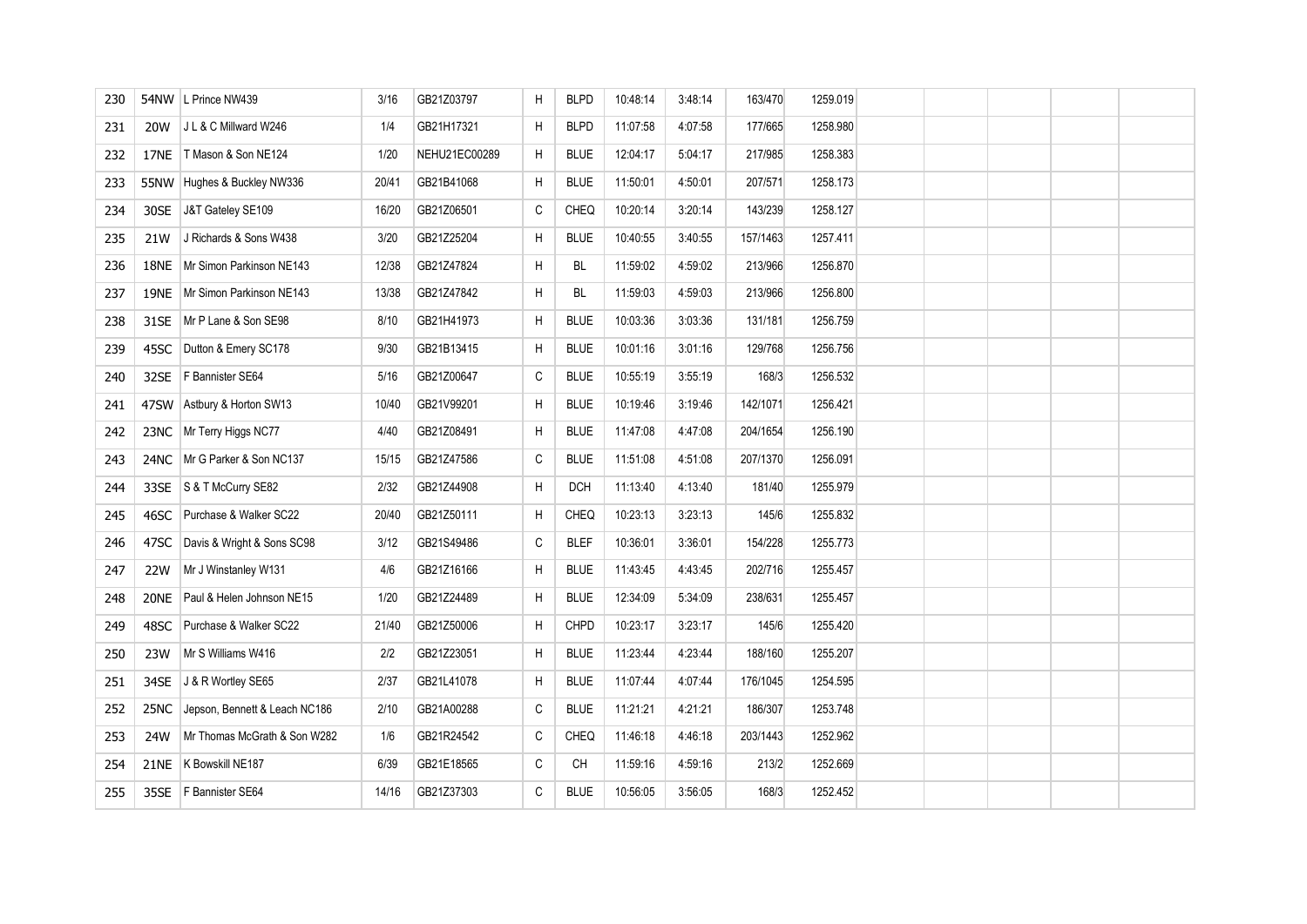| 256 | 56NW        | Hughes & Buckley NW336             | 21/41 | GB21N56049     | C            | <b>CHEQ</b> | 11:51:24 | 4:51:24 | 207/571  | 1252.200 |  |  |  |
|-----|-------------|------------------------------------|-------|----------------|--------------|-------------|----------|---------|----------|----------|--|--|--|
| 257 |             | 57NW   P & L Brennan NW366         | 7/20  | GB21Z07412     | H            | <b>CHWF</b> | 11:41:39 | 4:41:39 | 200/631  | 1252.018 |  |  |  |
| 258 | 48SW        | Duggan & Carter SW42               | 5/27  | GB21P23854     | H            | <b>RED</b>  | 10:16:22 | 3:16:22 | 139/1202 | 1251.954 |  |  |  |
| 259 | 49SW        | C Leadbeater & Sons SW121          | 10/20 | GB21Z47921     | H            | <b>BLUE</b> | 10:28:39 | 3:28:39 | 148/733  | 1251.919 |  |  |  |
| 260 |             | 58NW A & S Rushton NW548           | 16/36 | GB21F15358     | C            | <b>BLUE</b> | 10:49:52 | 3:49:52 | 163/740  | 1251.247 |  |  |  |
| 261 | 36SE        | Mr & Mrs G Jakings SE8             | 4/12  | GB21Z22223     | C            | <b>BLUE</b> | 10:46:56 | 3:46:56 | 161/483  | 1250.777 |  |  |  |
| 262 | 37SE        | Mr & Mrs G Jakings SE8             | 5/12  | GB21Z22236     | C            | <b>BLUE</b> | 10:46:56 | 3:46:56 | 161/483  | 1250.777 |  |  |  |
| 263 | 22NE        | Mr Frank Bristow NE174             | 11/40 | GB21Z52224     | H            | <b>BLUE</b> | 11:15:13 | 4:15:13 | 181/601  | 1250.549 |  |  |  |
| 264 | 38SE        | Mr Chris Gadsden SE124             | 10/17 | GB21Z12981     | C            | <b>CHEQ</b> | 09:54:10 | 2:54:10 | 123/1308 | 1250.457 |  |  |  |
| 265 |             | 59NW   Mr & Mrs A Hargreaves NW259 | 16/40 | GB21Z53383     | C            | <b>BLUE</b> | 10:45:08 | 3:45:08 | 159/1336 | 1248.931 |  |  |  |
| 266 | 39SE        | T & S Perkins & Seymour SE29       | 6/46  | GB21Z55511     | $\mathtt{C}$ | <b>BLWF</b> | 10:53:38 | 3:53:38 | 165/1211 | 1248.157 |  |  |  |
| 267 | 40SE        | F Bannister SE64                   | 13/16 | GB21Z37201     | C            | <b>DCH</b>  | 10:57:01 | 3:57:01 | 168/3    | 1247.520 |  |  |  |
| 268 | 23NE        | Mr Simon Parkinson NE143           | 14/38 | GB21Z47837     | H            | <b>BP</b>   | 12:01:44 | 5:01:44 | 213/966  | 1245.623 |  |  |  |
| 269 | 50SW        | C Leadbeater & Sons SW121          | 11/20 | GB21Z47974     | H            | <b>BLUE</b> | 10:29:43 | 3:29:43 | 148/733  | 1245.552 |  |  |  |
| 270 | 24NE        | Mr Simon Parkinson NE143           | 15/38 | GB21Z47801     | C            | BL          | 12:01:46 | 5:01:46 | 213/966  | 1245.485 |  |  |  |
| 271 | 41SE        | T & S Perkins & Seymour SE29       | 7/46  | GB21Z55513     | C            | CHEQ        | 10:54:14 | 3:54:14 | 165/1211 | 1244.959 |  |  |  |
| 272 | 25NE        | K Bowskill NE187                   | 7/39  | GB21Z03015     | C            | BL          | 12:01:10 | 5:01:10 | 213/2    | 1244.766 |  |  |  |
| 273 | 26NE        | Mr Simon Parkinson NE143           | 16/38 | GB21Z47846     | C            | BL          | 12:01:59 | 5:01:59 | 213/966  | 1244.592 |  |  |  |
| 274 | 26NC        | Mr Terry Higgs NC77                | 5/40  | NEHU21DRC00490 | H            | <b>BLWF</b> | 11:49:50 | 4:49:50 | 204/1654 | 1244.488 |  |  |  |
| 275 | <b>27NE</b> | K Bowskill NE187                   | 8/39  | GB21Z03019     | H            | R           | 12:01:18 | 5:01:18 | 213/2    | 1244.215 |  |  |  |
| 276 | 51SW        | Duggan & Carter SW42               | 6/27  | GB21P23889     | H            | CHEQ        | 10:17:38 | 3:17:38 | 139/1202 | 1243.930 |  |  |  |
| 277 | 60NW        | Nathan Foulkes NW549               | 2/30  | GB21Z03867     | C            | <b>RED</b>  | 10:50:39 | 3:50:39 | 163/18   | 1243.867 |  |  |  |
| 278 | 42SE        | M & D Godfrey SE15                 | 5/60  | GB21Z20450     | C            | <b>BLUE</b> | 11:16:08 | 4:16:08 | 180/1729 | 1243.606 |  |  |  |
| 279 | <b>25W</b>  | <b>R &amp; B Smith W483</b>        | 11/20 | GB21B42305     | H            | CHEQ        | 11:34:33 | 4:34:33 | 193/1721 | 1243.493 |  |  |  |
| 280 | <b>26W</b>  | Mr Michael Locke W436              | 10/10 | GB21Z62242     | H            | CHEQ        | 11:24:39 | 4:24:39 | 186/1704 | 1243.393 |  |  |  |
| 281 | 43SE        | T & S Perkins & Seymour SE29       | 8/46  | GB21Z23309     | C            | <b>BLWF</b> | 10:54:37 | 3:54:37 | 165/1211 | 1242.925 |  |  |  |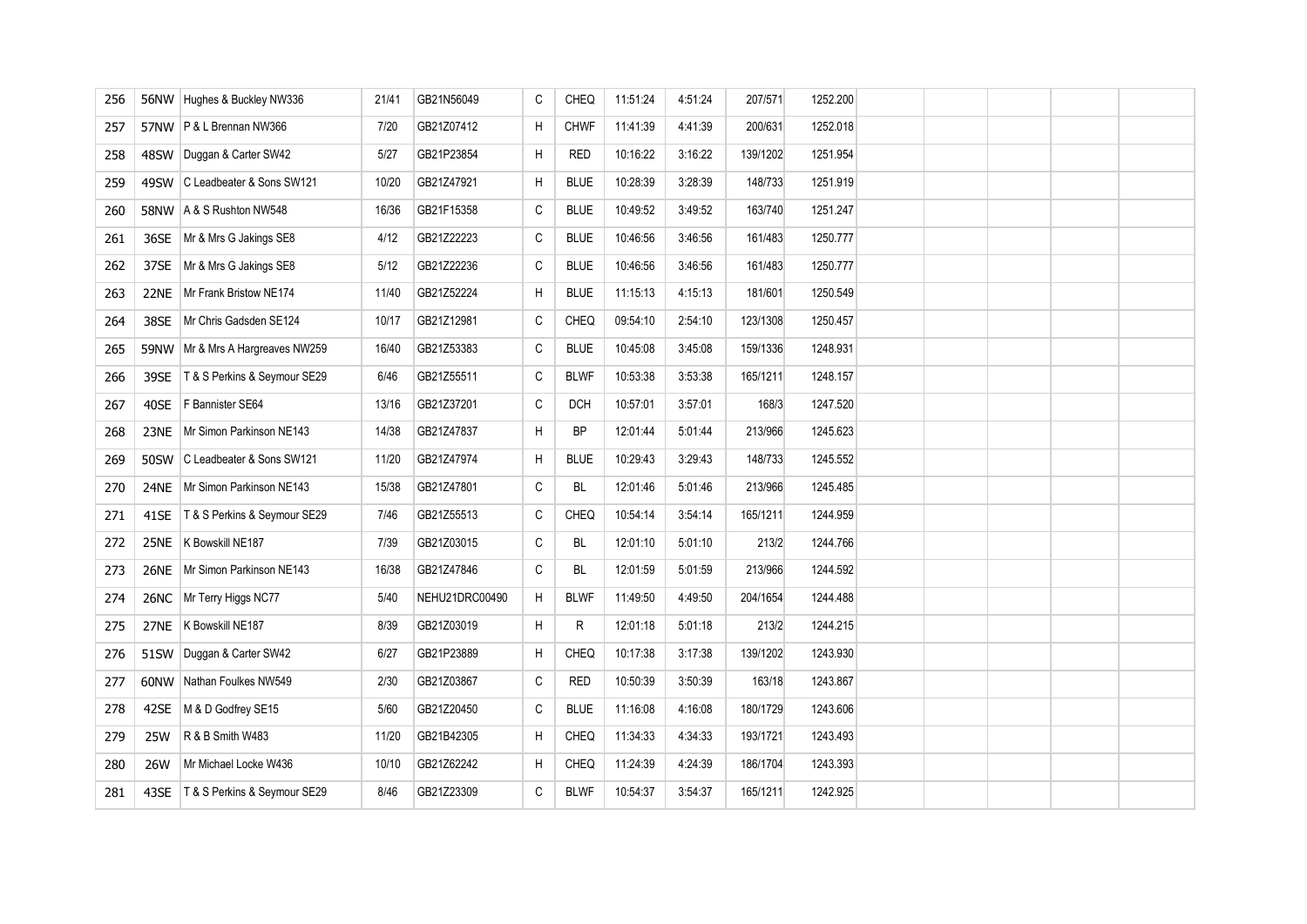| 282 | 27W         | Mr Joe Johnston W440          | 4/10  | GB21Z25486 | Η | <b>CHEQ</b> | 11:31:11 | 4:31:11 | 191/815  | 1242.610 |  |  |  |
|-----|-------------|-------------------------------|-------|------------|---|-------------|----------|---------|----------|----------|--|--|--|
| 283 | 44SE        | Mr & Mrs G Jakings SE8        | 6/12  | GB21Z22222 | C | <b>MLY</b>  | 10:48:27 | 3:48:27 | 161/483  | 1242.473 |  |  |  |
| 284 | 28NE        | R True & Granson NE155        | 7/20  | GB21L29221 | C | <b>BLPD</b> | 11:43:13 | 4:43:13 | 199/1540 | 1242.088 |  |  |  |
| 285 | <b>28W</b>  | Mr George Harrison W442       | 3/4   | GB21Z37265 | С | <b>BLUE</b> | 11:20:01 | 4:20:01 | 183/793  | 1241.740 |  |  |  |
| 286 | 52SW        | K&p Herbert &f Jones SW59     | 5/32  | GB21N33530 | С | <b>BLUE</b> | 10:01:40 | 3:01:40 | 128/220  | 1241.284 |  |  |  |
| 287 | 49SC        | Malc Slater SC137             | 4/11  | GB21Z08110 | С | <b>BLWF</b> | 10:27:49 | 3:27:49 | 146/985  | 1241.214 |  |  |  |
| 288 | 27NC        | Mr & Mrs J Foulstone NC242    | 11/26 | GB21Z08963 | C | <b>BLUE</b> | 11:37:01 | 4:37:01 | 195/609  | 1241.113 |  |  |  |
| 289 | 29NE        | K Bowskill NE187              | 9/39  | GB21Z59791 | H | BL          | 12:02:04 | 5:02:04 | 213/2    | 1241.057 |  |  |  |
| 290 | 29W         | Jones & Thomas W419           | 3/18  | GB21Z56002 | С | <b>BLUE</b> | 11:28:45 | 4:28:45 | 189/883  | 1241.016 |  |  |  |
| 291 | 53SW        | K&p Herbert &f Jones SW59     | 6/32  | GB21N33527 | С | <b>BLUE</b> | 10:01:49 | 3:01:49 | 128/220  | 1240.260 |  |  |  |
| 292 | 28NC        | Mr Terry Higgs NC77           | 6/40  | GB21Z00194 | C | <b>BLUE</b> | 11:50:50 | 4:50:50 | 204/1654 | 1240.209 |  |  |  |
| 293 |             | 61NW Hughes & Buckley NW336   | 23/41 | GB21N56031 | H | <b>BLUE</b> | 11:54:16 | 4:54:16 | 207/571  | 1240.001 |  |  |  |
| 294 | 29NC        | Mr & Mrs J Foulstone NC242    | 12/26 | GB21N17414 | С | <b>BLPD</b> | 11:37:24 | 4:37:24 | 195/609  | 1239.398 |  |  |  |
| 295 |             | 54SW   Mr C Pritchard SW3     | 1/15  | GB21X23996 | H | <b>BLUE</b> | 10:02:10 | 3:02:10 | 128/418  | 1238.964 |  |  |  |
| 296 | 30W         | J & B Oakley W408             | 10/30 | GB21Z53591 | C | <b>BLUE</b> | 10:52:08 | 3:52:08 | 163/665  | 1238.706 |  |  |  |
| 297 | <b>30NE</b> | Mr Frank Bristow NE174        | 5/40  | GB21Z52130 | H | <b>BLUE</b> | 11:17:41 | 4:17:41 | 181/601  | 1238.578 |  |  |  |
| 298 | 30NC        | Mr Ernest Debenham & Son NC26 | 4/21  | GB21Z05931 | H | <b>BLPD</b> | 11:52:05 | 4:52:05 | 205/913  | 1238.390 |  |  |  |
| 299 | 55SW        | C Leadbeater & Sons SW121     | 12/20 | GB21Z59755 | H | <b>BLUE</b> | 10:30:56 | 3:30:56 | 148/733  | 1238.368 |  |  |  |
| 300 | 31NE        | Mr Frank Bristow NE174        | 6/40  | GB21Z52142 | H | <b>DCH</b>  | 11:17:45 | 4:17:45 | 181/601  | 1238.258 |  |  |  |
| 301 |             | 56SW J&L&K Madgin SW14        | 1/10  | GB21Z17736 | C | <b>DCH</b>  | 10:30:36 | 3:30:36 | 148/271  | 1238.134 |  |  |  |
| 302 | 50SC        | J & G Dutton SC10             | 8/18  | GB21P09990 | H | <b>BLUE</b> | 10:02:34 | 3:02:34 | 128/729  | 1237.953 |  |  |  |
| 303 | 31W         | Philip Cheetham W227          | 1/6   | GB21F27175 | С | <b>MLY</b>  | 11:53:17 | 4:53:17 | 206/291  | 1237.203 |  |  |  |
| 304 | 32W         | Mr R Gordon W555              | 3/3   | GB21Z59342 | C | <b>RED</b>  | 11:23:52 | 4:23:52 | 185/842  | 1237.148 |  |  |  |
| 305 | 32NE        | Paul & Helen Johnson NE15     | 2/20  | GB21Z00429 | C | <b>BLUE</b> | 12:39:14 | 5:39:14 | 238/631  | 1236.644 |  |  |  |
| 306 | 51SC        | J & G Dutton SC10             | 9/18  | GB21P09998 | H | <b>BLWF</b> | 10:02:47 | 3:02:47 | 128/729  | 1236.486 |  |  |  |
| 307 | 33W         | Mr J Winstanley W131          | 1/6   | GB21B42377 | C | CHEQ        | 11:48:07 | 4:48:07 | 202/716  | 1236.430 |  |  |  |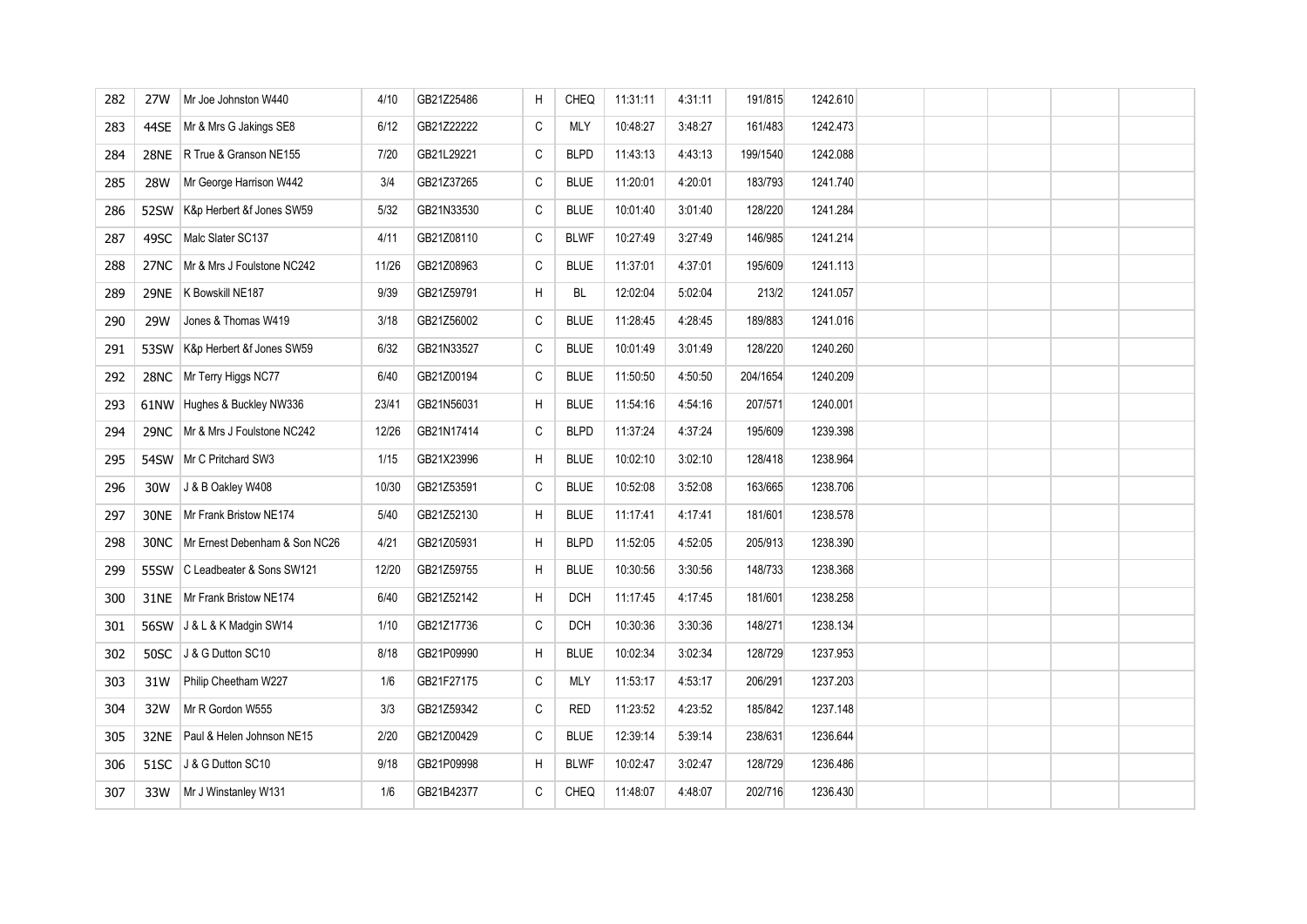| 308 | 52SC        | Kevin Johnson SC134                | 8/12  | GB21V24655 | H            | <b>BLUE</b> | 10:31:56 | 3:31:56 | 148/1550 | 1236.379 |  |  |  |
|-----|-------------|------------------------------------|-------|------------|--------------|-------------|----------|---------|----------|----------|--|--|--|
| 309 |             | 62NW   Mr P Hardman NW385          | 3/16  | GB21Z07453 | H            | <b>CHEQ</b> | 11:53:45 | 4:53:45 | 206/597  | 1236.279 |  |  |  |
| 310 |             | 31NC   Mr Terry Higgs NC77         | 7/40  | GB21E18542 | C            | <b>BLPD</b> | 11:51:48 | 4:51:48 | 204/1654 | 1236.100 |  |  |  |
| 311 | 63NW        | Hughes & Buckley NW336             | 24/41 | GB21D34800 | $\mathtt{C}$ | <b>BLUE</b> | 11:55:18 | 4:55:18 | 207/571  | 1235.662 |  |  |  |
| 312 | 33NE        | K Bowskill NE187                   | 10/39 | GB21P12067 | H            | CH          | 12:03:33 | 5:03:33 | 213/2    | 1234.993 |  |  |  |
| 313 | 57SW        | Mr Arnie Tonks SW94                | 7/20  | GB21Z39337 | H            | CHPD        | 10:10:32 | 3:10:32 | 133/1147 | 1234.571 |  |  |  |
| 314 | 34NE        | Jack Ramm NE179                    | 12/20 | GB21Z23117 | H            | <b>BLUE</b> | 11:15:03 | 4:15:03 | 178/1579 | 1234.499 |  |  |  |
| 315 | 35NE        | K Bowskill NE187                   | 11/39 | GB21Z03028 | H            | BL          | 12:03:42 | 5:03:42 | 213/2    | 1234.383 |  |  |  |
| 316 | 34W         | J Richards & Sons W438             | 4/20  | GB21A02141 | C            | <b>CHEQ</b> | 10:45:05 | 3:45:05 | 157/1463 | 1234.134 |  |  |  |
| 317 |             | 64NW   Mr & Mrs A Hargreaves NW259 | 19/40 | GB21Z59101 | H            | <b>BLUE</b> | 10:47:50 | 3:47:50 | 159/1336 | 1234.130 |  |  |  |
| 318 | 45SE        | Mr & Mrs J Wiles SE79              | 2/25  | GB21Z55644 | H            | <b>BLUE</b> | 10:31:33 | 3:31:33 | 148/592  | 1234.091 |  |  |  |
| 319 | 32NC        | Mr Ernest Debenham & Son NC26      | 5/21  | GB21Z27729 | C            | <b>BLUE</b> | 11:53:09 | 4:53:09 | 205/913  | 1233.884 |  |  |  |
| 320 | 46SE        | Mr & Mrs J Wiles SE79              | 3/25  | GB21Z55614 | C            | CHEQ        | 10:31:38 | 3:31:38 | 148/592  | 1233.605 |  |  |  |
| 321 | 35W         | S Spataru W517                     | 1/18  | GB21R18424 | C            | CHEQ        | 11:26:50 | 4:26:50 | 187/26   | 1233.527 |  |  |  |
| 322 | 53SC        | Mr & Mrs Elton SC67                | 8/25  | GB21Z00158 | H            | <b>BLUE</b> | 10:43:45 | 3:43:45 | 156/1347 | 1233.104 |  |  |  |
| 323 | <b>58SW</b> | Mr Shaun Bowden & Son SW83         | 4/15  | GB21Z25547 | H            | <b>BLUE</b> | 10:04:17 | 3:04:17 | 129/106  | 1232.591 |  |  |  |
| 324 | 47SE        | Mr John Bellerby SE59              | 3/16  | GB21P29393 | C            | CHEQ        | 11:16:31 | 4:16:31 | 179/1131 | 1232.555 |  |  |  |
| 325 | 36W         | J & B Oakley W408                  | 11/30 | GB21N33626 | C            | <b>BLPD</b> | 10:53:19 | 3:53:19 | 163/665  | 1232.424 |  |  |  |
| 326 |             | 65NW   Mr P Hardman NW385          | 4/16  | GB21B41087 | H            | <b>BLUE</b> | 11:54:42 | 4:54:42 | 206/597  | 1232.294 |  |  |  |
| 327 | 1WN         | D Brookfield WN60                  | 4/13  | GB21L33631 | H            | <b>BLUE</b> | 12:00:21 | 5:00:21 | 210/486  | 1232.182 |  |  |  |
| 328 | 48SE        | Mr & Mrs R Rout SE54               | 10/12 | GB21Z17496 | C            | CHEQ        | 11:14:55 | 4:14:55 | 178/664  | 1231.555 |  |  |  |
| 329 | 66NW        | Mr M Brindley NW268                | 2/12  | GB21Z05832 | C            | <b>CHWF</b> | 10:54:50 | 3:54:50 | 164/490  | 1231.214 |  |  |  |
| 330 | 37W         | Mr R Spring & Son W325             | 2/10  | GB21Z27438 | H            | <b>BLUE</b> | 11:43:12 | 4:43:12 | 198/144  | 1231.017 |  |  |  |
| 331 | 38W         | Mr R Spring & Son W325             | 3/10  | GB21Z27436 | H            | CHEQ        | 11:43:16 | 4:43:16 | 198/144  | 1230.727 |  |  |  |
| 332 | 49SE        | S & T McCurry SE82                 | 3/32  | GB21Z44834 | C            | <b>DCH</b>  | 11:18:54 | 4:18:54 | 181/40   | 1230.591 |  |  |  |
| 333 |             | 67NW Hughes & Buckley NW336        | 25/41 | GB21Z07163 | H            | <b>BLPD</b> | 11:56:38 | 4:56:38 | 207/571  | 1230.108 |  |  |  |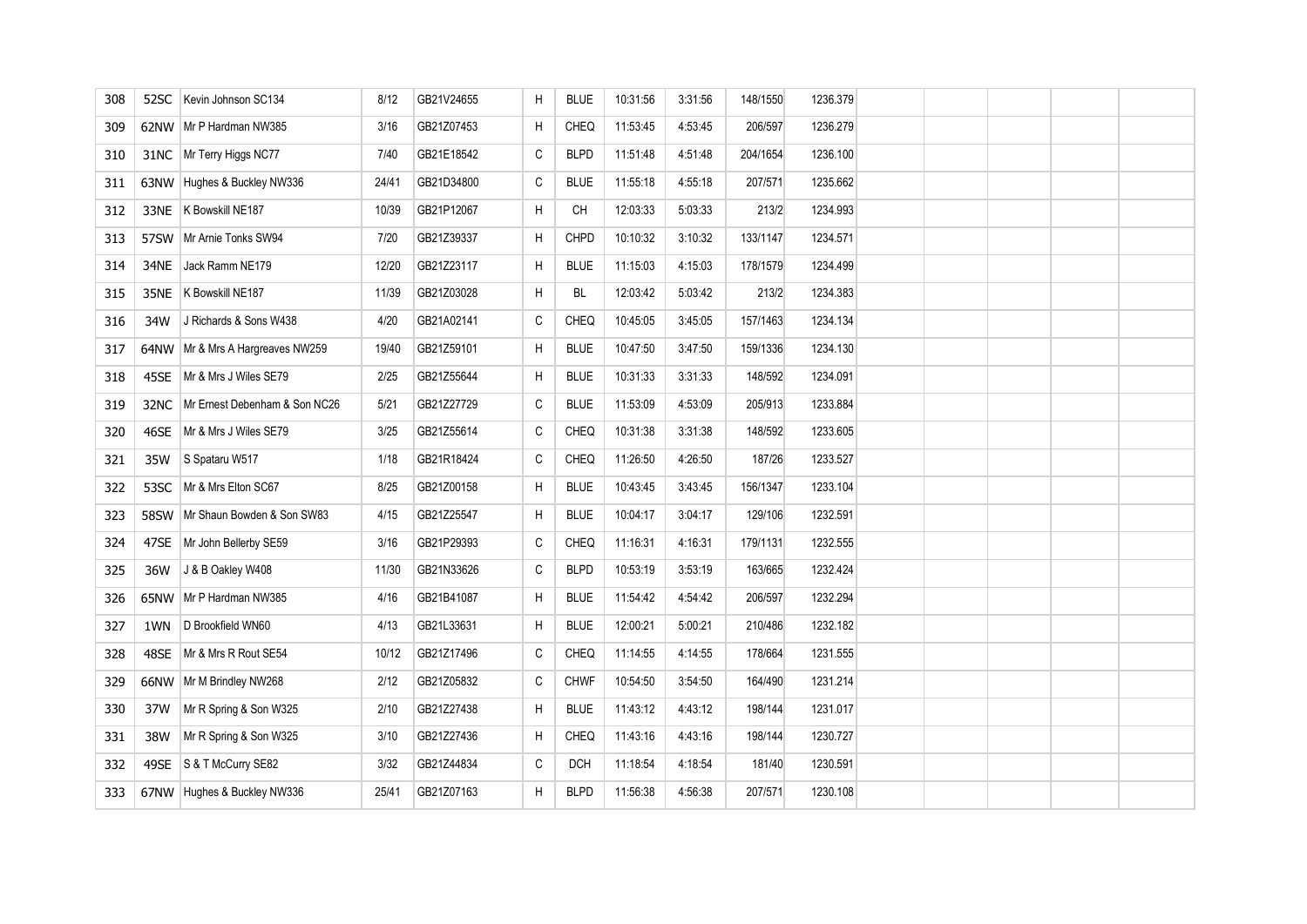| 334 | 50SE | Mr & Mrs R Rout SE54             | 2/12  | GB21Z17486 | C            | DCH         | 11:15:13 | 4:15:13 | 178/664  | 1230.108 |  |  |  |
|-----|------|----------------------------------|-------|------------|--------------|-------------|----------|---------|----------|----------|--|--|--|
| 335 | 51SE | M Lawrance SE70                  | 5/15  | GB21Z52699 | H            | <b>BKPD</b> | 11:13:58 | 4:13:58 | 177/827  | 1229.874 |  |  |  |
| 336 | 52SE | M & D Godfrey SE15               | 7/60  | GB21Z20409 | C            | <b>BLUE</b> | 11:19:03 | 4:19:03 | 180/1729 | 1229.604 |  |  |  |
| 337 | 59SW | Duggan & Carter SW42             | 7/27  | GB21P23887 | C            | CHPD        | 10:19:58 | 3:19:58 | 139/1202 | 1229.415 |  |  |  |
| 338 | 60SW | Price Bros & Son SW162           | 2/20  | GB21N79711 | H            | <b>CHWF</b> | 09:49:57 | 2:49:57 | 118/1245 | 1229.332 |  |  |  |
| 339 | 33NC | Mr H Somers Bros NC76            | 5/20  | GB21D06868 | C            | CHEQ        | 11:43:44 | 4:43:44 | 198/303  | 1229.263 |  |  |  |
| 340 | 53SE | D Cowell SE40                    | 13/16 | GB21H19829 | C            | <b>BLUE</b> | 10:29:31 | 3:29:31 | 146/547  | 1229.053 |  |  |  |
| 341 | 34NC | Jepson, Bennett & Leach NC186    | 3/10  | GB21N43307 | C            | <b>BLPD</b> | 11:26:37 | 4:26:37 | 186/307  | 1228.982 |  |  |  |
| 342 | 68NW | D Shenton NW159                  | 1/6   | GB21Z17694 | H            | <b>CHEQ</b> | 11:38:04 | 4:38:04 | 194/284  | 1228.928 |  |  |  |
| 343 | 54SE | J & R Wortley SE65               | 3/37  | GB21Z43298 | C            | <b>BLUE</b> | 11:12:55 | 4:12:55 | 176/1045 | 1228.883 |  |  |  |
| 344 | 39W  | R & B Smith W483                 | 13/20 | GB21B42301 | $\mathtt{C}$ | <b>BLUE</b> | 11:37:57 | 4:37:57 | 193/1721 | 1228.282 |  |  |  |
| 345 | 36NE | Mr Simon Parkinson NE143         | 17/38 | GB21Z47849 | H            | BP          | 12:06:01 | 5:06:01 | 213/966  | 1228.188 |  |  |  |
| 346 | 55SE | M & D Godfrey SE15               | 8/60  | GB21Z00977 | H            | <b>CHEQ</b> | 11:19:21 | 4:19:21 | 180/1729 | 1228.182 |  |  |  |
| 347 | 69NW | Nathan Foulkes NW549             | 6/30  | GB21V80233 | C            | <b>BLUE</b> | 10:53:36 | 3:53:36 | 163/18   | 1228.159 |  |  |  |
| 348 | 2WN  | M Gorka WN65                     | 3/8   | GB21Z63221 | C            | <b>BLUE</b> | 12:03:08 | 5:03:08 | 211/920  | 1228.106 |  |  |  |
| 349 | 40W  | Ian Arnold & David Johnson W88   | 18/20 | GB21Z31662 | H            | <b>BLUE</b> | 11:39:40 | 4:39:40 | 195/250  | 1228.069 |  |  |  |
| 350 | 61SW | Doug & Mark Nesbitt & Sons SW110 | 9/20  | GB21H23841 | H            | CHEQ        | 10:32:31 | 3:32:31 | 148/493  | 1228.012 |  |  |  |
| 351 | 56SE | Mr J Pether SE6                  | 5/20  | GB21Z60737 | C            | <b>CHEQ</b> | 10:31:28 | 3:31:28 | 147/919  | 1227.801 |  |  |  |
| 352 |      | 35NC B Smith NC321               | 1/9   | GB21Z00000 | C            | <b>BLUE</b> | 12:00:00 | 5:00:00 | 209/433  | 1227.577 |  |  |  |
| 353 | 57SE | Mr T Roughton SE167              | 10/38 | GB21F21058 | C            | <b>BLUE</b> | 11:17:48 | 4:17:48 | 179/1410 | 1227.502 |  |  |  |
| 354 |      | 70NW   Mr P Hardman NW385        | 5/16  | GB21Z07452 | H            | <b>BLUE</b> | 11:55:52 | 4:55:52 | 206/597  | 1227.435 |  |  |  |
| 355 | 36NC | Mr Terry Higgs NC77              | 8/40  | GB21Z08418 | C            | <b>BLPD</b> | 11:53:52 | 4:53:52 | 204/1654 | 1227.407 |  |  |  |
| 356 | 37NC | Mr H Somers Bros NC76            | 6/20  | GB21Z45552 | C            | CHEQ        | 11:44:21 | 4:44:21 | 198/303  | 1226.598 |  |  |  |
| 357 | 41W  | J & B Oakley W408                | 12/30 | GB21Z53538 | C            | <b>BLUE</b> | 10:54:29 | 3:54:29 | 163/665  | 1226.292 |  |  |  |
| 358 | 54SC | Mr Simon Cole SC144              | 1/6   | GB21Z26535 | H            | CHEQ        | 10:04:56 | 3:04:56 | 128/1480 | 1226.172 |  |  |  |
| 359 | 58SE | Mr Barry Hobbs & Son SE104       | 11/12 | GB21V85612 | C            | <b>CHEQ</b> | 10:27:39 | 3:27:39 | 144/1066 | 1225.649 |  |  |  |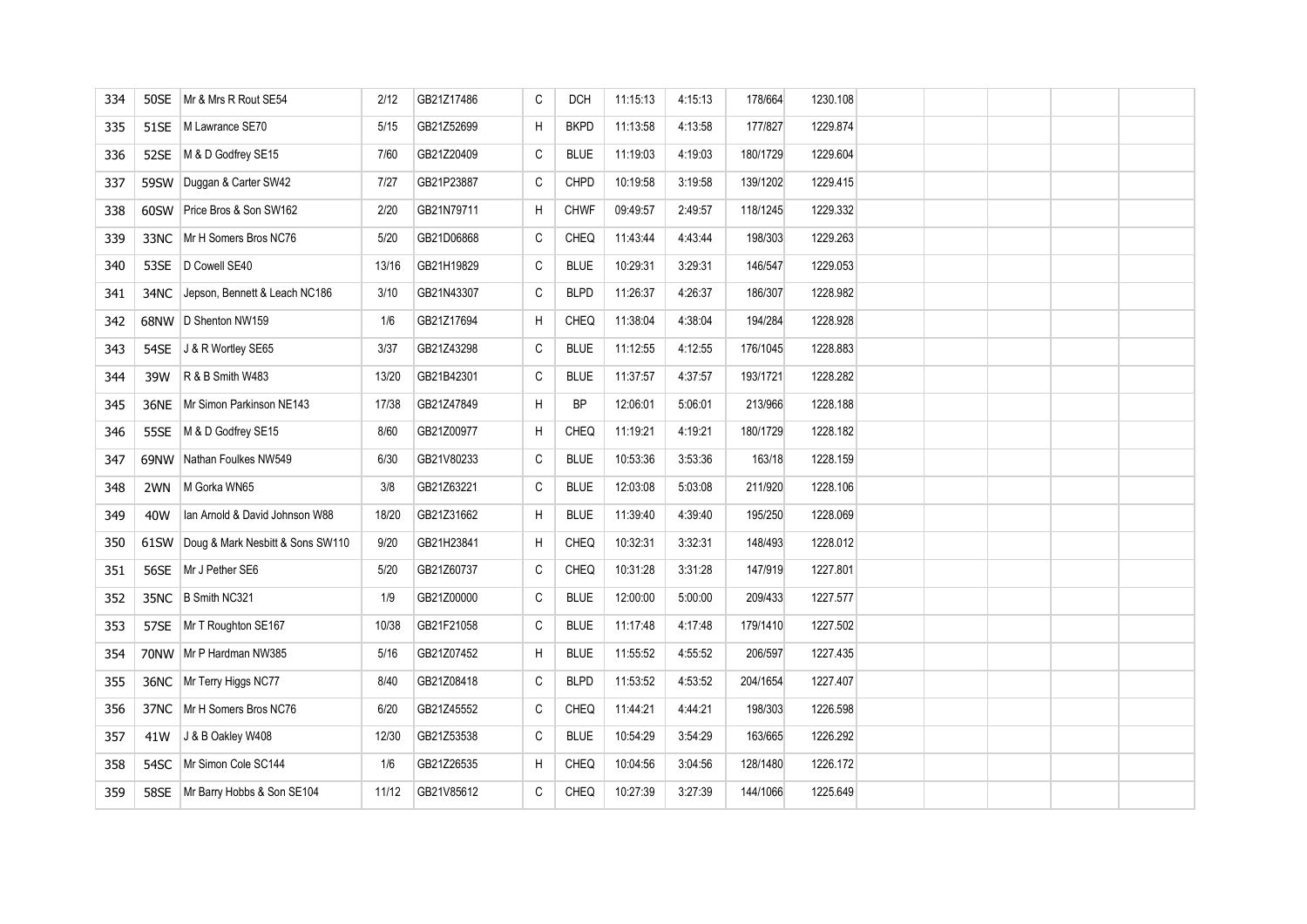| 360 | 59SE | J&T Gateley SE109              | 5/20  | GB21Z06502 | C | <b>DCH</b>  | 10:25:33 | 3:25:33 | 143/239  | 1225.585 |  |  |  |
|-----|------|--------------------------------|-------|------------|---|-------------|----------|---------|----------|----------|--|--|--|
| 361 | 55SC | Purchase & Walker SC22         | 22/40 | GB21Z50116 | H | <b>BLUE</b> | 10:28:17 | 3:28:17 | 145/6    | 1225.283 |  |  |  |
| 362 | 56SC | Purchase & Walker SC22         | 7/40  | GB21Z00639 | H | <b>CHEQ</b> | 10:28:19 | 3:28:19 | 145/6    | 1225.087 |  |  |  |
| 363 | 62SW | Astbury & Horton SW13          | 14/40 | GB21Z40263 | H | <b>BLUE</b> | 10:24:57 | 3:24:57 | 142/1071 | 1224.645 |  |  |  |
| 364 | 60SE | Mr John Bellerby SE59          | 4/16  | GB21Z16312 | H | CHEQ        | 11:18:13 | 4:18:13 | 179/1131 | 1224.441 |  |  |  |
| 365 | 71NW | Mr & Mrs A Hargreaves NW259    | 20/40 | GB21Z53363 | C | <b>CHEQ</b> | 10:49:50 | 3:49:50 | 159/1336 | 1223.391 |  |  |  |
| 366 | 61SE | Mr George Cardall SE150        | 1/8   | GB21Z50839 | H | <b>CHEQ</b> | 11:08:30 | 4:08:30 | 172/1215 | 1223.078 |  |  |  |
| 367 | 72NW | Mr & Mrs A Hargreaves NW259    | 21/40 | GB21Z59105 | C | CHEQ        | 10:49:56 | 3:49:56 | 159/1336 | 1222.859 |  |  |  |
| 368 | 63SW | Price Bros & Son SW162         | 3/20  | GB21V82652 | C | BLK         | 09:50:53 | 2:50:53 | 118/1245 | 1222.618 |  |  |  |
| 369 | 37NE | Mr Simon Parkinson NE143       | 18/38 | GB21Z47832 | C | BL          | 12:07:29 | 5:07:29 | 213/966  | 1222.330 |  |  |  |
| 370 | 42W  | Philip Cheetham W227           | 2/6   | GB21B30932 | H | <b>BLUE</b> | 11:56:54 | 4:56:54 | 206/291  | 1222.132 |  |  |  |
| 371 | 43W  | Ian Arnold & David Johnson W88 | 20/20 | GB21Z00531 | C | <b>BLUE</b> | 11:41:03 | 4:41:03 | 195/250  | 1222.025 |  |  |  |
| 372 | 44W  | Mr J Winstanley W131           | 6/6   | GB21Z16151 | H | <b>BLUE</b> | 11:51:31 | 4:51:31 | 202/716  | 1222.009 |  |  |  |
| 373 | 38NE | A Jackson NE231                | 2/20  | GB21P12157 | H | <b>BKP</b>  | 12:12:40 | 5:12:40 | 217/149  | 1221.969 |  |  |  |
| 374 | 45W  | J & B Oakley W408              | 13/30 | GB21Z53589 | C | <b>BLUE</b> | 10:55:20 | 3:55:20 | 163/665  | 1221.863 |  |  |  |
| 375 | 46W  | Mr Michael Tootle & Son W397   | 3/20  | GB21Z31578 | C | CHEQ        | 11:45:38 | 4:45:38 | 198/470  | 1221.671 |  |  |  |
| 376 | 62SE | S & T McCurry SE82             | 4/32  | GB21Z44843 | C | <b>BLUE</b> | 11:20:51 | 4:20:51 | 181/40   | 1221.392 |  |  |  |
| 377 | 47W  | R & B Smith W483               | 14/20 | GB21B42313 | C | <b>BLUE</b> | 11:39:33 | 4:39:33 | 193/1721 | 1221.252 |  |  |  |
| 378 | 38NC | Mr G Parker & Son NC137        | 8/15  | GB21Z47593 | C | <b>BLUE</b> | 11:59:28 | 4:59:28 | 207/1370 | 1221.138 |  |  |  |
| 379 | 39NC | Mr G Parker & Son NC137        | 7/15  | GB21Z47579 | H | <b>CHEQ</b> | 11:59:29 | 4:59:29 | 207/1370 | 1221.070 |  |  |  |
| 380 | 39NE | T Mason & Son NE124            | 2/20  | GB21Z46153 | H | <b>CHWF</b> | 12:13:35 | 5:13:35 | 217/985  | 1221.063 |  |  |  |
| 381 | 48W  | Mr & Mrs J Burnett & Son W24   | 2/6   | GB21Z25735 | C | <b>BLUE</b> | 11:33:48 | 4:33:48 | 189/1612 | 1220.789 |  |  |  |
| 382 | 40NE | Mr Peter Humphries NE1         | 1/20  | GB21Z59398 | H | BL          | 12:05:40 | 5:05:40 | 212/23   | 1220.751 |  |  |  |
| 383 | 3WN  | J Kenny WN70                   | 1/6   | GB21Z31233 | C | <b>BLUE</b> | 12:05:31 | 5:05:31 | 211/1370 | 1219.999 |  |  |  |
| 384 | 64SW | Duggan & Carter SW42           | 8/27  | GB21X19868 | H | <b>BLUE</b> | 10:21:31 | 3:21:31 | 139/1202 | 1219.959 |  |  |  |
| 385 | 41NE | A Jackson NE231                | 3/20  | GB21V45543 | C | BL          | 12:13:12 | 5:13:12 | 217/149  | 1219.888 |  |  |  |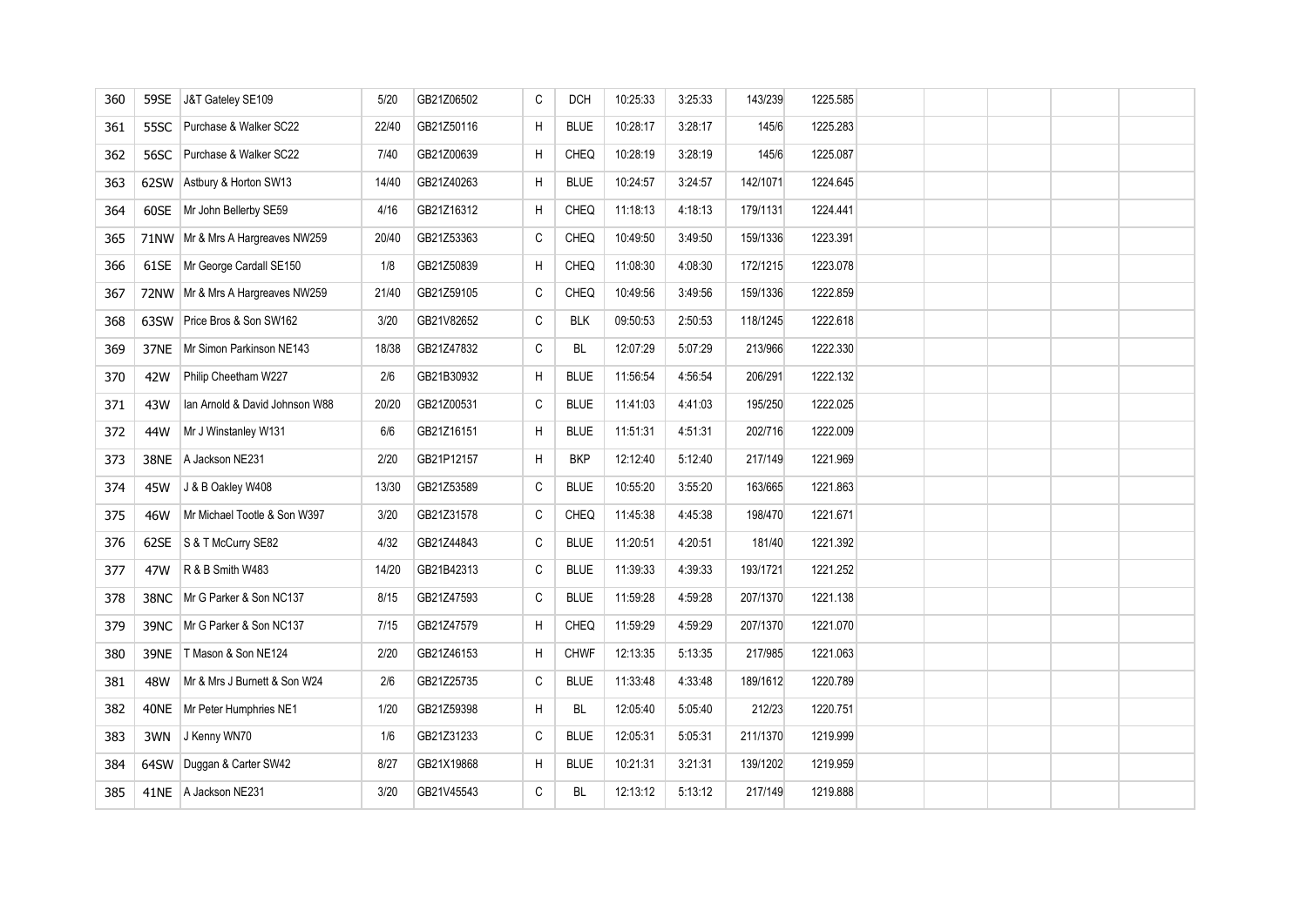| 386 | 57SC | Malc Slater SC137              | 2/11  | GB21Z08101     | C            | <b>BLUE</b> | 10:31:27 | 3:31:27 | 146/985  | 1219.886 |  |  |  |
|-----|------|--------------------------------|-------|----------------|--------------|-------------|----------|---------|----------|----------|--|--|--|
| 387 | 42NE | Mr Simon Parkinson NE143       | 19/38 | GB21Z47835     | H            | BL          | 12:08:07 | 5:08:07 | 213/966  | 1219.817 |  |  |  |
| 388 | 49W  | Mr G Unsworth & Sons W18       | 6/8   | GB21Z49509     | C            | <b>CHEQ</b> | 11:33:25 | 4:33:25 | 189/728  | 1219.267 |  |  |  |
| 389 | 65SW | Duggan & Carter SW42           | 9/27  | GB21P23885     | C            | <b>RED</b>  | 10:21:39 | 3:21:39 | 139/1202 | 1219.152 |  |  |  |
| 390 | 63SE | Mr T Roughton SE167            | 11/38 | GB21A30090     | C            | <b>BLUE</b> | 11:19:35 | 4:19:35 | 179/1410 | 1219.069 |  |  |  |
| 391 | 40NC | Mr Ernest Debenham & Son NC26  | 6/21  | GB21Z05941     | C            | CHEQ        | 11:56:53 | 4:56:53 | 205/913  | 1218.367 |  |  |  |
| 392 | 73NW | Mr Paul Grayson NW428          | 9/35  | GB21Z64332     | H            | <b>BLUE</b> | 10:56:15 | 3:56:15 | 162/1550 | 1217.981 |  |  |  |
| 393 | 43NE | Mr D Barrett NE183             | 8/17  | GB21Z59336     | H            | CHEQ        | 11:51:09 | 4:51:09 | 201/837  | 1217.919 |  |  |  |
| 394 | 66SW | Mr Arnie Tonks SW94            | 8/20  | GB21Z16626     | C            | MLY         | 10:13:12 | 3:13:12 | 133/1147 | 1217.531 |  |  |  |
| 395 | 44NE | Mr Simon Parkinson NE143       | 20/38 | GB21Z47848     | H            | <b>BWF</b>  | 12:08:49 | 5:08:49 | 213/966  | 1217.052 |  |  |  |
| 396 | 45NE | Mr Frank Bristow NE174         | 12/40 | GB21Z52161     | $\mathtt{C}$ | <b>DCH</b>  | 11:22:22 | 4:22:22 | 181/601  | 1216.469 |  |  |  |
| 397 | 4WN  | Mr & Mrs Peter Billington WN31 | 4/6   | GB21B41512     | C            | <b>BLUE</b> | 12:22:56 | 5:22:56 | 223/227  | 1216.062 |  |  |  |
| 398 | 50W  | J & B Oakley W408              | 15/30 | GB21Z53516     | C            | <b>CHWF</b> | 10:56:31 | 3:56:31 | 163/665  | 1215.749 |  |  |  |
| 399 | 46NE | Mr Simon Parkinson NE143       | 21/38 | GB21Z47839     | C            | BL          | 12:09:09 | 5:09:09 | 213/966  | 1215.740 |  |  |  |
| 400 | 5WN  | Mr & Mrs Peter Billington WN31 | 5/6   | GB21N30942     | H            | CHEQ        | 12:23:04 | 5:23:04 | 223/227  | 1215.560 |  |  |  |
| 401 | 64SE | Mr C Crick & Son SE128         | 3/8   | GB21N28512     | C            | <b>BLUE</b> | 10:16:32 | 3:16:32 | 135/1235 | 1215.239 |  |  |  |
| 402 | 65SE | Mr T Roughton SE167            | 12/38 | GB21Z04376     | C            | <b>BLUE</b> | 11:20:25 | 4:20:25 | 179/1410 | 1215.168 |  |  |  |
| 403 | 74NW | Mr Paul Grayson NW428          | 11/35 | GB21Z55758     | C            | <b>CHEQ</b> | 10:56:58 | 3:56:58 | 162/1550 | 1214.297 |  |  |  |
| 404 |      | 67SW Astbury & Horton SW13     | 15/40 | GB21N52755     | H            | CHPD        | 10:26:48 | 3:26:48 | 142/1071 | 1213.690 |  |  |  |
| 405 | 51W  | Bateman Bros & Son W418        | 7/20  | GB21Z40285     | H            | <b>CHEQ</b> | 11:37:01 | 4:37:01 | 191/23   | 1213.584 |  |  |  |
| 406 | 58SC | J & G Dutton SC10              | 11/18 | GB21P09905     | H            | <b>DCH</b>  | 10:06:16 | 3:06:16 | 128/729  | 1213.363 |  |  |  |
| 407 | 47NE | K Bowskill NE187               | 13/39 | GB21Z03010     | C            | BL          | 12:09:02 | 5:09:02 | 213/2    | 1213.079 |  |  |  |
| 408 | 6WN  | Swarbrick & Greenhalgh WN30    | 1/12  | NEHU21MDS00730 | C            | <b>BLUE</b> | 12:24:01 | 5:24:01 | 223/534  | 1212.944 |  |  |  |
| 409 | 68SW | K&p Herbert &f Jones SW59      | 7/32  | GB21F18873     | C            | GRIZ        | 10:05:55 | 3:05:55 | 128/220  | 1212.909 |  |  |  |
| 410 | 48NE | Barton, Garfoot & Barton NE180 | 2/10  | GB21Z03124     | C            | <b>BLUE</b> | 11:40:46 | 4:40:46 | 193/659  | 1212.177 |  |  |  |
| 411 | 52W  | Mr Derrick Jones W314          | 1/20  | NEHU21BOR00337 | H            | <b>BLUE</b> | 11:06:02 | 4:06:02 | 169/690  | 1211.746 |  |  |  |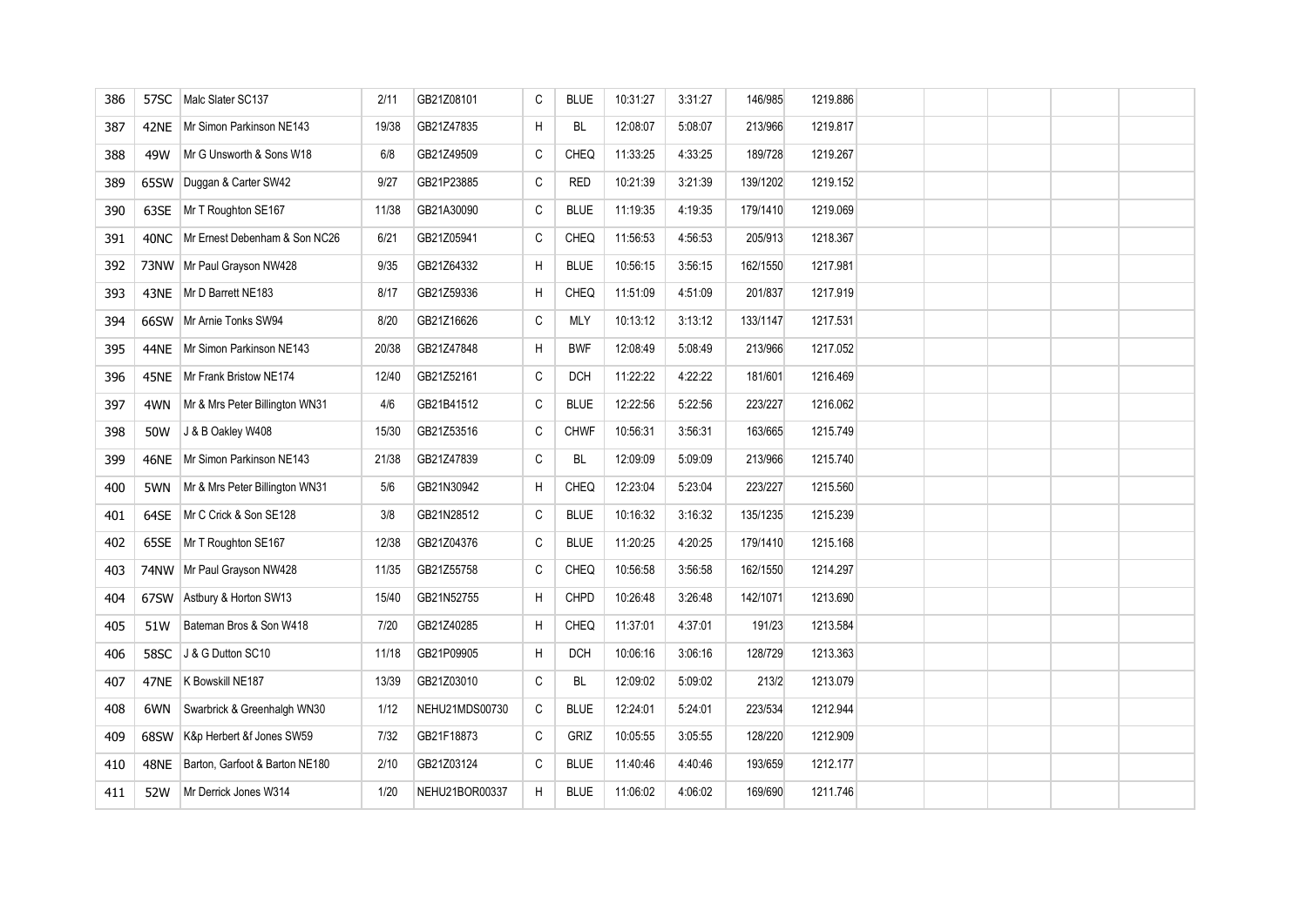| 412 | 69SW        | Astbury & Horton SW13                             | 16/40 | GB21P17716  | H | <b>BLPD</b> | 10:27:08 | 3:27:08 | 142/1071 | 1211.736 |  |  |  |
|-----|-------------|---------------------------------------------------|-------|-------------|---|-------------|----------|---------|----------|----------|--|--|--|
| 413 |             | 41NC Mr & Mrs R Newton & Mrs Down<br><b>NC257</b> | 3/12  | GB21N05493  | H | <b>BLUE</b> | 11:58:48 | 4:58:48 | 205/1191 | 1211.483 |  |  |  |
| 414 | 66SE        | Ron Fullbrook SE111                               | 5/13  | GB21Z06344  | C | <b>BLUE</b> | 09:59:50 | 2:59:50 | 123/1375 | 1211.427 |  |  |  |
| 415 | <b>70SW</b> | I Williams SW285                                  | 2/10  | GB21V84326  | H | <b>DCH</b>  | 09:58:02 | 2:58:02 | 122/784  | 1210.470 |  |  |  |
| 416 | 67SE        | Mr J Pether SE6                                   | 6/20  | GB21Z60707  | C | CHEQ        | 10:34:30 | 3:34:30 | 147/919  | 1210.438 |  |  |  |
| 417 | 42NC        | Mr G Parker & Son NC137                           | 4/15  | GB21Z48848  | H | <b>BLUE</b> | 12:02:11 | 5:02:11 | 207/1370 | 1210.159 |  |  |  |
| 418 | 53W         | Mr R Spring & Son W325                            | 4/10  | GB21Z27407  | H | <b>BLUE</b> | 11:48:08 | 4:48:08 | 198/144  | 1209.940 |  |  |  |
| 419 | 54W         | Jones & Thomas W419                               | 4/18  | GB21Z56031  | C | <b>BLUE</b> | 11:35:41 | 4:35:41 | 189/883  | 1209.805 |  |  |  |
| 420 | 68SE        | M & D Godfrey SE15                                | 10/60 | GB21Z43884  | H | <b>BLUE</b> | 11:23:22 | 4:23:22 | 180/1729 | 1209.451 |  |  |  |
| 421 |             | 75NW   M & D Mackirdy Bros NW109                  | 4/10  | GB21Z29087  | C | <b>CHPD</b> | 11:01:06 | 4:01:06 | 165/1129 | 1209.162 |  |  |  |
| 422 | 59SC        | Purchase & Walker SC22                            | 24/40 | GB21Z502132 | H | <b>CHPD</b> | 10:31:06 | 3:31:06 | 145/6    | 1208.934 |  |  |  |
| 423 |             | 71SW   D & R Williams SW43                        | 5/10  | GB21N60916  | H | <b>BLUE</b> | 09:56:03 | 2:56:03 | 120/1628 | 1208.907 |  |  |  |
| 424 |             | 72SW   Mr Dean Cartmell SW49                      | 7/16  | GB21Z27521  | C | <b>BLUE</b> | 09:33:21 | 2:33:21 | 105/543  | 1208.627 |  |  |  |
| 425 |             | 43NC   Mr Ernest Debenham & Son NC26              | 7/21  | GB21E18582  | H | CHEQ        | 11:59:17 | 4:59:17 | 205/913  | 1208.597 |  |  |  |
| 426 | 76NW        | Hughes & Buckley NW336                            | 28/41 | GB21B41067  | H | <b>CHEQ</b> | 12:01:55 | 5:01:55 | 207/571  | 1208.582 |  |  |  |
| 427 | 55W         | Mr D Riley W546                                   | 3/6   | GB21Z54173  | H | <b>BLUE</b> | 11:35:53 | 4:35:53 | 189/783  | 1208.565 |  |  |  |
| 428 | 73SW        | Williams Bros SW152                               | 5/12  | GB21Z26161  | H | <b>BLUE</b> | 10:08:37 | 3:08:37 | 129/821  | 1208.064 |  |  |  |
| 429 | 77NW        | Mr B Walton NW558                                 | 7/8   | GB21E27751  | C | <b>CHPD</b> | 11:16:42 | 4:16:42 | 176/286  | 1207.815 |  |  |  |
| 430 | 7WN         | R Hesketh WN29                                    | 1/10  | GB21F26145  | C | MLY         | 12:27:43 | 5:27:43 | 224/1508 | 1207.592 |  |  |  |
| 431 | 60SC        | John Alfred Bayliss SC1                           | 8/20  | GB21Z26535  | H | <b>CHEQ</b> | 10:04:56 | 3:04:56 | 126/1516 | 1207.332 |  |  |  |
| 432 | 49NE        | A Jackson NE231                                   | 4/20  | GB21V45553  | C | BL          | 12:16:32 | 5:16:32 | 217/149  | 1207.042 |  |  |  |
| 433 | 61SC        | Purchase & Walker SC22                            | 25/40 | GB21Z50042  | H | CHEQ        | 10:31:30 | 3:31:30 | 145/6    | 1206.648 |  |  |  |
| 434 | 74SW        | Mr & Mrs Peter Shaw SW201                         | 8/15  | GB21Z55797  | H | <b>BLUE</b> | 10:11:33 | 3:11:33 | 131/529  | 1206.416 |  |  |  |
| 435 | 56W         | L Watson W554                                     | 3/23  | GB21Z62478  | H | CHEQ        | 11:41:57 | 4:41:57 | 193/392  | 1206.143 |  |  |  |
| 436 | 69SE        | Mr T Roughton SE167                               | 15/38 | GB21A30028  | C | <b>BLUE</b> | 11:22:22 | 4:22:22 | 179/1410 | 1206.136 |  |  |  |
| 437 |             | 78NW A & S Rushton NW548                          | 19/36 | GB21F15336  | H | <b>CHPD</b> | 10:58:30 | 3:58:30 | 163/740  | 1205.954 |  |  |  |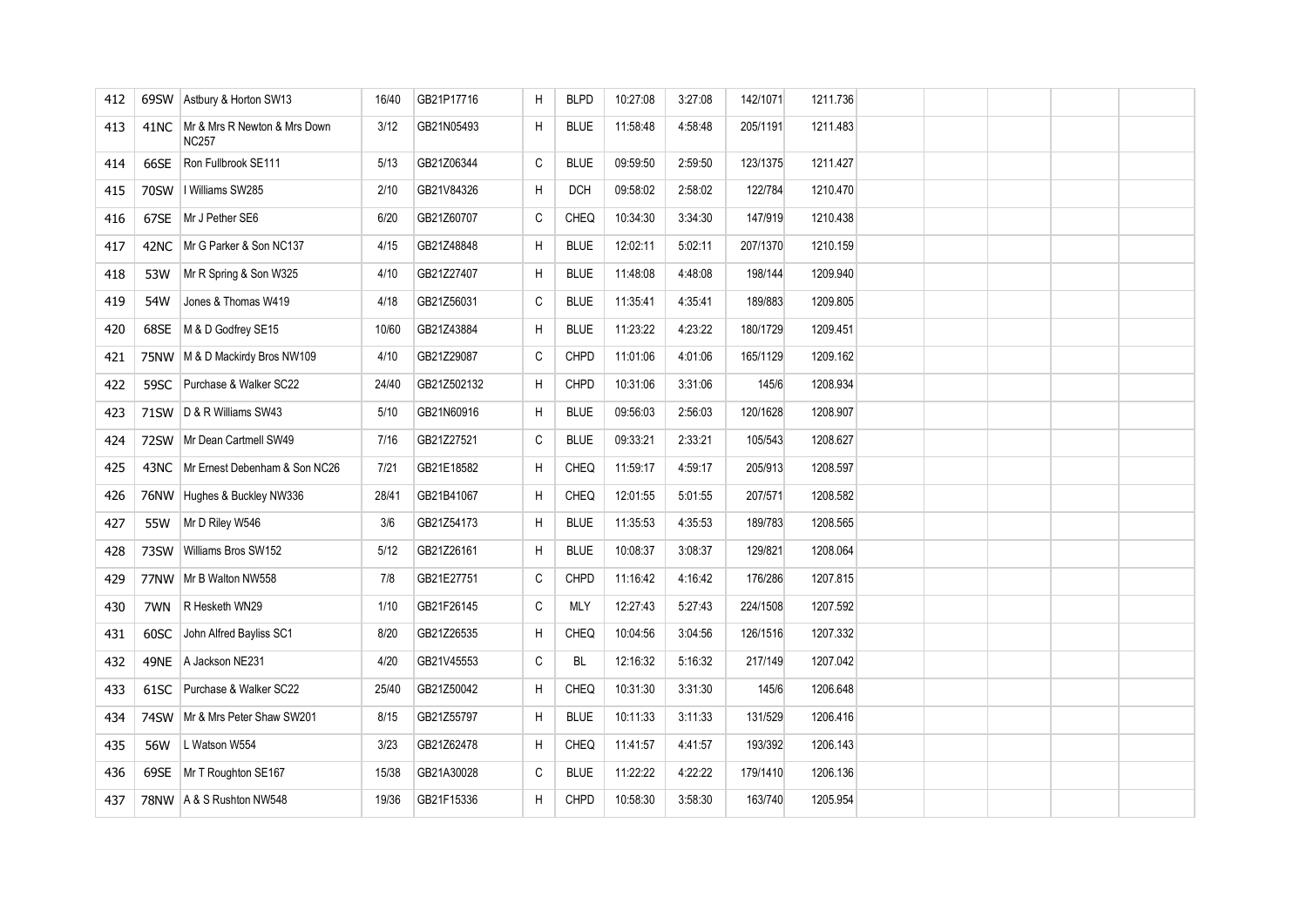| 438 | 75SW        | C Leadbeater & Sons SW121             | 13/20 | GB21P17619   | H | BLWF        | 10:36:48 | 3:36:48 | 148/733  | 1204.857 |  |  |  |
|-----|-------------|---------------------------------------|-------|--------------|---|-------------|----------|---------|----------|----------|--|--|--|
| 439 |             | 76SW C Leadbeater & Sons SW121        | 14/20 | GB21Z47999   | H | <b>BLUE</b> | 10:36:48 | 3:36:48 | 148/733  | 1204.857 |  |  |  |
| 440 | <b>50NE</b> | Jack Ramm NE179                       | 6/20  | GB21N45563   | H | <b>CHEQ</b> | 11:21:23 | 4:21:23 | 178/1579 | 1204.587 |  |  |  |
| 441 | 77SW        | Williams Bros SW152                   | 6/12  | GB21Z26196   | H | <b>BLUE</b> | 10:09:10 | 3:09:10 | 129/821  | 1204.552 |  |  |  |
| 442 |             | 79NW   A & S Rushton NW548            | 20/36 | GB21Z15296   | H | <b>BLUE</b> | 10:58:52 | 3:58:52 | 163/740  | 1204.103 |  |  |  |
| 443 | 57W         | Bateman Bros & Son W418               | 10/20 | GB21Z40233   | H | <b>BLUE</b> | 11:39:17 | 4:39:17 | 191/23   | 1203.735 |  |  |  |
| 444 | 8WN         | A & E Bamford WN73                    | 5/9   | NWHU21N00915 | H | <b>BLPD</b> | 12:08:46 | 5:08:46 | 211/276  | 1203.614 |  |  |  |
| 445 | 70SE        | Mr T Roughton SE167                   | 17/38 | GB21A14524   | H | <b>BLUE</b> | 11:22:55 | 4:22:55 | 179/1410 | 1203.613 |  |  |  |
| 446 | 78SW        | Mr Arnie Tonks SW94                   | 9/20  | GB21Z00850   | C | <b>BLUE</b> | 10:15:28 | 3:15:28 | 133/1147 | 1203.412 |  |  |  |
| 447 | 62SC        | Mr & Mrs Elton SC67                   | 9/25  | GB21Z00159   | H | <b>BLUE</b> | 10:49:17 | 3:49:17 | 156/1347 | 1203.345 |  |  |  |
| 448 | 71SE        | Mr B McAllister SE138                 | 4/32  | GB21N40425   | H | CHEQ        | 10:28:41 | 3:28:41 | 142/1059 | 1202.679 |  |  |  |
| 449 | 63SC        | Mr & Mrs J Passey & Family SC171      | 1/15  | GB21Z30835   | C | <b>BLUE</b> | 10:33:36 | 3:33:36 | 145/1528 | 1201.910 |  |  |  |
| 450 | 72SE        | P Oberholster SE115                   | 1/5   | GB21Z59231   | C | <b>BLUE</b> | 10:28:20 | 3:28:20 | 142/470  | 1201.872 |  |  |  |
| 451 | 79SW        | Mr G M Smart SW147                    | 3/16  | GB21N09782   | C | <b>BLUE</b> | 10:21:14 | 3:21:14 | 137/733  | 1201.854 |  |  |  |
| 452 | 73SE        | M & D Godfrey SE15                    | 12/60 | GB21Z20476   | H | <b>BLUE</b> | 11:25:08 | 4:25:08 | 180/1729 | 1201.392 |  |  |  |
| 453 | <b>51NE</b> | Mr Simon Parkinson NE143              | 22/38 | GB21Z00954   | H | BL          | 12:13:03 | 5:13:03 | 213/966  | 1200.594 |  |  |  |
| 454 | 44NC        | Hall & Hibbert NC159                  | 3/12  | GB21E18604   | H | MLY         | 11:49:29 | 4:49:29 | 197/790  | 1200.449 |  |  |  |
| 455 |             | 52NE   Mr Peter Humphries NE1         | 2/20  | GB21Z03037   | C | <b>BCH</b>  | 12:10:53 | 5:10:53 | 212/23   | 1200.267 |  |  |  |
| 456 |             | 80SW Doug & Mark Nesbitt & Sons SW110 | 13/20 | GB212014664  | H | <b>BLUE</b> | 10:37:32 | 3:37:32 | 148/493  | 1199.692 |  |  |  |
| 457 | 58W         | Mr D Riley W546                       | 4/6   | GB21B42394   | H | <b>BLUE</b> | 11:37:57 | 4:37:57 | 189/783  | 1199.579 |  |  |  |
| 458 |             | 80NW Mr T W Carr NW206                | 2/6   | GB21Z09050   | C | <b>BLUE</b> | 11:46:40 | 4:46:40 | 195/655  | 1199.494 |  |  |  |
| 459 | 74SE        | Mr Chris Gadsden SE124                | 12/17 | GB21B02982   | H | <b>BLEF</b> | 10:01:34 | 3:01:34 | 123/1308 | 1199.493 |  |  |  |
| 460 | 64SC        | Malc Slater SC137                     | 3/11  | GB21Z08138   | C | CHEQ        | 10:35:05 | 3:35:05 | 146/985  | 1199.279 |  |  |  |
| 461 | 75SE        | Mr M Munton SE55                      | 2/2   | GB21Z14030   | C | <b>BLPD</b> | 11:21:22 | 4:21:22 | 178/138  | 1199.151 |  |  |  |
| 462 | 59W         | Mr Anthony Garvey W388                | 6/10  | GB21Z79443   | C | <b>MLY</b>  | 11:59:56 | 4:59:56 | 204/610  | 1199.100 |  |  |  |
| 463 | 60W         | Mr Philip Bellis W561                 | 1/2   | GB21L17313   | C | <b>BLUE</b> | 11:08:15 | 4:08:15 | 169/129  | 1198.667 |  |  |  |
|     |             |                                       |       |              |   |             |          |         |          |          |  |  |  |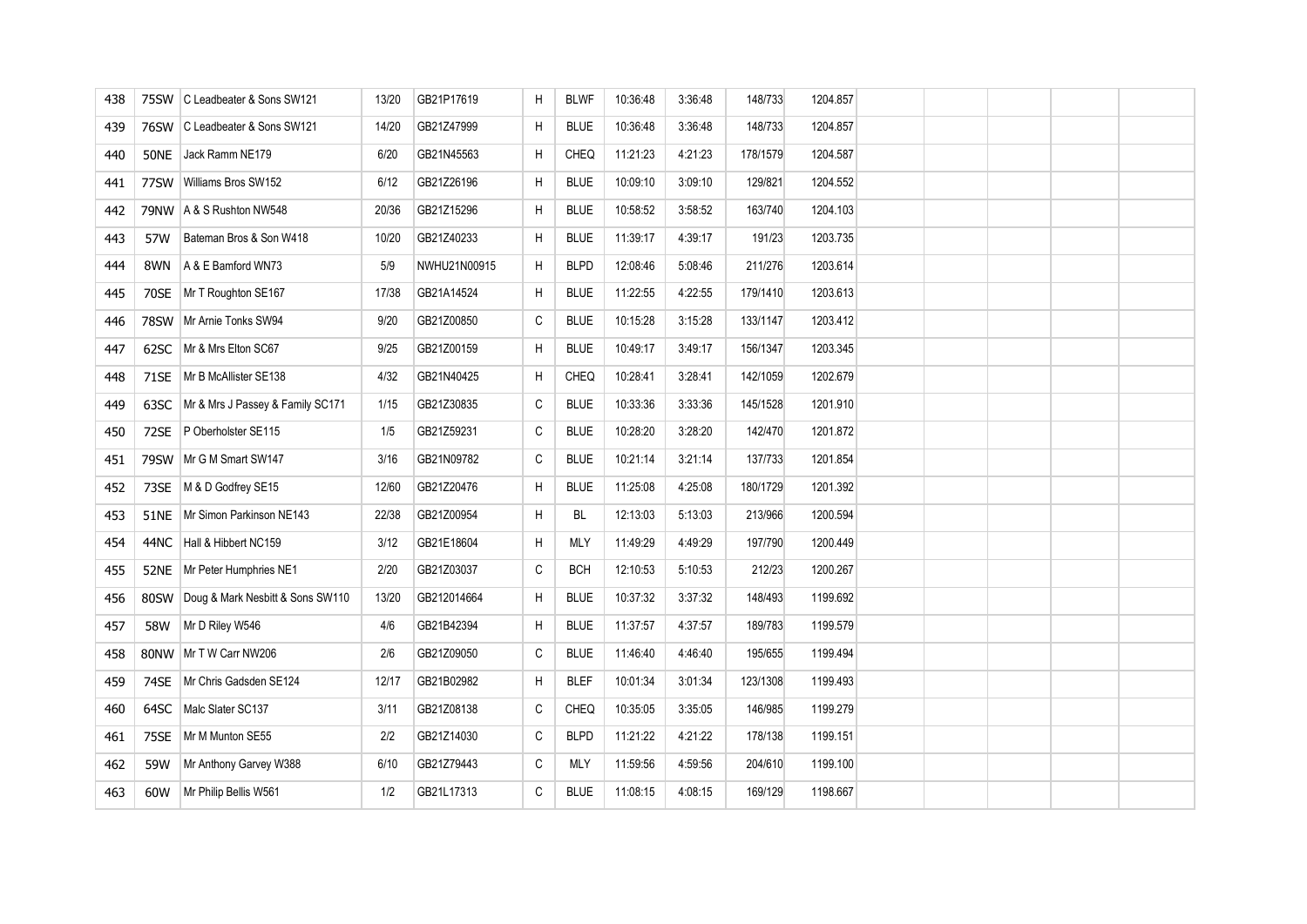| 464 | 61W  | J Richards & Sons W438         | 7/20  | GB21Z25201 | C | <b>BLUE</b>        | 10:51:47 | 3:51:47 | 157/1463 | 1198.460 |  |  |  |
|-----|------|--------------------------------|-------|------------|---|--------------------|----------|---------|----------|----------|--|--|--|
| 465 | 76SE | Mr David Vince SE180           | 1/7   | GB21Z52702 | H | <b>DCH</b>         | 11:29:12 | 4:29:12 | 183/418  | 1197.987 |  |  |  |
| 466 | 62W  | Ian Arnold & David Johnson W88 | 19/20 | GB21Z21612 | C | <b>BLUE</b>        | 11:46:44 | 4:46:44 | 195/250  | 1197.803 |  |  |  |
| 467 | 77SE | Mr & Mrs R Rout SE54           | 11/12 | GB21X00418 | H | <b>BLUE</b>        | 11:22:07 | 4:22:07 | 178/664  | 1197.726 |  |  |  |
| 468 | 63W  | Mr G Sefton W161               | 2/12  | GB21Z26566 | C | CHEQ               | 11:31:25 | 4:31:25 | 184/1185 | 1197.513 |  |  |  |
| 469 | 78SE | Mr Barry Hobbs & Son SE104     | 4/12  | GB21Z32767 | C | <b>BLUE</b>        | 10:32:36 | 3:32:36 | 144/1066 | 1197.112 |  |  |  |
| 470 | 45NC | Mr Terry Higgs NC77            | 9/40  | GB21Z98479 | C | <b>BLUE</b>        | 12:01:25 | 5:01:25 | 204/1654 | 1196.662 |  |  |  |
| 471 | 64W  | Young Family Davies W580       | 1/10  | GB21N65211 | C | <b>BLUE</b>        | 11:29:00 | 4:29:00 | 182/1540 | 1196.506 |  |  |  |
| 472 | 9WN  | Mr J S Hampson WN71            | 5/10  | GB21Z06898 | C | <b>BLUE</b>        | 12:11:33 | 5:11:33 | 211/1255 | 1196.004 |  |  |  |
| 473 | 65W  | S Spataru W517                 | 3/18  | GB21R18446 | C | CHEQ               | 11:35:14 | 4:35:14 | 187/26   | 1195.880 |  |  |  |
| 474 | 53NE | Mr Simon Parkinson NE143       | 23/38 | GB21Z47830 | C | BL                 | 12:14:22 | 5:14:22 | 213/966  | 1195.566 |  |  |  |
| 475 | 65SC | Purchase & Walker SC22         | 26/40 | GB21Z50101 | H | <b>BLPD</b>        | 10:33:33 | 3:33:33 | 145/6    | 1195.064 |  |  |  |
| 476 |      | 81SW P, B & W Hyatt SW278      | 13/30 | GB21L40269 | C | <b>BLUE</b>        | 09:24:38 | 2:24:38 | 98/347   | 1194.932 |  |  |  |
| 477 | 79SE | J & R Wortley SE65             | 4/37  | GB21L41072 | H | <b>BLUE</b>        | 11:20:11 | 4:20:11 | 176/1045 | 1194.562 |  |  |  |
| 478 | 54NE | K Bowskill NE187               | 14/39 | GB21Z03014 | H | CН                 | 12:13:53 | 5:13:53 | 213/2    | 1194.335 |  |  |  |
| 479 | 82SW | Astbury & Horton SW13          | 19/40 | GB21N52629 | H | <b>BLUE</b>        | 10:30:12 | 3:30:12 | 142/1071 | 1194.058 |  |  |  |
| 480 | 80SE | Mr & Mrs J Wiles SE79          | 6/25  | GB21Z55642 | H | <b>CHWF</b>        | 10:38:45 | 3:38:45 | 148/592  | 1193.472 |  |  |  |
| 481 | 66W  | L Watson W554                  | 1/23  | GB21Z62472 | H | <b>SLATEY</b>      | 11:44:58 | 4:44:58 | 193/392  | 1193.375 |  |  |  |
| 482 | 66SC | Mr A Stephenson SC135          | 4/6   | GB21Z15117 | C | CH                 | 10:46:15 | 3:46:15 | 153/389  | 1191.907 |  |  |  |
| 483 | 67W  | Mr Joe Johnston W440           | 5/10  | GB21Z25472 | C | <b>BLPD</b>        | 11:42:48 | 4:42:48 | 191/815  | 1191.566 |  |  |  |
| 484 | 67SC | Mr A Stephenson SC135          | 5/6   | GB21Z00216 | C | <b>BLUE</b>        | 10:46:23 | 3:46:23 | 153/389  | 1191.205 |  |  |  |
| 485 | 68W  | Miller & Sons W570             | 3/15  | GB21V97088 | Н | <b>BLUE</b><br>W/F | 11:43:44 | 4:43:44 | 191/1480 | 1189.991 |  |  |  |
| 486 |      | 81NW   Mr Paul Grayson NW428   | 13/35 | GB21Z55760 | C | PEN                | 11:01:55 | 4:01:55 | 162/1550 | 1189.451 |  |  |  |
| 487 | 68SC | Dutton & Emery SC178           | 2/30  | GB21P09588 | H | <b>BLUE</b>        | 10:11:39 | 3:11.39 | 129/768  | 1188.667 |  |  |  |
| 488 | 69W  | Young Family Davies W580       | 2/10  | GB21F06547 | H | <b>BLUE</b>        | 11:30:55 | 4:30:55 | 182/1540 | 1188.041 |  |  |  |
| 489 | 81SE | S Bartholomew SE121            | 8/10  | GB21Z12295 | C | <b>MLY</b>         | 10:18:57 | 3:18:57 | 134/472  | 1187.796 |  |  |  |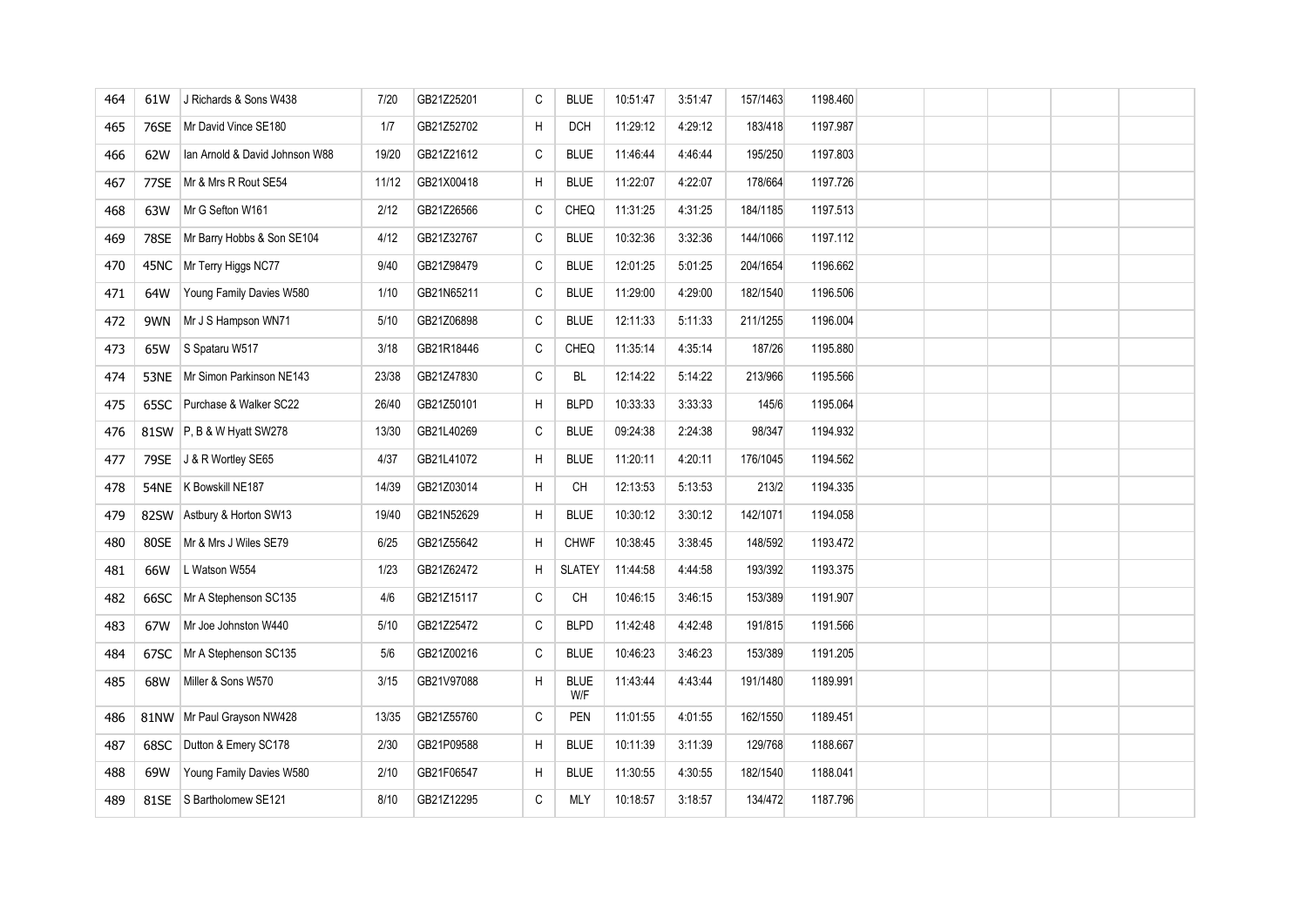| 490 |             | 82NW   A & S Rushton NW548         | 21/36 | GB21F15304   | H | <b>BLUE</b> | 11:02:12 | 4:02:12 | 163/740  | 1187.531 |  |  |  |
|-----|-------------|------------------------------------|-------|--------------|---|-------------|----------|---------|----------|----------|--|--|--|
| 491 | 70W         | Mr Michael Tootle & Son W397       | 4/20  | GB21Z31599   | H | <b>CHEQ</b> | 11:53:54 | 4:53:54 | 198/470  | 1187.309 |  |  |  |
| 492 | <b>55NE</b> | Mr D Barrett NE183                 | 17/17 | GB21Z09359   | C | <b>MLY</b>  | 11:58:42 | 4:58:42 | 201/837  | 1187.134 |  |  |  |
| 493 | 83NW        | L Prince NW439                     | 4/16  | GB21Z03734   | H | CHPD        | 11:02:05 | 4:02:05 | 163/470  | 1186.988 |  |  |  |
| 494 | 82SE        | Hardy & Volz SE34                  | 3/6   | GB21N07858   | C | RCH         | 10:58:53 | 3:58:53 | 161/152  | 1186.822 |  |  |  |
| 495 | 69SC        | Litherland, Bailey & Harrison SC33 | 2/20  | GB21Z05741   | C | <b>BLPD</b> | 10:43:31 | 3:43:31 | 150/1265 | 1186.780 |  |  |  |
| 496 | 71W         | S Spataru W517                     | 4/18  | GB21R18438   | C | <b>BLUE</b> | 11:37:21 | 4:37:21 | 187/26   | 1186.753 |  |  |  |
| 497 | 83SE        | M & D Godfrey SE15                 | 13/60 | GB21Z20473   | H | CHEQ        | 11:28:38 | 4:28:38 | 180/1729 | 1185.739 |  |  |  |
| 498 | <b>56NE</b> | Mr Peter Humphries NE1             | 3/20  | GB21Z04512   | H | <b>BCH</b>  | 12:14:54 | 5:14:54 | 212/23   | 1184.957 |  |  |  |
| 499 | 70SC        | Mr Doug Aston SC6                  | 3/12  | GB21Z59324   | C | <b>BLWF</b> | 10:21:03 | 3:21:03 | 135/497  | 1184.268 |  |  |  |
| 500 | <b>57NE</b> | Jack Ramm NE179                    | 2/20  | GB21Z23196   | H | <b>CHEQ</b> | 11:25:56 | 4:25:56 | 178/1579 | 1183.977 |  |  |  |
| 501 | 72W         | K Fletcher W558                    | 2/4   | GB21L02622   | C | <b>BLUE</b> | 11:40:00 | 4:40:00 | 188/629  | 1183.961 |  |  |  |
| 502 | 71SC        | Mr & Mrs Elton SC67                | 10/25 | GB21Z23184   | H | CHEQ        | 10:53:03 | 3:53:03 | 156/1347 | 1183.896 |  |  |  |
| 503 | 84SE        | S & T McCurry SE82                 | 5/32  | GB21Z44879   | H | CHPD        | 11:29:10 | 4:29:10 | 181/40   | 1183.653 |  |  |  |
| 504 | 85SE        | M & D Godfrey SE15                 | 14/60 | GB21Z20426   | C | CHEQ        | 11:29:17 | 4:29:17 | 180/1729 | 1182.877 |  |  |  |
| 505 | 73W         | Alex Smith W370                    | 3/5   | NWHU21N04140 | H | CHEQ        | 11:49:23 | 4:49:23 | 194/444  | 1181.366 |  |  |  |
| 506 | 46NC        | Mr Terry Higgs NC77                | 10/40 | GB21Z08519   | H | <b>BLUE</b> | 12:05:20 | 5:05:20 | 204/1654 | 1181.312 |  |  |  |
| 507 | 47NC        | Mr Terry Higgs NC77                | 11/40 | GB21Z08483   | H | <b>BLUE</b> | 12:05:21 | 5:05:21 | 204/1654 | 1181.248 |  |  |  |
| 508 |             | 84NW Mr M Brindley NW268           | 4/12  | GB21Z05841   | C | CHPD        | 11:04:46 | 4:04:46 | 164/490  | 1181.247 |  |  |  |
| 509 | 86SE        | Ron Fullbrook SE111                | 2/13  | GB21S05958   | C | <b>BLUE</b> | 10:04:28 | 3:04:28 | 123/1375 | 1180.999 |  |  |  |
| 510 | 83SW        | Mr Arnie Tonks SW94                | 10/20 | GB21Z16645   | H | <b>BLUE</b> | 10:19:18 | 3:19:18 | 133/1147 | 1180.266 |  |  |  |
| 511 | 87SE        | Mr Chris Gadsden SE124             | 5/17  | GB21Z12945   | H | <b>BLUE</b> | 10:04:35 | 3:04:35 | 123/1308 | 1179.890 |  |  |  |
| 512 | 88SE        | M & D Godfrey SE15                 | 15/60 | GB21Z20468   | C | <b>BLUE</b> | 11:30:02 | 4:30:02 | 180/1729 | 1179.591 |  |  |  |
| 513 | 74W         | Ian Arnold & David Johnson W88     | 8/20  | GB21B41350   | H | CHEQ        | 11:51:11 | 4:51:11 | 195/250  | 1179.497 |  |  |  |
| 514 | 89SE        | M & D Godfrey SE15                 | 16/60 | GB21Z20411   | H | <b>BLUE</b> | 11:30:05 | 4:30:05 | 180/1729 | 1179.373 |  |  |  |
| 515 | 90SE        | M & D Godfrey SE15                 | 17/60 | GB21Z20417   | C | <b>BLK</b>  | 11:30:09 | 4:30:09 | 180/1729 | 1179.082 |  |  |  |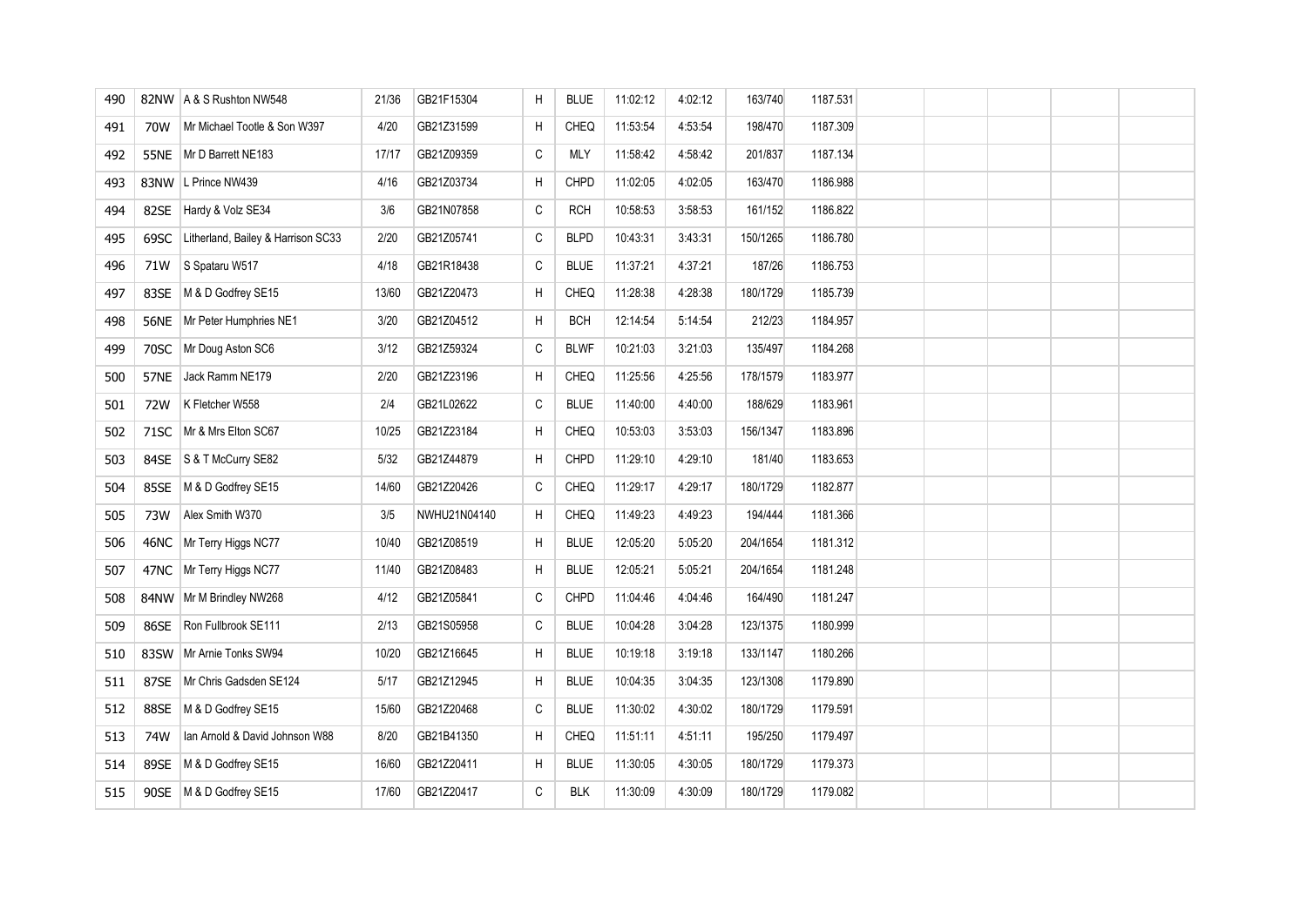| 516 | 75W         | Jones & Thomas W419              | 1/18  | GB21Z56020 | H | <b>BLPD</b> | 11:42:55 | 4:42:55 | 189/883  | 1178.874 |  |  |  |
|-----|-------------|----------------------------------|-------|------------|---|-------------|----------|---------|----------|----------|--|--|--|
| 517 | 91SE        | M & D Godfrey SE15               | 18/60 | GB21Z43885 | C | <b>BLUE</b> | 11:30:12 | 4:30:12 | 180/1729 | 1178.864 |  |  |  |
| 518 | 76W         | Young Family Davies W580         | 3/10  | GB21F06527 | H | <b>BLUE</b> | 11:33:03 | 4:33:03 | 182/1540 | 1178.758 |  |  |  |
| 519 | <b>85NW</b> | Mr & Mrs G W Kirkland NW330      | 28/34 | GB21Z43106 | C | <b>BLUE</b> | 11:14:14 | 4:14:14 | 170/292  | 1178.020 |  |  |  |
| 520 | 92SE        | Mr Walter Lawrence & Son SE43    | 1/5   | GB21Z55776 | C | DCH         | 11:21:10 | 4:21:10 | 174/1243 | 1177.344 |  |  |  |
| 521 | <b>58NE</b> | Mr Simon Parkinson NE143         | 24/38 | GB21Z47806 | C | BL          | 12:19:15 | 5:19:15 | 213/966  | 1177.278 |  |  |  |
| 522 | 84SW        | Mr G M Smart SW147               | 4/16  | GB21Z04149 | C | <b>BLUE</b> | 10:25:28 | 3:25:28 | 137/733  | 1177.091 |  |  |  |
| 523 | 85SW        | K&p Herbert &f Jones SW59        | 9/32  | GB21N33544 | C | <b>BLUE</b> | 10:11:35 | 3:11:35 | 128/220  | 1177.033 |  |  |  |
| 524 | 93SE        | A Hay SE182                      | 1/3   | GB21B38561 | C | <b>CHEQ</b> | 10:35:15 | 3:35:15 | 143/1652 | 1176.920 |  |  |  |
| 525 | 77W         | Bateman Bros & Son W418          | 13/20 | GB21V51725 | H | <b>BLUE</b> | 11:45:40 | 4:45:40 | 191/23   | 1176.837 |  |  |  |
| 526 | 86SW        | Mr & Mrs Peter Shaw SW201        | 9/15  | GB21Z55796 | C | <b>BLUE</b> | 10:16:28 | 3:16:28 | 131/529  | 1176.225 |  |  |  |
| 527 | 94SE        | <b>F</b> Bannister SE64          | 3/16  | GB21Z23676 | H | <b>BLUE</b> | 11:11:30 | 4:11:30 | 168/3    | 1175.678 |  |  |  |
| 528 | 86NW        | Peter Dawson NW102               | 1/8   | GB21Z07026 | H | <b>BLUE</b> | 12:06:34 | 5:06:34 | 204/1281 | 1175.343 |  |  |  |
| 529 | 95SE        | Mr Matthew Donovan SE148         | 4/15  | GB21Z48974 | C | CHPD        | 10:47:59 | 3:47:59 | 152/326  | 1174.849 |  |  |  |
| 530 | 96SE        | S & T McCurry SE82               | 6/32  | GB21Z44901 | H | <b>BLUE</b> | 11:31:15 | 4:31:15 | 181/40   | 1174.562 |  |  |  |
| 531 | 72SC        | Mr & Mrs J Passey & Family SC171 | 4/15  | GB21Z30826 | C | <b>BLWF</b> | 10:38:36 | 3:38:36 | 145/1528 | 1174.419 |  |  |  |
| 532 | 48NC        | Mr Ernest Debenham & Son NC26    | 9/21  | GB21E18584 | H | <b>BLUE</b> | 12:08:09 | 5:08:09 | 205/913  | 1173.821 |  |  |  |
| 533 | 87NW        | M & D Mackirdy Bros NW109        | 2/10  | GB21Z00489 | C | <b>BLWF</b> | 11:08:28 | 4:08:28 | 165/1129 | 1173.312 |  |  |  |
| 534 | 78W         | Young Family Davies W580         | 4/10  | GB21C27296 | C | <b>BLUE</b> | 11:34:26 | 4:34:26 | 182/1540 | 1172.817 |  |  |  |
| 535 | 79W         | Mr George Harrison W442          | 2/4   | GB21Z37245 | C | <b>BLUE</b> | 11:35:18 | 4:35:18 | 183/793  | 1172.804 |  |  |  |
| 536 | <b>88NW</b> | R Goodwin NW218                  | 7/10  | GB21Z00338 | H | <b>BLUE</b> | 11:14:27 | 4:14:27 | 169/952  | 1172.694 |  |  |  |
| 537 | 97SE        | J & R Wortley SE65               | 5/37  | GB21L41044 | C | <b>BLUE</b> | 11:25:08 | 4:25:08 | 176/1045 | 1172.259 |  |  |  |
| 538 | 73SC        | Purchase & Walker SC22           | 27/40 | GB21Z50012 | H | CHEQ        | 10:37:43 | 3:37:43 | 145/6    | 1172.193 |  |  |  |
| 539 | 98SE        | J & R Wortley SE65               | 6/37  | GB21Z43251 | C | <b>BLUE</b> | 11:25:09 | 4:25:09 | 176/1045 | 1172.186 |  |  |  |
| 540 | <b>89NW</b> | Nathan Foulkes NW549             | 11/30 | GB21Z00902 | C | <b>BLUE</b> | 11:04:46 | 4:04:46 | 163/18   | 1172.129 |  |  |  |
| 541 | 99SE        | J & R Wortley SE65               | 7/37  | GB21Z43248 | C | <b>BLUE</b> | 11:25:10 | 4:25:10 | 176/1045 | 1172.112 |  |  |  |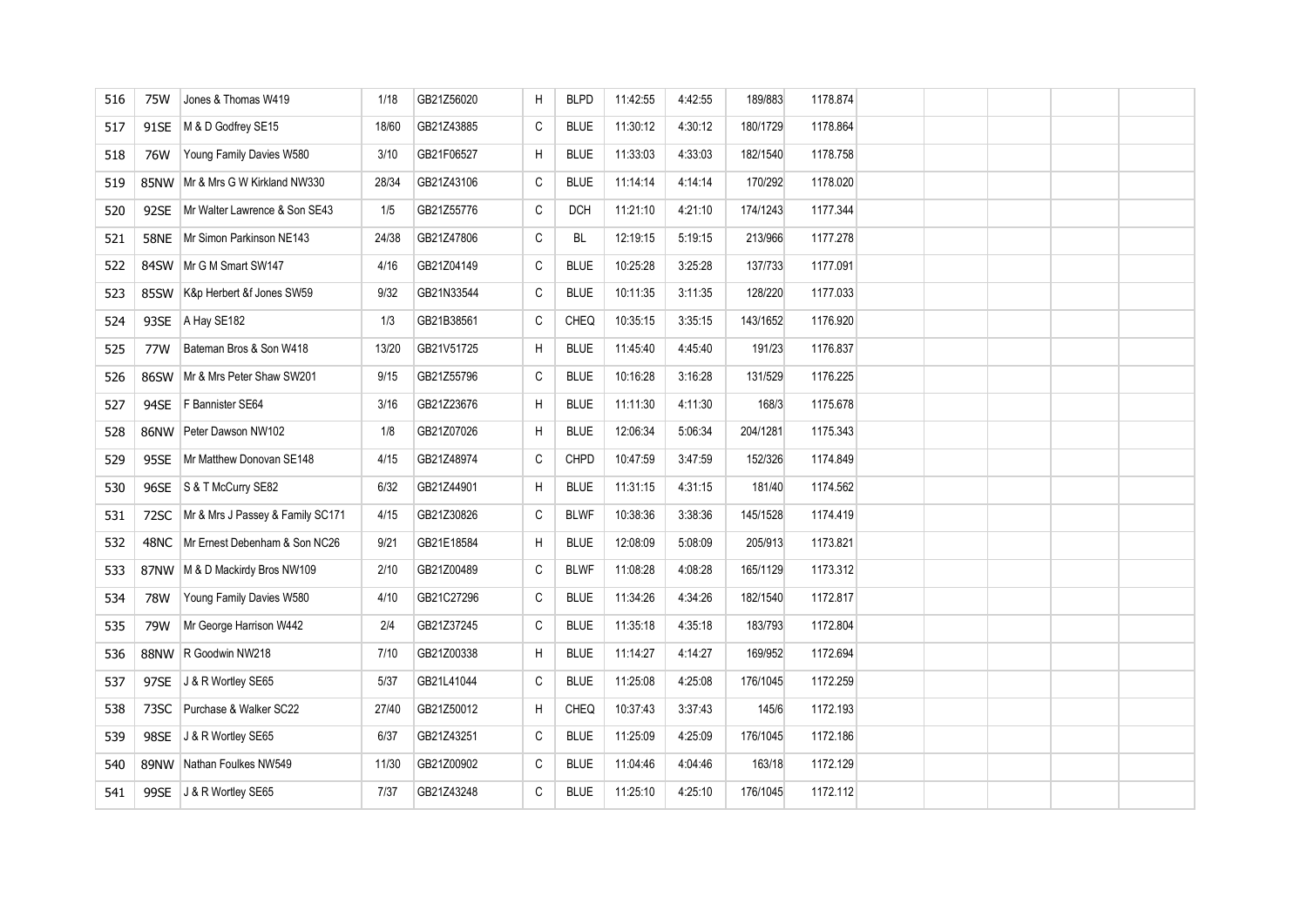| 542 | 80W         | S Spataru W517                     | 6/18  | GB21R18427 | C | <b>BLUE</b> | 11:40:50 | 4:40:50 | 187/26   | 1172.033 |  |  |  |
|-----|-------------|------------------------------------|-------|------------|---|-------------|----------|---------|----------|----------|--|--|--|
| 543 |             | 100SE Mr T Roughton SE167          | 25/38 | GB21Z04329 | H | <b>CHEQ</b> | 11:30:08 | 4:30:08 | 179/1410 | 1171.459 |  |  |  |
| 544 |             | 87SW   Mr Shaun Bowden & Son SW83  | 1/15  | GB21R21978 | H | GRIZ        | 10:13:55 | 3:13:55 | 129/106  | 1171.359 |  |  |  |
| 545 | 101SE       | Stevens Thomson & Simper SE76      | 3/20  | GB21Z60175 | C | <b>BLUE</b> | 11:48:07 | 4:48:07 | 191/1318 | 1171.324 |  |  |  |
| 546 |             | 102SE Mr & Mrs J Wiles SE79        | 8/25  | GB21Z55673 | C | CHEQ        | 10:42:54 | 3:42:54 | 148/592  | 1171.252 |  |  |  |
| 547 | <b>59NE</b> | Mr Frank Bristow NE174             | 20/40 | GB21Z52220 | H | CHPD        | 11:32:35 | 4:32:35 | 181/601  | 1170.875 |  |  |  |
| 548 | <b>88SW</b> | K&p Herbert &f Jones SW59          | 10/32 | GB21Z51016 | C | <b>BLWF</b> | 10:12:36 | 3:12:36 | 128/220  | 1170.820 |  |  |  |
| 549 | 81W         | J L & C Millward W246              | 3/4   | GB21H17354 | H | <b>BLUE</b> | 11:26:39 | 4:26:39 | 177/665  | 1170.767 |  |  |  |
| 550 | 74SC        | Mr & Mrs J Passey & Family SC171   | 5/15  | GB21Z30851 | H | <b>CHEQ</b> | 10:39:18 | 3:39:18 | 145/1528 | 1170.670 |  |  |  |
| 551 | 49NC        | Mr Terry Higgs NC77                | 12/40 | GB21Z08423 | C | <b>BLUE</b> | 12:08:18 | 5:08:18 | 204/1654 | 1169.945 |  |  |  |
| 552 |             | 103SE J & R Wortley SE65           | 8/37  | GB21Z43315 | H | <b>CHEQ</b> | 11:25:55 | 4:25:55 | 176/1045 | 1168.806 |  |  |  |
| 553 | 75SC        | Litherland, Bailey & Harrison SC33 | 3/20  | GB21Z05705 | H | <b>BLUE</b> | 10:46:58 | 3:46:58 | 150/1265 | 1168.740 |  |  |  |
| 554 | 10WN        | J Kenny WN70                       | 2/6   | GB21Z31239 | C | <b>BLUE</b> | 12:19:03 | 5:19:03 | 211/1370 | 1168.249 |  |  |  |
| 555 |             | 104SE   M & D Godfrey SE15         | 20/60 | GB21Z00981 | C | CHEQ        | 11:32:43 | 4:32:43 | 180/1729 | 1167.985 |  |  |  |
| 556 | 60NE        | T R Bennett NE18                   | 1/30  | GB21Z33895 | C | CHPD        | 11:56:05 | 4:56:05 | 196/857  | 1167.972 |  |  |  |
| 557 | <b>50NC</b> | Mr Terry Higgs NC77                | 13/40 | GB21Z08445 | C | <b>BLUE</b> | 12:08:52 | 5:08:52 | 204/1654 | 1167.798 |  |  |  |
| 558 |             | 105SE   Mr T Roughton SE167        | 27/38 | GB21A30025 | H | <b>CHEQ</b> | 11:31:00 | 4:31:00 | 179/1410 | 1167.712 |  |  |  |
| 559 | 51NC        | Mr Terry Higgs NC77                | 14/40 | GB21Z08421 | H | <b>CHEQ</b> | 12:08:55 | 5:08:55 | 204/1654 | 1167.609 |  |  |  |
| 560 |             | 89SW   Mr Arnie Tonks SW94         | 11/20 | GB21Z16643 | H | <b>CHEQ</b> | 10:21:28 | 3:21:28 | 133/1147 | 1167.573 |  |  |  |
| 561 | 61NE        | Mr Simon Parkinson NE143           | 25/38 | GB21Z47812 | C | <b>BP</b>   | 12:21:59 | 5:21:59 | 213/966  | 1167.284 |  |  |  |
| 562 | 76SC        | Purchase & Walker SC22             | 28/40 | GB21Z50108 | H | <b>BLUE</b> | 10:38:39 | 3:38:39 | 145/6    | 1167.190 |  |  |  |
| 563 | 82W         | Mr Michael Tootle & Son W397       | 5/20  | GB21Z31563 | C | <b>CHEQ</b> | 11:58:58 | 4:58:58 | 198/470  | 1167.187 |  |  |  |
| 564 | 83W         | Mr P Bates & Son W424              | 1/2   | GB21Z44604 | H | <b>BLUE</b> | 11:38:20 | 4:38:20 | 184/979  | 1167.014 |  |  |  |
| 565 |             | 106SE   M Lawrance SE70            | 10/15 | GB21F27659 | C | MLY         | 11:27:40 | 4:27:40 | 177/827  | 1166.925 |  |  |  |
| 566 | <b>90NW</b> | Mr & Mrs N Shaw NW263              | 2/6   | GB21N83304 | H | <b>BLUE</b> | 11:13:51 | 4:13:51 | 168/512  | 1166.799 |  |  |  |
| 567 | 77SC        | Dutton & Emery SC178               | 15/30 | GB21B13426 | H | <b>BLUE</b> | 10:15:22 | 3:15:22 | 129/768  | 1166.054 |  |  |  |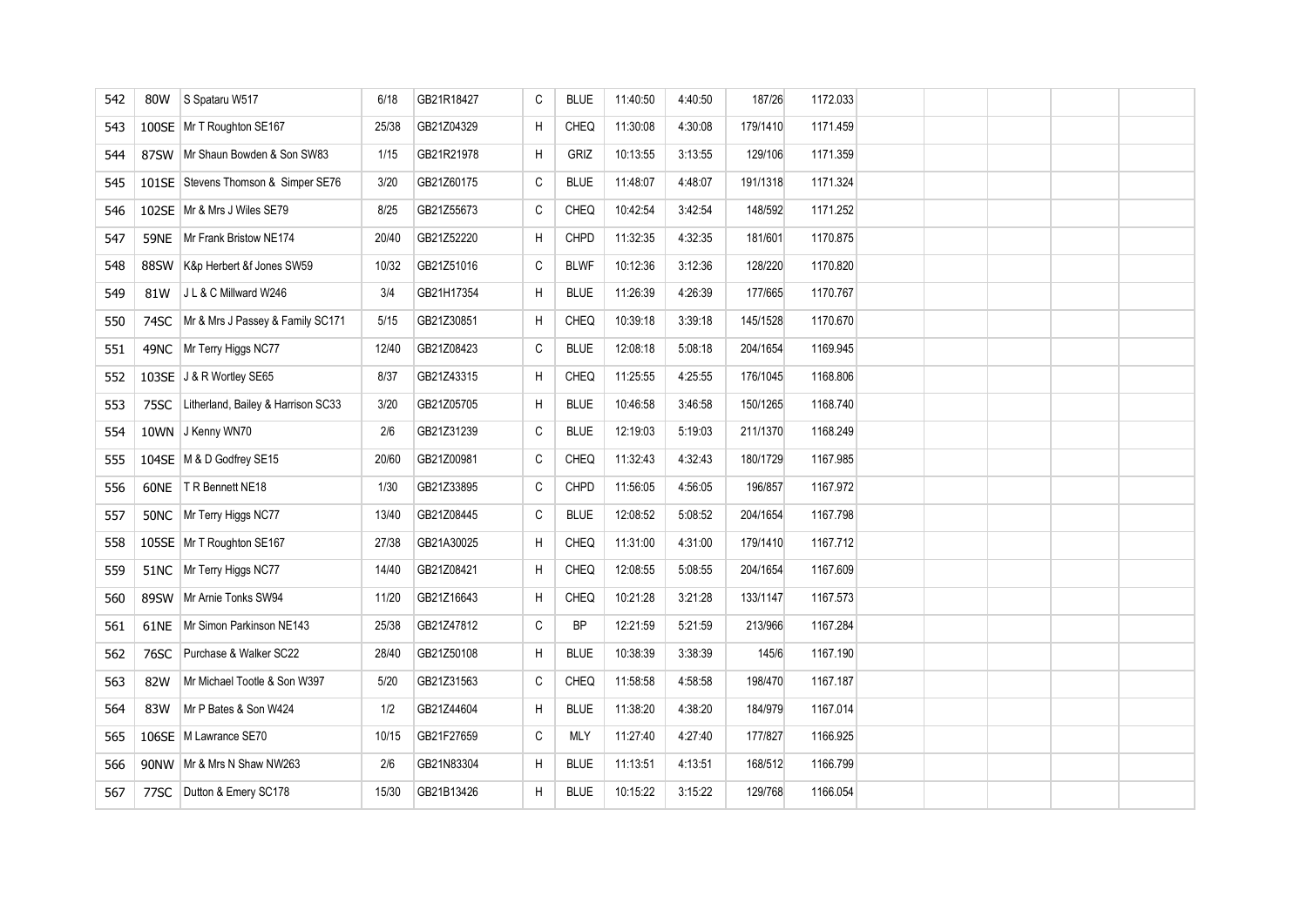| 568 | 62NE | Barton, Garfoot & Barton NE180       | 3/10  | GB21Z03182 | C | <b>CHEQ</b> | 11:52:01 | 4:52:01 | 193/659  | 1165.478 |  |  |  |
|-----|------|--------------------------------------|-------|------------|---|-------------|----------|---------|----------|----------|--|--|--|
| 569 |      | 107SE J&T Gateley SE109              | 9/20  | GB21Z06507 | C | CHEQ        | 10:36:10 | 3:36:10 | 143/239  | 1165.392 |  |  |  |
| 570 | 63NE | Mr Howard Jackson NE202              | 1/12  | GB21Z30894 | H | <b>BLUE</b> | 13:30:13 | 6:30:13 | 258/576  | 1165.137 |  |  |  |
| 571 | 90SW | Mr Dean Cartmell SW49                | 8/16  | GB21S46683 | С | <b>CHWF</b> | 09:39:06 | 2:39:06 | 105/543  | 1164.947 |  |  |  |
| 572 |      | 108SE J & R Wortley SE65             | 9/37  | GB21Z43336 | С | <b>BLUE</b> | 11:26:53 | 4:26:53 | 176/1045 | 1164.573 |  |  |  |
| 573 | 52NC | Mr G Parker & Son NC137              | 5/15  | GB21Z47583 | C | <b>BLUE</b> | 12:14:01 | 5:14:01 | 207/1370 | 1164.556 |  |  |  |
| 574 |      | 91SW Mr Arnie Tonks SW94             | 12/20 | GB21Z00859 | С | <b>DKPD</b> | 10:22:01 | 3:22:01 | 133/1147 | 1164.394 |  |  |  |
| 575 |      | 109SE J & R Wortley SE65             | 10/37 | GB21Z43232 | С | CHEQ        | 11:26:57 | 4:26:57 | 176/1045 | 1164.282 |  |  |  |
| 576 | 64NE | Mr Simon Parkinson NE143             | 26/38 | GB21Z47819 | H | BL          | 12:22:56 | 5:22:56 | 213/966  | 1163.850 |  |  |  |
| 577 |      | 91NW Nathan Foulkes NW549            | 13/30 | GB21Z45625 | С | CHEQ        | 11:06:32 | 4:06:32 | 163/18   | 1163.729 |  |  |  |
| 578 |      | 110SE J & R Wortley SE65             | 12/37 | GB21Z59192 | H | <b>BLPD</b> | 11:27:05 | 4:27:05 | 176/1045 | 1163.700 |  |  |  |
| 579 |      | 53NC D Kelby NC66                    | 4/7   | GB21Z43616 | Н | <b>BLUE</b> | 11:33:59 | 4:33:59 | 181/145  | 1163.228 |  |  |  |
| 580 | 84W  | Mr Philip Bellis W561                | 2/2   | GB21L17306 | H | <b>DCH</b>  | 11:15:50 | 4:15:50 | 169/129  | 1163.136 |  |  |  |
| 581 | 65NE | R True & Granson NE155               | 8/20  | GB21Z60202 | С | <b>BLUE</b> | 12:02:39 | 5:02:39 | 199/1540 | 1162.333 |  |  |  |
| 582 |      | 111SE Mr David Arthur SE58           | 2/4   | GB21Z00707 | С | <b>DCH</b>  | 11:00:31 | 4:00:31 | 158/1393 | 1161.969 |  |  |  |
| 583 |      | 112SE   T & S Perkins & Seymour SE29 | 16/46 | GB21Z55557 | H | <b>BLWF</b> | 11:10:58 | 4:10:58 | 165/1211 | 1161.951 |  |  |  |
| 584 |      | 92NW Shackleton & Son NW374          | 1/12  | GB21N89834 | C | <b>DCH</b>  | 12:40:27 | 5:40:27 | 224/970  | 1160.846 |  |  |  |
| 585 | 54NC | Mr Terry Higgs NC77                  | 15/40 | GB21Z08485 | С | <b>CHEQ</b> | 12:11:07 | 5:11:07 | 204/1654 | 1159.353 |  |  |  |
| 586 |      | 113SE   T & A Wilson SE74            | 3/5   | GB21Z40541 | С | <b>DCH</b>  | 10:38:51 | 3:38:51 | 144/284  | 1159.351 |  |  |  |
| 587 | 78SC | Kevin Johnson SC134                  | 9/12  | GB21A40967 | H | <b>CHEQ</b> | 10:46:03 | 3:46:03 | 148/1550 | 1159.168 |  |  |  |
| 588 | 66NE | Mr D Barrett NE183                   | 16/17 | GB21Z59329 | H | <b>BLUE</b> | 12:05:55 | 5:05:55 | 201/837  | 1159.129 |  |  |  |
| 589 | 67NE | K Bowskill NE187                     | 15/39 | GB21Z00091 | H | GR          | 12:23:29 | 5:23:29 | 213/2    | 1158.891 |  |  |  |
| 590 |      | 114SE   F Bannister SE64             | 8/16  | GB21Z00646 | С | GRIZ        | 11:15:09 | 4:15:09 | 168/3    | 1158.859 |  |  |  |
| 591 |      | 115SE Mr Matthew Donovan SE148       | 7/15  | GB21Z48980 | C | <b>CHPD</b> | 10:51:12 | 3:51:12 | 152/326  | 1158.503 |  |  |  |
| 592 |      | 92SW Astbury & Horton SW13           | 21/40 | GB21F10054 | H | <b>BLUE</b> | 10:36:41 | 3:36:41 | 142/1071 | 1158.331 |  |  |  |
| 593 |      | 93NW   Mr & Mrs A Hargreaves NW259   | 23/40 | GB21Z53395 | C | <b>BLUE</b> | 11:02:48 | 4:02:48 | 159/1336 | 1158.056 |  |  |  |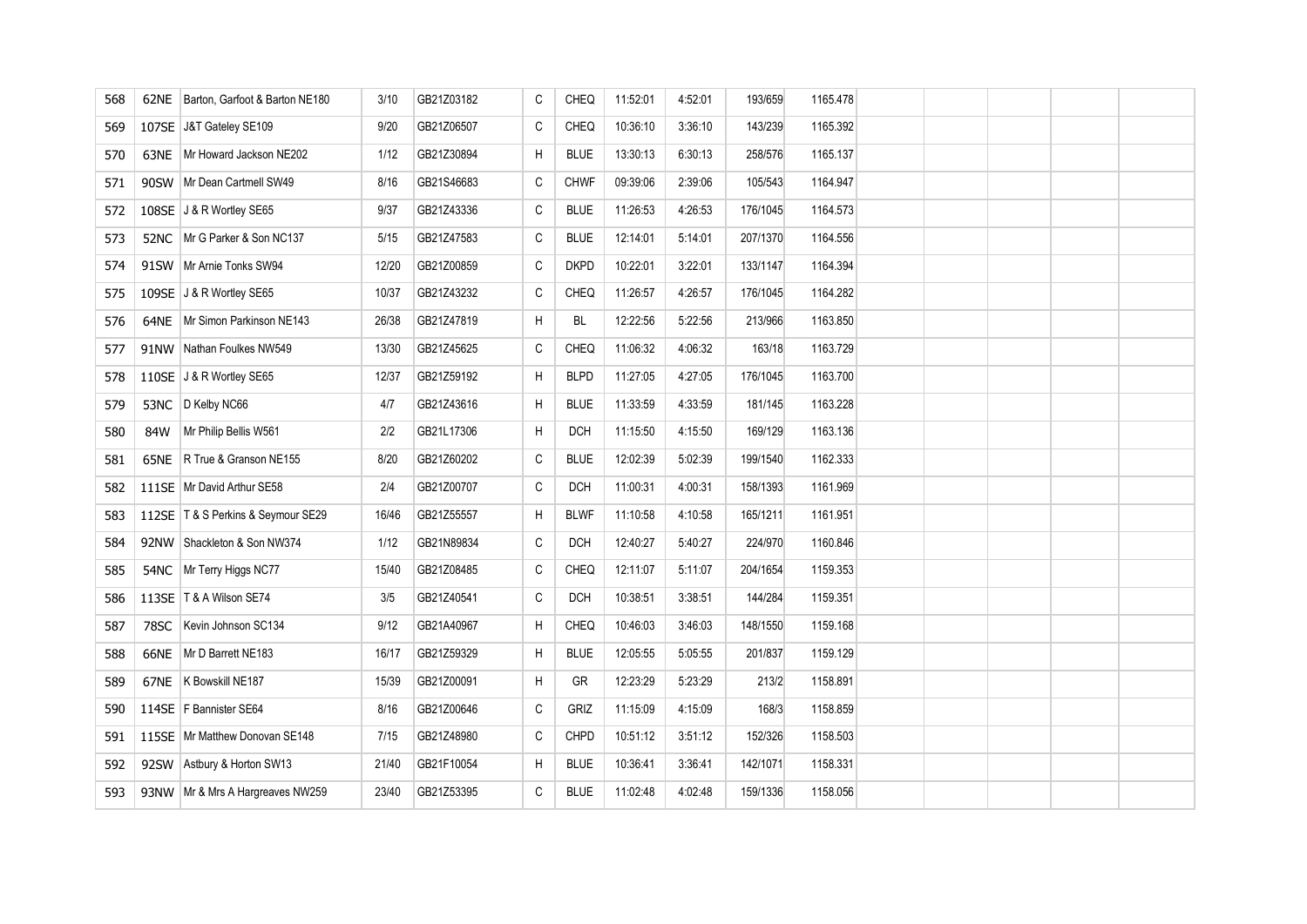| 594 | 68NE        | A Jackson NE231                    | 5/20  | GB21V45573 | Η | BL          | 12:30:02 | 5:30:02 | 217/149  | 1157.668 |  |  |  |
|-----|-------------|------------------------------------|-------|------------|---|-------------|----------|---------|----------|----------|--|--|--|
| 595 | 94NW        | Hughes & Buckley NW336             | 29/41 | GB21Z07161 | C | <b>DCH</b>  | 12:15:26 | 5:15:26 | 207/571  | 1156.793 |  |  |  |
| 596 | 69NE        | Paul & Helen Johnson NE15          | 4/20  | GB21Z24431 | H | <b>CHEQ</b> | 13:02:43 | 6:02:43 | 238/631  | 1156.580 |  |  |  |
| 597 |             | 116SE J & R Wortley SE65           | 13/37 | GB21Z43217 | C | CHPD        | 11:28:44 | 4:28:44 | 176/1045 | 1156.555 |  |  |  |
| 598 | 85W         | Young Family Davies W580           | 6/10  | GB21F06521 | C | <b>BLUE</b> | 11:38:21 | 4:38:21 | 182/1540 | 1156.314 |  |  |  |
| 599 |             | 117SE   T & A Wilson SE74          | 4/5   | GB21Z40549 | C | <b>BLUE</b> | 10:39:39 | 3:39:39 | 144/284  | 1155.129 |  |  |  |
| 600 |             | 118SE Mr B McAllister SE138        | 8/32  | GB21Z14835 | H | <b>BLUE</b> | 10:37:26 | 3:37:26 | 142/1059 | 1154.280 |  |  |  |
| 601 |             | 95NW R Goodwin NW218               | 2/10  | GB21Z21431 | H | <b>BLUE</b> | 11:18:34 | 4:18:34 | 169/952  | 1154.023 |  |  |  |
| 602 | 96NW        | Mr P Hardman NW385                 | 8/16  | GB21Z00270 | C | <b>CHEQ</b> | 12:14:46 | 5:14:46 | 206/597  | 1153.734 |  |  |  |
| 603 |             | 119SE Mr T Roughton SE167          | 29/38 | GB21Z04306 | H | CHEQ        | 11:34:17 | 4:34:17 | 179/1410 | 1153.734 |  |  |  |
| 604 | 93SW        | Mr Shaun Bowden & Son SW83         | 6/15  | GB21R21971 | H | <b>BLUE</b> | 10:16:54 | 3:16:54 | 129/106  | 1153.611 |  |  |  |
| 605 | 86W         | J Richards & Sons W438             | 9/20  | GB21Z00452 | H | <b>BLUE</b> | 11:00:53 | 4:00:53 | 157/1463 | 1153.185 |  |  |  |
| 606 | 94SW        | Williams Bros SW152                | 7/12  | GB21Z26180 | C | <b>BLUE</b> | 10:17:36 | 3:17:36 | 129/821  | 1153.143 |  |  |  |
| 607 | 87W         | Mr Joe Johnston W440               | 1/10  | GB21Z25487 | C | <b>BLUE</b> | 11:52:37 | 4:52:37 | 191/815  | 1151.592 |  |  |  |
| 608 | <b>55NC</b> | Mr Terry Higgs NC77                | 16/40 | GB21Z08486 | C | <b>BLUE</b> | 12:13:13 | 5:13:13 | 204/1654 | 1151.580 |  |  |  |
| 609 |             | 11WN M Gorka WN65                  | 4/8   | GB21N82605 | C | <b>MLY</b>  | 12:23:25 | 5:23:25 | 211/920  | 1151.085 |  |  |  |
| 610 |             | 120SE Mr Matthew Donovan SE148     | 8/15  | GB21N85633 | C | CHPD        | 10:52:46 | 3:52:46 | 152/326  | 1150.706 |  |  |  |
| 611 |             | 97NW   Mr B Walton NW558           | 8/8   | GB21E27750 | H | <b>BLUE</b> | 11:29:31 | 4:29:31 | 176/286  | 1150.378 |  |  |  |
| 612 | 79SC        | Litherland, Bailey & Harrison SC33 | 4/20  | GB21Z05729 | C | <b>RED</b>  | 10:50:39 | 3:50:39 | 150/1265 | 1150.076 |  |  |  |
| 613 |             | 121SE M & D Godfrey SE15           | 24/60 | GB21Z20438 | C | <b>CHEQ</b> | 11:37:05 | 4:37:05 | 180/1729 | 1149.578 |  |  |  |
| 614 |             | 122SE   M & D Godfrey SE15         | 25/60 | GB21Z20449 | C | <b>BLUE</b> | 11:37:06 | 4:37:06 | 180/1729 | 1149.509 |  |  |  |
| 615 | <b>56NC</b> | Mr G Parker & Son NC137            | 6/15  | GB21Z47565 | H | CHEQ        | 12:18:09 | 5:18:09 | 207/1370 | 1149.426 |  |  |  |
| 616 |             | 123SE   M & D Godfrey SE15         | 26/60 | GB21L00744 | C | <b>BLUE</b> | 11:37:12 | 4:37:12 | 180/1729 | 1149.095 |  |  |  |
| 617 |             | 124SE S & T McCurry SE82           | 7/32  | GB21Z44863 | C | DCH         | 11:37:21 | 4:37:21 | 181/40   | 1148.729 |  |  |  |
| 618 | 88W         | J Richards & Sons W438             | 10/20 | GB21Z25247 | H | <b>DKCH</b> | 11:01:54 | 4:01:54 | 157/1463 | 1148.338 |  |  |  |
| 619 | 80SC        | Purchase & Walker SC22             | 29/40 | GB21Z50106 | H | <b>BLUE</b> | 10:42:29 | 3:42:29 | 145/6    | 1147.079 |  |  |  |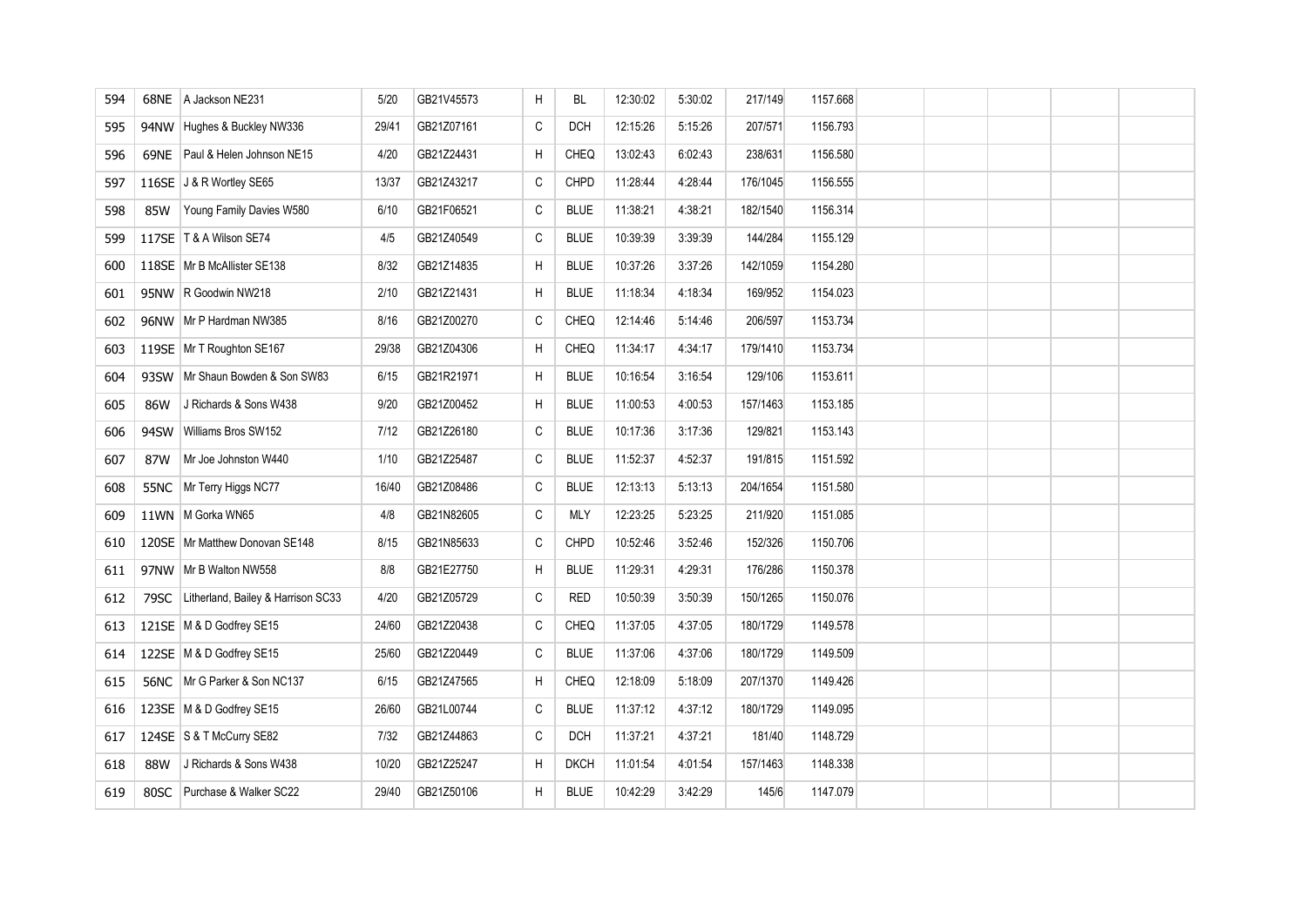| 620 | 89W         | J & B Oakley W408                  | 21/30 | GB21Z53531 | C            | <b>CHEQ</b> | 11:10:43 | 4:10:43 | 163/665  | 1146.892 |  |  |  |
|-----|-------------|------------------------------------|-------|------------|--------------|-------------|----------|---------|----------|----------|--|--|--|
| 621 | <b>70NE</b> | Jack Ramm NE179                    | 13/20 | GB21Z23158 | H            | <b>BLPD</b> | 11:34:44 | 4:34:44 | 178/1579 | 1146.053 |  |  |  |
| 622 | 90W         | J Richards & Sons W438             | 11/20 | GB21Z25228 | H            | <b>BLPD</b> | 11:02:26 | 4:02:26 | 157/1463 | 1145.812 |  |  |  |
| 623 |             | 125SE S & T McCurry SE82           | 8/32  | GB21Z44921 | H            | <b>DKPD</b> | 11:38:07 | 4:38:07 | 181/40   | 1145.562 |  |  |  |
| 624 | 91W         | Mr Thomas McGrath & Son W282       | 2/6   | GB21Z01874 | C            | <b>BLUE</b> | 12:13:32 | 5:13:32 | 203/1443 | 1144.130 |  |  |  |
| 625 | <b>71NE</b> | Mr Simon Parkinson NE143           | 27/38 | GB21Z47829 | C            | <b>BP</b>   | 12:28:30 | 5:28:30 | 213/966  | 1144.128 |  |  |  |
| 626 | 95SW        | K&p Herbert &f Jones SW59          | 11/32 | GB21N33576 | C            | <b>BLUE</b> | 10:17:08 | 3:17:08 | 128/220  | 1143.896 |  |  |  |
| 627 |             | 126SE A Hay SE182                  | 2/3   | GB21R05204 | C            | CHEQ        | 10:41:45 | 3:41:45 | 143/1652 | 1142.422 |  |  |  |
| 628 | 92W         | Ian Arnold & David Johnson W88     | 10/20 | GB21Z31681 | C            | GRIZZLE     | 12:00:45 | 5:00:45 | 195/250  | 1141.978 |  |  |  |
| 629 | <b>98NW</b> | Hughes & Buckley NW336             | 30/41 | GB21Z07162 | H            | CHEQ        | 12:19:45 | 5:19:45 | 207/571  | 1141.176 |  |  |  |
| 630 | 96SW        | Mr Darren Owen SW192               | 5/14  | GB21S05723 | $\mathtt{C}$ | <b>DCH</b>  | 10:54:18 | 3:54:18 | 151/1541 | 1140.849 |  |  |  |
| 631 | 57NC        | Mr Ernest Debenham & Son NC26      | 12/21 | GB21Z27720 | H            | <b>BLUE</b> | 12:17:10 | 5:17:10 | 205/913  | 1140.451 |  |  |  |
| 632 | 72NE        | Mr Simon Parkinson NE143           | 28/38 | GB21Z47802 | C            | BL          | 12:29:50 | 5:29:50 | 213/966  | 1139.503 |  |  |  |
| 633 | 73NE        | T R Bennett NE18                   | 3/30  | GB21Z33884 | H            | <b>DCH</b>  | 12:03:30 | 5:03:30 | 196/857  | 1139.430 |  |  |  |
| 634 | 93W         | L Watson W554                      | 5/23  | GB21Z14911 | C            | CHEQ        | 11:58:51 | 4:58:51 | 193/392  | 1137.935 |  |  |  |
| 635 | 94W         | J & B Oakley W408                  | 22/30 | GB21Z53518 | C            | <b>BLUE</b> | 11:12:51 | 4:12:51 | 163/665  | 1137.216 |  |  |  |
| 636 | 81SC        | Litherland, Bailey & Harrison SC33 | 5/20  | GB21Z05728 | H            | <b>CHEQ</b> | 10:53:17 | 3:53:17 | 150/1265 | 1137.094 |  |  |  |
| 637 | 82SC        | Kevin Johnson SC134                | 10/12 | GB21V24676 | H            | <b>BLUE</b> | 10:50:33 | 3:50:33 | 148/1550 | 1136.543 |  |  |  |
| 638 | 127SE       | J&T Gateley SE109                  | 11/20 | GB21Z06550 | C            | CHEQ        | 10:41:43 | 3:41:43 | 143/239  | 1136.220 |  |  |  |
| 639 | 83SC        | Mr K J Walker SC107                | 2/6   | GB21Z22514 | H            | <b>CWF</b>  | 11:01:24 | 4:01:24 | 155/1448 | 1136.073 |  |  |  |
| 640 |             | 12WN   Mr M McCartney & Son WN9    | 3/6   | GB21Z14207 | C            | <b>CHWF</b> | 13:14:48 | 6:14:48 | 241/1543 | 1135.814 |  |  |  |
| 641 | 97SW        | Mr Shaun Bowden & Son SW83         | 7/15  | GB21Z25558 | H            | <b>BLUE</b> | 10:20:09 | 3:20:09 | 129/106  | 1134.879 |  |  |  |
| 642 | 84SC        | Purchase & Walker SC22             | 5/40  | GB21Z50075 | H            | <b>BLUE</b> | 10:44:53 | 3:44:53 | 145/6    | 1134.837 |  |  |  |
| 643 | 99NW        | Mr Paul Grayson NW428              | 14/35 | GB21Z55743 | C            | <b>CHWF</b> | 11:13:35 | 4:13:35 | 162/1550 | 1134.728 |  |  |  |
| 644 | 128SE       | J&T Gateley SE109                  | 13/20 | GB21Z06508 | C            | CHEQ        | 10:42:25 | 3:42:25 | 143/239  | 1132.644 |  |  |  |
| 645 | <b>58NC</b> | Jepson, Bennett & Leach NC186      | 5/10  | GB21A00287 | C            | <b>CHEQ</b> | 11:49:20 | 4:49:20 | 186/307  | 1132.490 |  |  |  |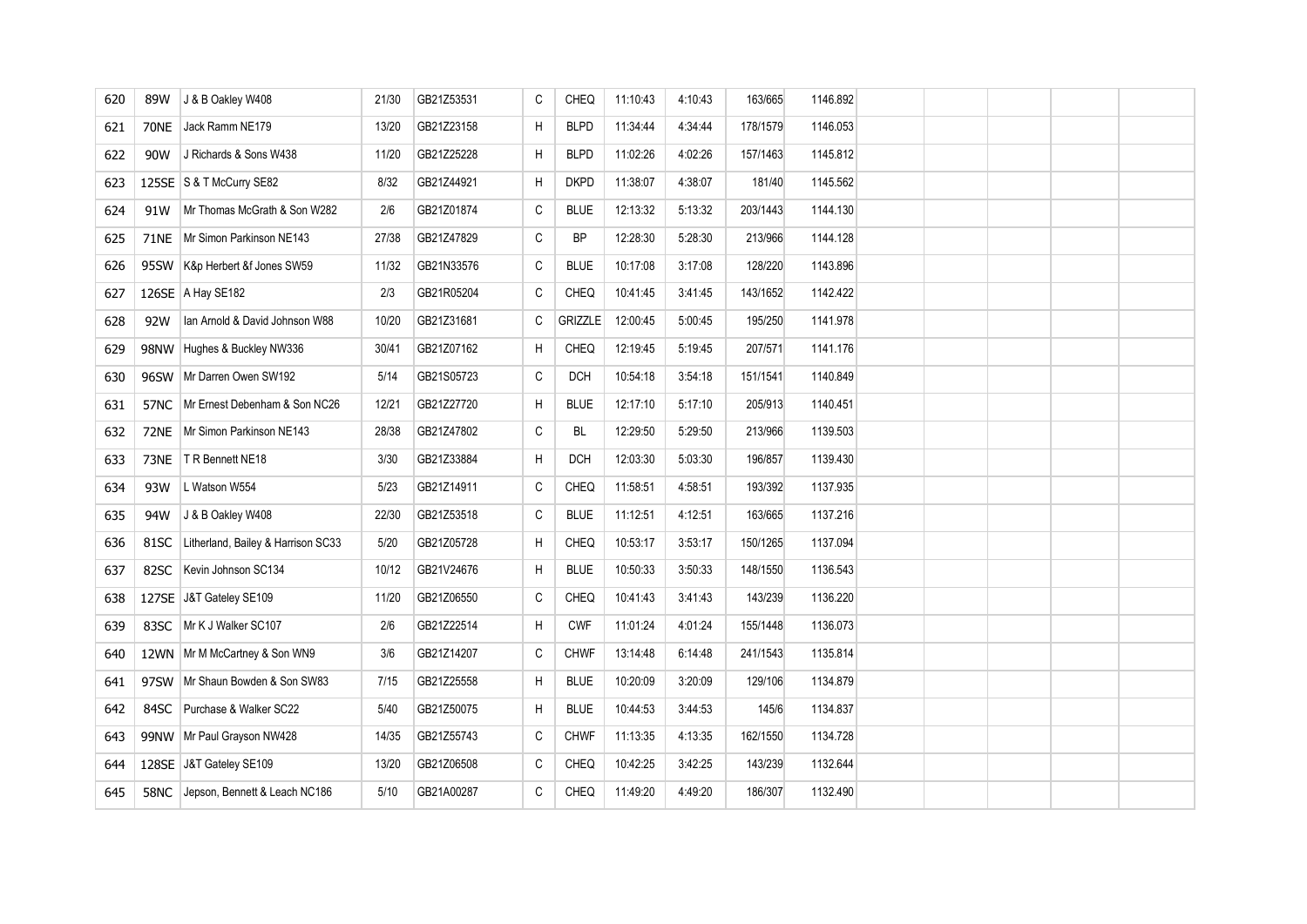| 646 |             | 100NW Mr & Mrs A Hargreaves NW259   | 24/40 | GB21Z53365 | C            | <b>BLPD</b>         | 11:08:35 | 4:08:35 | 159/1336 | 1131.114 |  |  |  |
|-----|-------------|-------------------------------------|-------|------------|--------------|---------------------|----------|---------|----------|----------|--|--|--|
| 647 |             | 101NW M & D Mackirdy Bros NW109     | 3/10  | GB21Z16479 | H            | CHEQ                | 11:17:45 | 4:17:45 | 165/1129 | 1131.053 |  |  |  |
| 648 | 95W         | P & T Reece W252                    | 1/2   | GB21S20636 | H            | <b>BLUE</b>         | 11:35:30 | 4:35:30 | 177/49   | 1130.922 |  |  |  |
| 649 |             | 102NW Hughes & Buckley NW336        | 31/41 | GB21N56015 | H            | <b>BLUE</b>         | 12:22:49 | 5:22:49 | 207/571  | 1130.335 |  |  |  |
| 650 | 74NE        | Mr Frank Bristow NE174              | 22/40 | GB21Z52147 | H            | <b>BLUE</b>         | 11:42:26 | 4:42:26 | 181/601  | 1130.040 |  |  |  |
| 651 | <b>75NE</b> | Mr D Barrett NE183                  | 7/17  | GB21Z09347 | H            | <b>CHEQ</b>         | 12:13:51 | 5:13:51 | 201/837  | 1129.830 |  |  |  |
| 652 | 96W         | I Stanciu W235                      | 1/7   | GB21P26019 | H            | <b>CHEQ</b>         | 12:13:09 | 5:13:09 | 201/34   | 1129.791 |  |  |  |
| 653 |             | 129SE Hardy & Volz SE34             | 4/6   | GB21Z09911 | С            | CHEQ                | 11:11:12 | 4:11:12 | 161/152  | 1128.631 |  |  |  |
| 654 |             | 103NW Mr P Hardman NW385            | 9/16  | GB21Z07460 | H            | CHEQ                | 12:22:07 | 5:22:07 | 206/597  | 1127.408 |  |  |  |
| 655 |             | 130SE   Mr Matthew Donovan SE148    | 9/15  | GB21Z48999 | C            | CHPD                | 10:57:40 | 3:57:40 | 152/326  | 1126.982 |  |  |  |
| 656 | 97W         | Mr & Mrs Silvester W569             | 2/6   | GB21S45349 | С            | <b>BLUE</b><br>PIED | 11:59:26 | 4:59:26 | 191/1288 | 1126.955 |  |  |  |
| 657 |             | 131SE Mr B McAllister SE138         | 11/32 | GB21N40433 | H            | CHEQ                | 10:42:45 | 3:42:45 | 142/1059 | 1126.730 |  |  |  |
| 658 | 59NC        | Hall & Hibbert NC159                | 5/12  | GB21E18603 | H            | <b>BLUE</b>         | 12:08:28 | 5:08:28 | 197/790  | 1126.572 |  |  |  |
| 659 |             | 98SW Astbury & Horton SW13          | 23/40 | GB21N52643 | H            | <b>BLUE</b>         | 10:42:51 | 3:42:51 | 142/1071 | 1126.278 |  |  |  |
| 660 |             | 132SE S & T McCurry SE82            | 9/32  | GB21Z44895 | H            | <b>BLPD</b>         | 11:42:53 | 4:42:53 | 181/40   | 1126.259 |  |  |  |
| 661 | 76NE        | T R Bennett NE18                    | 4/30  | GB21N77658 | С            | <b>BLUE</b>         | 12:07:12 | 5:07:12 | 196/857  | 1125.706 |  |  |  |
| 662 |             | 104NW Peter Dawson NW102            | 2/8   | GB21Z07034 | H            | <b>BLUE</b>         | 12:20:22 | 5:20:22 | 204/1281 | 1124.714 |  |  |  |
| 663 | 77NE        | A Jackson NE231                     | 6/20  | GB21P12154 | $\mathtt{C}$ | <b>BWF</b>          | 12:39:43 | 5:39:43 | 217/149  | 1124.670 |  |  |  |
| 664 | 98W         | Miller & Sons W570                  | 5/15  | GB21P20633 | H            | RED                 | 12:00:17 | 5:00:17 | 191/1480 | 1124.405 |  |  |  |
| 665 | 85SC        | Dutton & Emery SC178                | 17/30 | GB21R29536 | H            | <b>BLUE</b>         | 10:22:53 | 3:22:53 | 129/768  | 1122.852 |  |  |  |
| 666 |             | 133SE Mr John Bellerby SE59         | 9/16  | GB21V65042 | С            | <b>BLUE</b>         | 11:41:35 | 4:41:35 | 179/1131 | 1122.833 |  |  |  |
| 667 |             | 134SE Stevens Thomson & Simper SE76 | 6/20  | GB21Z60009 | H            | <b>BLUE</b>         | 12:00:35 | 5:00:35 | 191/1318 | 1122.744 |  |  |  |
| 668 |             | 105NW Shackleton & Son NW374        | 2/12  | GB21N87501 | Н            | <b>BLWF</b>         | 12:52:02 | 5:52:02 | 224/970  | 1122.649 |  |  |  |
| 669 |             | 135SE Stevens Thomson & Simper SE76 | 7/20  | GB21Z60199 | $\mathtt{C}$ | <b>DCH</b>          | 12:00:39 | 5:00:39 | 191/1318 | 1122.495 |  |  |  |
| 670 |             | 136SE   Mr Matthew Donovan SE148    | 10/15 | GB21Z48992 | C            | <b>CHPD</b>         | 10:58:40 | 3:58:40 | 152/326  | 1122.260 |  |  |  |
| 671 | 99W         | Mr N Jones W527                     | 1/6   | GB21B31214 | C            | <b>CHEQ</b>         | 12:02:00 | 5:02:00 | 192/989  | 1122.215 |  |  |  |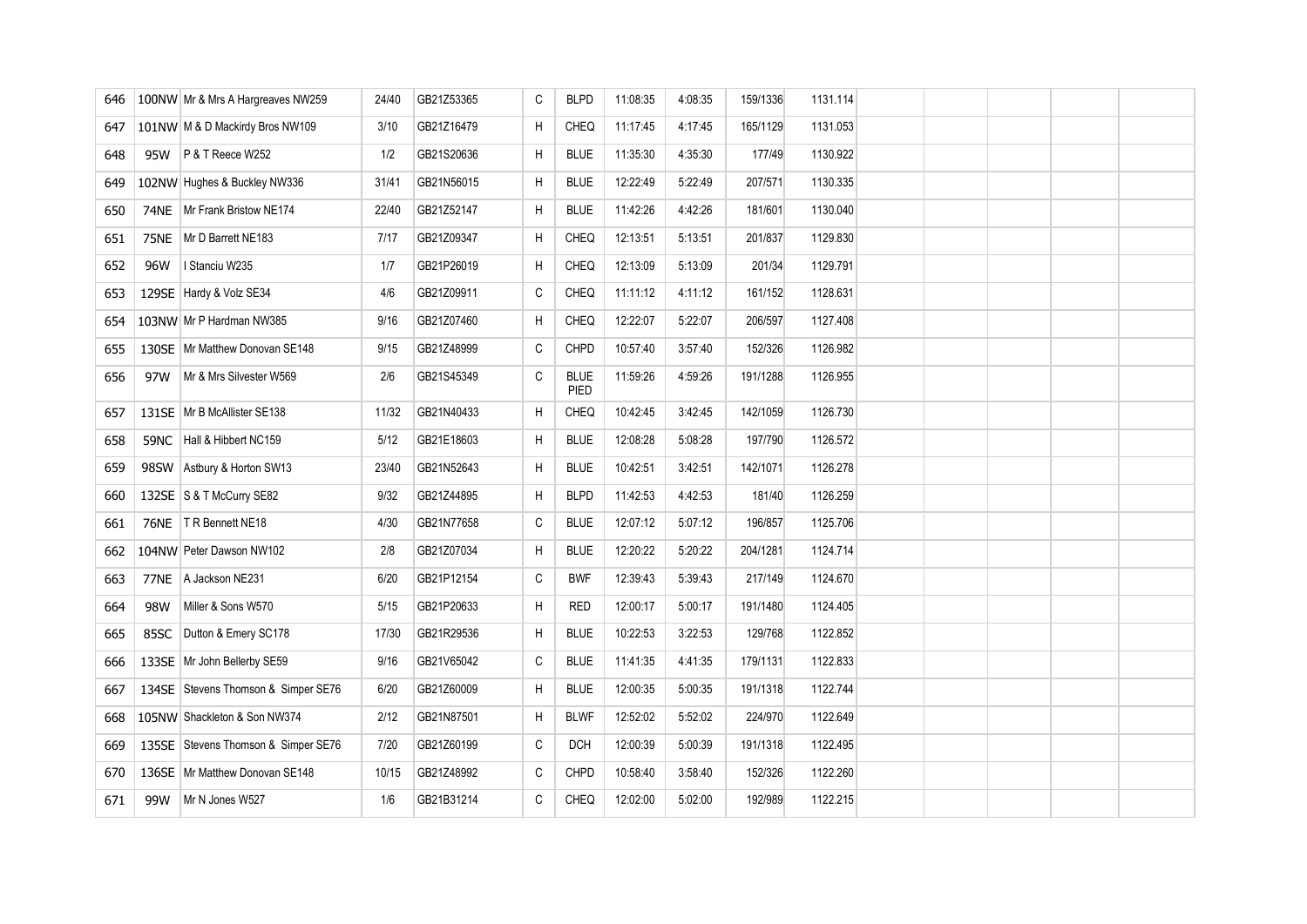| 672 | 100W        | Miller & Sons W570               | 6/15  | GB21V97086 | C            | <b>BLUE</b> | 12:00:53 | 5:00:53 | 191/1480 | 1122.163 |  |  |  |
|-----|-------------|----------------------------------|-------|------------|--------------|-------------|----------|---------|----------|----------|--|--|--|
| 673 | 101W        | J & B Oakley W408                | 23/30 | GB21Z53514 | C            | <b>BLUE</b> | 11:16:29 | 4:16:29 | 163/665  | 1121.106 |  |  |  |
| 674 |             | 78NE   T R Bennett NE18          | 5/30  | GB21Z33862 | H            | <b>BLPD</b> | 12:08:28 | 5:08:28 | 196/857  | 1121.084 |  |  |  |
| 675 | 60NC        | Mr Terry Higgs NC77              | 17/40 | GB21Z08419 | H            | <b>BLUE</b> | 12:21:49 | 5:21:49 | 204/1654 | 1120.806 |  |  |  |
| 676 | 102W        | J Roberts W222                   | 4/12  | GB21B34365 | C            | CHEQ        | 11:57:31 | 4:57:31 | 189/613  | 1120.115 |  |  |  |
| 677 |             | 137SE   T & A Wilson SE74        | 5/5   | GB21N01962 | C            | <b>BLUE</b> | 10:46:33 | 3:46:33 | 144/284  | 1119.947 |  |  |  |
| 678 | 79NE        | T R Bennett NE18                 | 6/30  | GB21Z33896 | C            | <b>BLUE</b> | 12:08:57 | 5:08:57 | 196/857  | 1119.330 |  |  |  |
| 679 |             | 138SE Mr B McAllister SE138      | 12/32 | GB21Z14839 | H            | CHEQ        | 10:44:22 | 3:44:22 | 142/1059 | 1118.611 |  |  |  |
| 680 | 61NC        | Mr Terry Higgs NC77              | 18/40 | GB21Z08499 | H            | <b>BLUE</b> | 12:22:33 | 5:22:33 | 204/1654 | 1118.258 |  |  |  |
| 681 |             | 139SE Mr Barry Hobbs & Son SE104 | 6/12  | GB21Z32772 | C            | GRIZ        | 10:47:36 | 3:47:36 | 144/1066 | 1118.216 |  |  |  |
| 682 | <b>80NE</b> | Mr Howard Jackson NE202          | 2/12  | GB21Z30893 | $\mathtt{C}$ | <b>BLUE</b> | 13:46:54 | 6:46:54 | 258/576  | 1117.365 |  |  |  |
| 683 | 103W        | Young Family Davies W580         | 7/10  | GB21C27288 | C            | <b>BLUE</b> | 11:48:08 | 4:48:08 | 182/1540 | 1117.052 |  |  |  |
| 684 |             | 140SE Mr John Bellerby SE59      | 10/16 | GB21P29392 | H            | <b>BLPD</b> | 11:43:11 | 4:43:11 | 179/1131 | 1116.489 |  |  |  |
| 685 | 86SC        | John Alfred Bayliss SC1          | 10/20 | GB21Z20610 | C            | <b>BLUE</b> | 10:20:00 | 3:20:00 | 126/1516 | 1116.380 |  |  |  |
| 686 | 99SW        | Mr C Pritchard SW3               | 2/15  | GB21Z61370 | H            | <b>BLUE</b> | 10:22:24 | 3:22:24 | 128/418  | 1115.109 |  |  |  |
| 687 | 87SC        | Kevin Johnson SC134              | 11/12 | GB21V24674 | C            | <b>BLUE</b> | 10:55:18 | 3:55:18 | 148/1550 | 1113.600 |  |  |  |
| 688 | 62NC        | Mr Terry Higgs NC77              | 19/40 | GB21Z08506 | C            | <b>BLUE</b> | 12:24:20 | 5:24:20 | 204/1654 | 1112.109 |  |  |  |
| 689 | 104W        | Young Family Davies W580         | 8/10  | GB21N65202 | C            | GRIZ        | 11:49:25 | 4:49:25 | 182/1540 | 1112.099 |  |  |  |
| 690 |             | 141SE   F Bannister SE64         | 11/16 | GB21V94862 | H            | <b>SMBL</b> | 11:25:55 | 4:25:55 | 168/3    | 1111.939 |  |  |  |
| 691 | 105W        | Mr John Ashcroft W351            | 1/4   | GB21Z21988 | C            | <b>BLUE</b> | 12:32:28 | 5:32:28 | 210/4    | 1111.702 |  |  |  |
| 692 |             | 100SW Price Bros & Son SW162     | 8/20  | GB21N79710 | C            | <b>BLUE</b> | 10:07:57 | 3:07:57 | 118/1245 | 1111.599 |  |  |  |
| 693 | 63NC        | Mr Terry Higgs NC77              | 20/40 | GB21Z08428 | H            | <b>BLUE</b> | 12:24:31 | 5:24:31 | 204/1654 | 1111.481 |  |  |  |
| 694 | <b>81NE</b> | Mr Frank Bristow NE174           | 23/40 | GB21Z52135 | H            | <b>BLUE</b> | 11:47:15 | 4:47:15 | 181/601  | 1111.091 |  |  |  |
| 695 |             | 101SW Mr G M Smart SW147         | 6/16  | GB21Z00072 | C            | CHEQ        | 10:37:49 | 3:37:49 | 137/733  | 1110.351 |  |  |  |
| 696 |             | 102SW Mr G M Smart SW147         | 7/16  | GB21Z04153 | C            | <b>BLPD</b> | 10:37:53 | 3:37:53 | 137/733  | 1110.011 |  |  |  |
| 697 |             | 106NW Nathan Foulkes NW549       | 19/30 | GB21Z00904 | H            | <b>DCH</b>  | 11:18:29 | 4:18:29 | 163/18   | 1109.928 |  |  |  |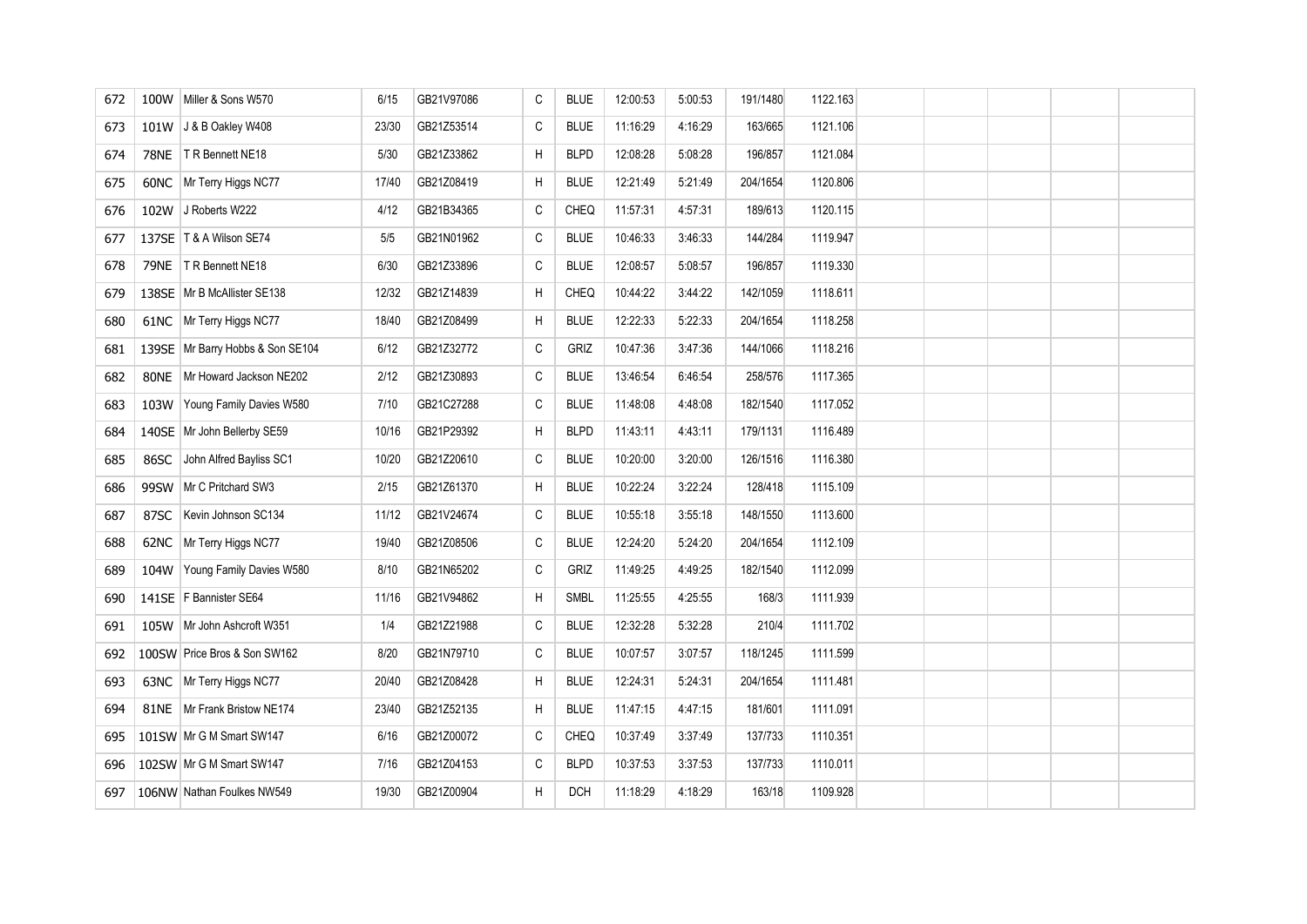| 698 |             | 107NW L Prince NW439                | 2/16  | GB21Z03717 | H            | <b>BLUE</b> | 11:19:00 | 4:19:00 | 163/470  | 1109.459 |  |  |  |
|-----|-------------|-------------------------------------|-------|------------|--------------|-------------|----------|---------|----------|----------|--|--|--|
| 699 |             | 108NW Mr P Hardman NW385            | 11/16 | GB21Z17008 | H            | <b>BLUE</b> | 12:27:27 | 5:27:27 | 206/597  | 1109.046 |  |  |  |
| 700 |             | 142SE J&T Gateley SE109             | 15/20 | GB21Z06552 | C            | <b>BLWF</b> | 10:47:11 | 3:47:11 | 143/239  | 1108.880 |  |  |  |
| 701 | 64NC        | Mr Ernest Debenham & Son NC26       | 14/21 | GB21Z27798 | H            | <b>BLUE</b> | 12:26:13 | 5:26:13 | 205/913  | 1108.812 |  |  |  |
| 702 |             | 109NW A & S Rushton NW548           | 23/36 | GB21F15281 | C            | <b>BLPD</b> | 11:19:24 | 4:19:24 | 163/740  | 1108.790 |  |  |  |
| 703 |             | 143SE A Hay SE182                   | 3/3   | GB21R05244 | C            | <b>RED</b>  | 10:48:30 | 3:48:30 | 143/1652 | 1108.674 |  |  |  |
| 704 |             | 144SE Stevens Thomson & Simper SE76 | 8/20  | GB21V91537 | C            | <b>DCH</b>  | 12:04:24 | 5:04:24 | 191/1318 | 1108.666 |  |  |  |
| 705 | 65NC        | Mr Terry Higgs NC77                 | 21/40 | GB21Z16859 | $\mathtt{C}$ | <b>BLUE</b> | 12:25:24 | 5:25:24 | 204/1654 | 1108.463 |  |  |  |
| 706 | 106W        | Mr Michael Tootle & Son W397        | 6/20  | GB21Z31569 | C            | CHEQ        | 12:14:50 | 5:14:50 | 198/470  | 1108.364 |  |  |  |
| 707 | 82NE        | Paul & Helen Johnson NE15           | 7/20  | GB21Z00424 | H            | CHEQ        | 13:18:31 | 6:18:31 | 238/631  | 1108.303 |  |  |  |
| 708 |             | 107W   Mr & Mrs Clayton W334        | 1/10  | GB21Z23062 | C            | MLY         | 11:40:37 | 4:40:37 | 176/853  | 1106.894 |  |  |  |
| 709 |             | 145SE P & J Longland SE161          | 2/7   | GB21Z29661 | $\mathtt{C}$ | <b>BLUE</b> | 11:09:27 | 4:09:27 | 156/1517 | 1106.743 |  |  |  |
| 710 |             | 146SE M Lawrance SE70               | 14/15 | GB21Z52692 | H            | <b>BLPD</b> | 11:42:15 | 4:42:15 | 177/827  | 1106.632 |  |  |  |
| 711 | 83NE        | Mr Frank Bristow NE174              | 24/40 | GB21Z52113 | H            | CHEQ        | 11:48:52 | 4:48:52 | 181/601  | 1104.873 |  |  |  |
| 712 | 66NC        | Mr Terry Higgs NC77                 | 22/40 | GB21Z08509 | H            | <b>BLUE</b> | 12:26:33 | 5:26:33 | 204/1654 | 1104.560 |  |  |  |
| 713 | 84NE        | Mr D Barrett NE183                  | 1/17  | GB21Z59328 | H            | <b>BLUE</b> | 12:21:09 | 5:21:09 | 201/837  | 1104.148 |  |  |  |
| 714 | 88SC        | Malc Slater SC137                   | 1/11  | GB21Z08112 | C            | <b>BLUE</b> | 10:53:44 | 3:53:44 | 146/985  | 1103.587 |  |  |  |
| 715 |             | 103SW Astbury & Horton SW13         | 24/40 | GB21Z40238 | H            | CHEQ        | 10:47:36 | 3:47:36 | 142/1071 | 1102.772 |  |  |  |
| 716 | 67NC        | Mr G Parker & Son NC137             | 3/15  | GB21Z47570 | H            | <b>BLUE</b> | 12:31:48 | 5:31:48 | 207/1370 | 1102.140 |  |  |  |
| 717 | 108W        | J Richards & Sons W438              | 12/20 | GB21Z25234 | $\mathtt{C}$ | <b>BLUE</b> | 11:12:06 | 4:12:06 | 157/1463 | 1101.876 |  |  |  |
| 718 | 68NC        | Mr G Parker & Son NC137             | 9/15  | GB21Z47571 | C            | <b>CHEQ</b> | 12:31:56 | 5:31:56 | 207/1370 | 1101.697 |  |  |  |
| 719 | <b>85NE</b> | K Bowskill NE187                    | 17/39 | GB21E18567 | C            | BL          | 12:40:19 | 5:40:19 | 213/2    | 1101.568 |  |  |  |
| 720 |             | 147SE   F Bannister SE64            | 12/16 | GB21Z37199 | C            | <b>BLUE</b> | 11:28:28 | 4:28:28 | 168/3    | 1101.377 |  |  |  |
| 721 | 109W        | L Watson W554                       | 7/23  | GB21N70066 | H            | GRIZZLE     | 12:08:58 | 5:08:58 | 193/392  | 1100.675 |  |  |  |
| 722 |             | 104SW A Trumpeter SW26              | 7/10  | GB21P17650 | C            | <b>BLUE</b> | 10:33:06 | 3:33:06 | 133/301  | 1099.864 |  |  |  |
| 723 |             | 110W   Mr Joe Johnston W440         | 7/10  | GB21Z25490 | H            | <b>BLWF</b> | 12:06:29 | 5:06:29 | 191/815  | 1099.489 |  |  |  |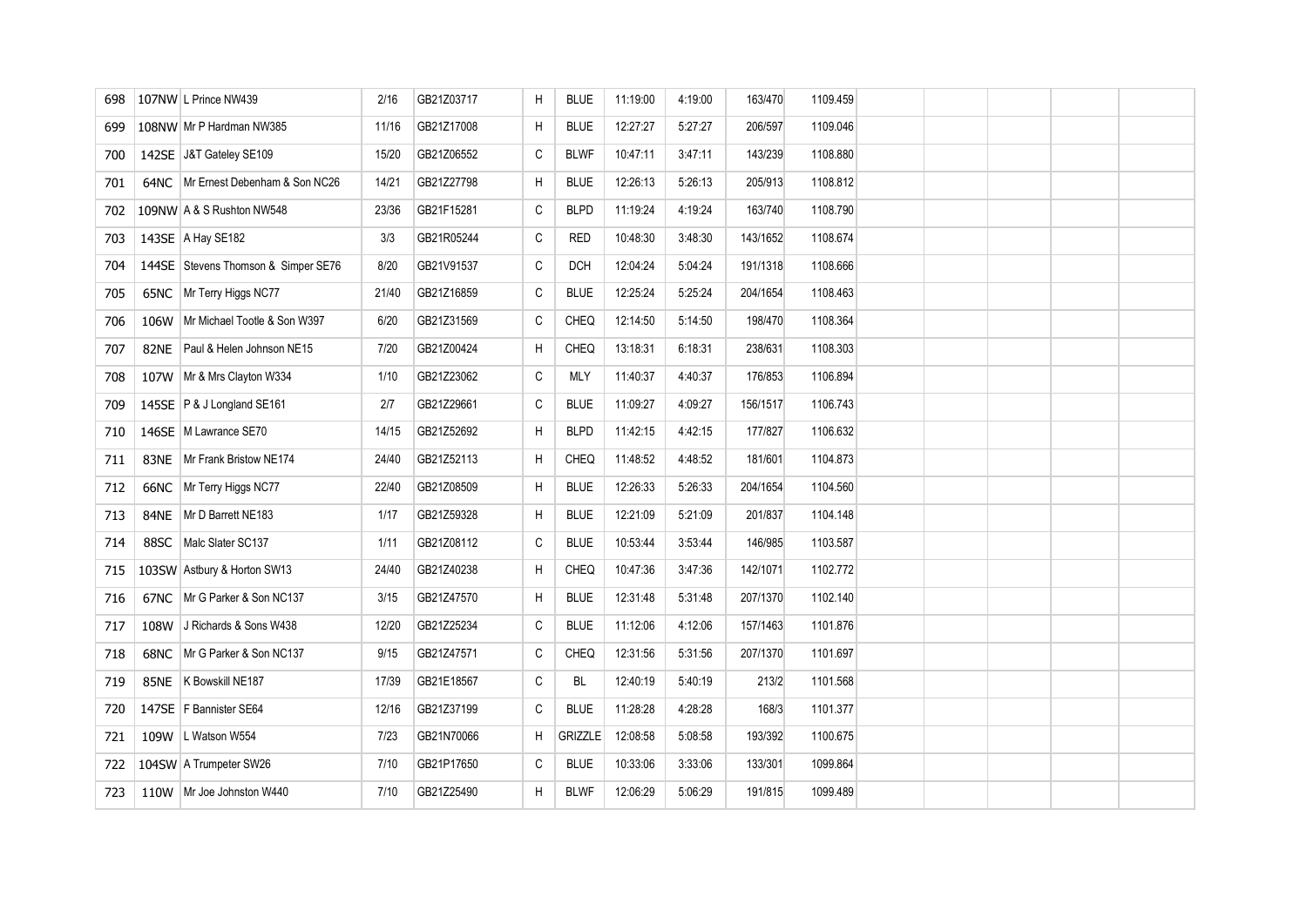| 724 |             | 105SW C Leadbeater & Sons SW121       | 20/20 | GB21Z47964 | H            | <b>BLUE</b>         | 10:57:38 | 3:57:38 | 148/733  | 1099.227 |  |  |  |
|-----|-------------|---------------------------------------|-------|------------|--------------|---------------------|----------|---------|----------|----------|--|--|--|
| 725 |             | 148SE Ron Fullbrook SE111             | 4/13  | GB21L06911 | C            | <b>DCH</b>          | 10:18:13 | 3:18:13 | 123/1375 | 1099.075 |  |  |  |
| 726 |             | 111W   Ian Arnold & David Johnson W88 | 11/20 | GB21Z31620 | $\mathtt{C}$ | CHEQ                | 12:12:33 | 5:12:33 | 195/250  | 1098.864 |  |  |  |
| 727 |             | 110NW L Prince NW439                  | 6/16  | GB21Z03820 | H            | <b>BLWF</b>         | 11:21:50 | 4:21:50 | 163/470  | 1097.454 |  |  |  |
| 728 |             | 106SW Williams Bros SW152             | 8/12  | GB21N28752 | H            | <b>BLUE</b>         | 10:27:38 | 3:27:38 | 129/821  | 1097.420 |  |  |  |
| 729 |             | 149SE J&T Gateley SE109               | 17/20 | GB21Z06513 | C            | <b>BLUE</b>         | 10:49:34 | 3:49:34 | 143/239  | 1097.368 |  |  |  |
| 730 |             | 150SE M & D Godfrey SE15              | 28/60 | GB21Z20467 | H            | <b>DCH</b>          | 11:50:20 | 4:50:20 | 180/1729 | 1097.115 |  |  |  |
| 731 |             | 112W   Mosu W573                      | 1/2   | GB21B60400 | H            | <b>BLUE</b><br>PIED | 12:22:03 | 5:22:03 | 200/1166 | 1096.619 |  |  |  |
| 732 |             | 113W   Ian Arnold & David Johnson W88 | 6/20  | GB21Z31624 | H            | <b>BLUE</b>         | 12:13:13 | 5:13:13 | 195/250  | 1096.525 |  |  |  |
| 733 |             | 151SE Mr Chris Gadsden SE124          | 9/17  | GB21Z12971 | H            | <b>BLPD</b>         | 10:18:41 | 3:18:41 | 123/1308 | 1096.156 |  |  |  |
| 734 |             | 152SE Mr & Mrs J Wiles SE79           | 11/25 | GB21Z55631 | H            | CHEQ                | 10:58:11 | 3:58:11 | 148/592  | 1096.097 |  |  |  |
| 735 | 69NC        | Hall & Hibbert NC159                  | 6/12  | GB21Z09644 | H            | <b>BLUE</b>         | 12:17:05 | 5:17:05 | 197/790  | 1095.958 |  |  |  |
| 736 | 89SC        | Dutton & Emery SC178                  | 1/30  | GB21B13461 | H            | <b>BLUE</b>         | 10:27:52 | 3:27:52 | 129/768  | 1095.933 |  |  |  |
| 737 | <b>86NE</b> | K Bowskill NE187                      | 18/39 | GB21Z00089 | C            | <b>BCH</b>          | 12:42:27 | 5:42:27 | 213/2    | 1094.706 |  |  |  |
| 738 | <b>87NE</b> | K Bowskill NE187                      | 19/39 | GB21Z03063 | C            | BL                  | 12:42:31 | 5:42:31 | 213/2    | 1094.493 |  |  |  |
| 739 |             | 111NW R Goodwin NW218                 | 8/10  | GB21Z21419 | H            | CHEQ                | 11:32:41 | 4:32:41 | 169/952  | 1094.280 |  |  |  |
| 740 | 70NC        | Mr Ernest Debenham & Son NC26         | 15/21 | GB21Z27790 | H            | CHEQ                | 12:30:38 | 5:30:38 | 205/913  | 1094.000 |  |  |  |
| 741 |             | 153SE Mr Matthew Donovan SE148        | 11/15 | GB21N85650 | C            | CHPD                | 11:05:00 | 4:05:00 | 152/326  | 1093.249 |  |  |  |
| 742 |             | 154SE Mr Barry Hobbs & Son SE104      | 7/12  | GB21Z32761 | C            | <b>CHEQ</b>         | 10:52:57 | 3:52:57 | 144/1066 | 1092.535 |  |  |  |
| 743 | 114W        | L Watson W554                         | 8/23  | GB21Z14902 | C            | <b>BLUE</b>         | 12:11:32 | 5:11:32 | 193/392  | 1091.607 |  |  |  |
| 744 | 90SC        | Malc Slater SC137                     | 5/11  | GB21Z08116 | C            | GRIZ                | 10:56:29 | 3:56:29 | 146/985  | 1090.753 |  |  |  |
| 745 | 91SC        | D Cooper SC189                        | 1/4   | GB21S38133 | H            | <b>BLUE</b>         | 11:00:46 | 4:00:46 | 149/60   | 1089.437 |  |  |  |
| 746 |             | 155SE R & S Gubbins SE112             | 4/12  | GB21Z29197 | H            | <b>BLUE</b>         | 10:50:17 | 3:50:17 | 142/335  | 1086.726 |  |  |  |
| 747 | 92SC        | Litherland, Bailey & Harrison SC33    | 6/20  | GB21Z05702 | C            | <b>MLPD</b>         | 11:04:23 | 4:04:23 | 150/1265 | 1085.446 |  |  |  |
| 748 |             | 13WN   Mr K F Robinson WN47           | 2/5   | GB21Z49972 | C            | <b>BLUE</b>         | 12:52:19 | 5:52:19 | 217/471  | 1085.362 |  |  |  |
| 749 |             | 112NW G J Hallam NW49                 | 8/30  | GB21Z20987 | H            | <b>CHPD</b>         | 12:20:03 | 5:20:03 | 197/594  | 1085.187 |  |  |  |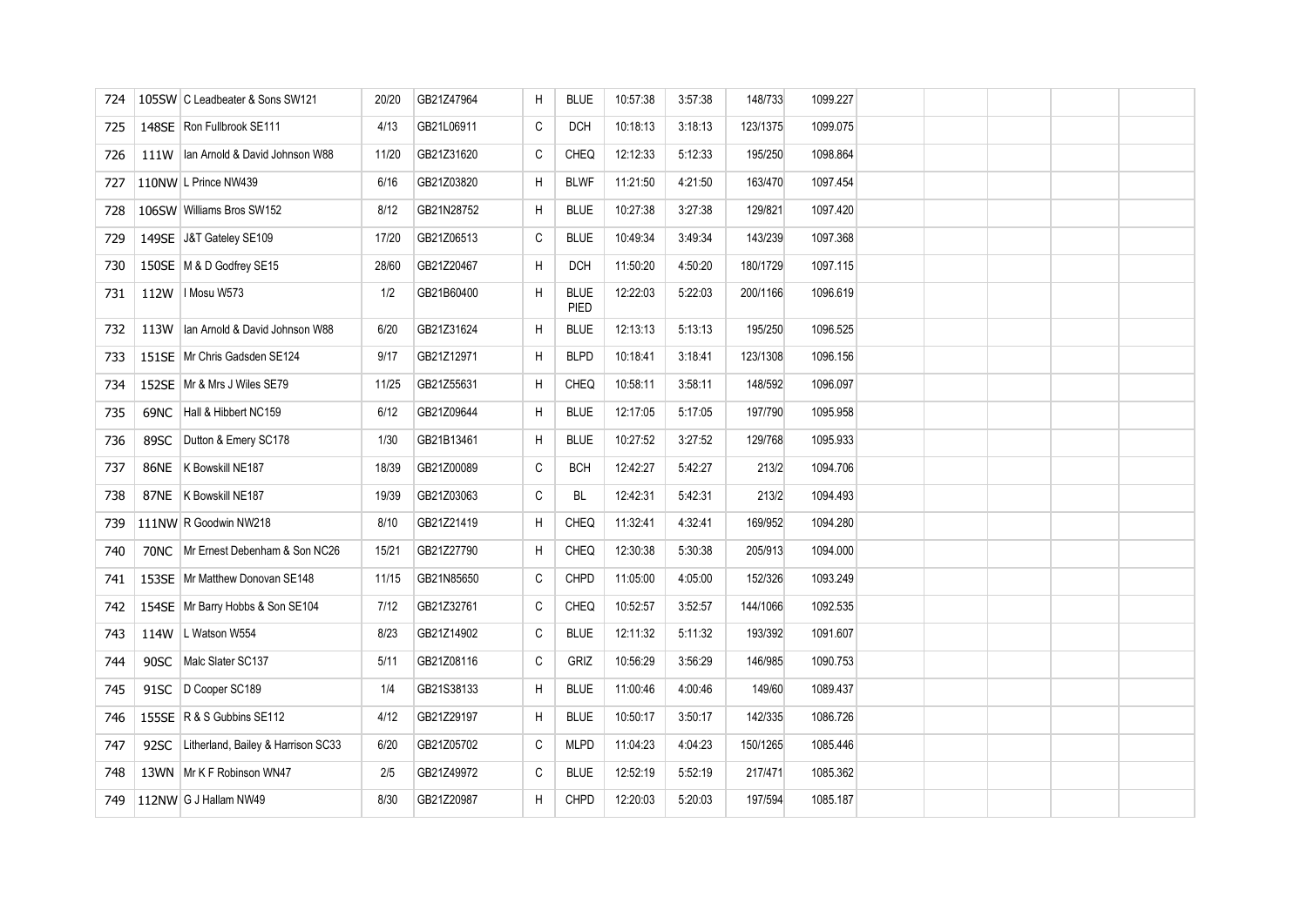| 750 | <b>88NE</b> | Mr Peter Humphries NE1                   | 7/20  | GB21Z04555    | H  | <b>CWF</b>          | 12:44:26 | 5:44:26 | 212/23   | 1083.353 |  |  |  |
|-----|-------------|------------------------------------------|-------|---------------|----|---------------------|----------|---------|----------|----------|--|--|--|
| 751 |             | 115W   L Watson W554                     | 9/23  | GB21N70065    | H  | <b>BLUE</b>         | 12:14:00 | 5:14:00 | 193/392  | 1083.032 |  |  |  |
| 752 |             | 107SW Mr C Pritchard SW3                 | 4/15  | GB21R14690    | H  | <b>DCH</b>          | 10:28:27 | 3:28:27 | 128/418  | 1082.744 |  |  |  |
| 753 | <b>89NE</b> | T Mason & Son NE124                      | 5/20  | NEHU21AP00616 | H  | <b>BLUE</b>         | 12:53:42 | 5:53:42 | 217/985  | 1082.570 |  |  |  |
| 754 |             | 116W Miller & Sons W570                  | 7/15  | GB21P20622    | H  | PIED                | 12:12:01 | 5:12:01 | 191/1480 | 1082.122 |  |  |  |
| 755 | <b>90NE</b> | Barton, Garfoot & Barton NE180           | 5/10  | WHU21C15112   | С  | RED                 | 12:14:33 | 5:14:33 | 193/659  | 1081.987 |  |  |  |
| 756 | 117W        | Mr Michael Tootle & Son W397             | 7/20  | GB21Z31600    | С  | <b>CHEQ</b>         | 12:22:41 | 5:22:41 | 198/470  | 1081.401 |  |  |  |
| 757 |             | 118W K Fletcher W558                     | 4/4   | GB21L02621    | C  | <b>BLUE</b>         | 12:06:36 | 5:06:36 | 188/629  | 1081.243 |  |  |  |
| 758 |             | 156SE M & D Godfrey SE15                 | 29/60 | GB21Z20441    | H  | <b>BLUE</b>         | 11:54:52 | 4:54:52 | 180/1729 | 1080.248 |  |  |  |
| 759 | 93SC        | Litherland, Bailey & Harrison SC33       | 7/20  | GB21N08368    | C  | <b>CHEQ</b>         | 11:05:45 | 4:05:45 | 150/1265 | 1079.410 |  |  |  |
| 760 |             | 108SW Williams Bros SW152                | 9/12  | GB21R22301    | Н  | <b>BLUE</b>         | 10:31:09 | 3:31:09 | 129/821  | 1079.143 |  |  |  |
| 761 |             | 119W S Spataru W517                      | 10/18 | GB21R18422    | С  | <b>CHEQ</b>         | 12:05:03 | 5:05:03 | 187/26   | 1078.990 |  |  |  |
| 762 | 94SC        | Litherland, Bailey & Harrison SC33       | 8/20  | GB21Z05707    | H  | <b>BLWF</b>         | 11:06:04 | 4:06:04 | 150/1265 | 1078.021 |  |  |  |
| 763 |             | 113NW Mr M Brindley NW268                | 5/12  | GB21Z05805    | C  | <b>BLUE</b>         | 11:28:13 | 4:28:13 | 164/490  | 1077.972 |  |  |  |
| 764 |             | 114NW Mr & Mrs N Shaw NW263              | 3/6   | GB21V13217    | H  | <b>BLUE</b>         | 11:34:57 | 4:34:57 | 168/512  | 1077.258 |  |  |  |
| 765 |             | 120W   Mr Michael Tootle & Son W397      | 8/20  | GB21Z31564    | H. | GRIZZLE             | 12:23:59 | 5:23:59 | 198/470  | 1077.062 |  |  |  |
| 766 |             | 157SE Mr Kim Cornish SE13                | 7/10  | GB21Z59286    | С  | <b>BLUE</b>         | 11:37:40 | 4:37:40 | 169/1486 | 1076.564 |  |  |  |
| 767 |             | 115NW P & L Brennan NW366                | 14/20 | GB21A10448    | С  | <b>BLUE</b>         | 12:27:41 | 5:27:41 | 200/631  | 1076.133 |  |  |  |
| 768 |             | 116NW Mr & Mrs G W Kirkland NW330        | 6/34  | GB21N61546    | H  | <b>CHWF</b>         | 11:38:35 | 4:38:35 | 170/292  | 1075.054 |  |  |  |
| 769 |             | 121W   Mr & Mrs Clayton W334             | 3/10  | GB21N18611    | H  | <b>BLUE</b>         | 11:49:02 | 4:49:02 | 176/853  | 1074.662 |  |  |  |
| 770 |             | 91NE Mr D Barrett NE183                  | 9/17  | GB21Z09355    | C  | <b>BLUE</b>         | 12:30:23 | 5:30:23 | 201/837  | 1073.290 |  |  |  |
| 771 |             | 109SW Taylor Bros SW70                   | 3/6   | GB21Z25301    | Н  | <b>BLUE</b>         | 10:31:05 | 3:31:05 | 128/1100 | 1072.467 |  |  |  |
| 772 |             | 158SE Mr & Mrs Eric Corkett & Sons SE113 | 9/15  | GB21Z29932    | H  | <b>BLUE</b>         | 10:14:24 | 3:14:24 | 118/724  | 1072.037 |  |  |  |
| 773 |             | 122W Young Family Davies W580            | 9/10  | GB21F06399    | H  | <b>CHPD</b>         | 12:00:20 | 5:00:20 | 182/1540 | 1071.676 |  |  |  |
| 774 | 123W        | I Mosu W573                              | 2/2   | GB21B60483    | H  | <b>BLUE</b><br>PIED | 12:29:57 | 5:29:57 | 200/1166 | 1070.362 |  |  |  |
| 775 |             | 117NW A & S Rushton NW548                | 24/36 | GB21F15302    | H  | CHEQ                | 11:28:44 | 4:28:44 | 163/740  | 1070.280 |  |  |  |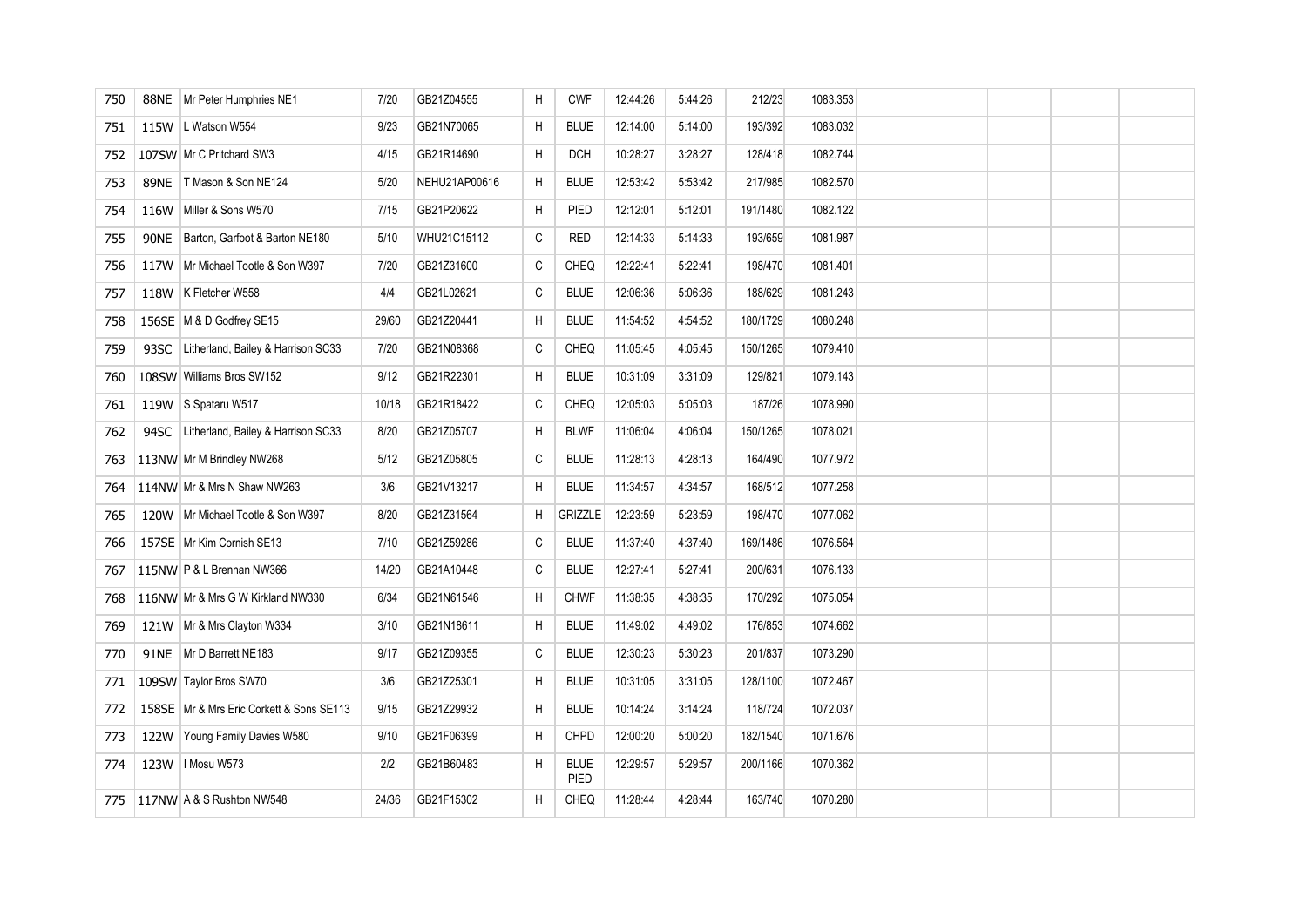| 776 |             | 159SE Hardy & Volz SE34             | 5/6   | GB21Z00703    | C | <b>BLUE</b> | 11:24:55 | 4:24:55 | 161/152  | 1070.193 |  |  |  |
|-----|-------------|-------------------------------------|-------|---------------|---|-------------|----------|---------|----------|----------|--|--|--|
| 777 | <b>92NE</b> | J McCarthy & Sons NE175             | 2/12  | GB21A31858    | C | 8 H         | 12:57:43 | 5:57:43 | 217/877  | 1070.112 |  |  |  |
| 778 |             | 110SW Mr Dean Cartmell SW49         | 9/16  | GB21S46682    | H | <b>BLUE</b> | 09:53:22 | 2:53:22 | 105/543  | 1069.081 |  |  |  |
| 779 |             | 124W   Mr Michael Tootle & Son W397 | 10/20 | GB21Z31568    | C | CHEQ        | 12:26:42 | 5:26:42 | 198/470  | 1068.105 |  |  |  |
| 780 |             | 160SE Mr B McAllister SE138         | 14/32 | GB21N40432    | H | <b>CHEQ</b> | 10:55:02 | 3:55:02 | 142/1059 | 1067.844 |  |  |  |
| 781 |             | 14WN   Mr K F Robinson WN47         | 3/5   | GB21Z49976    | H | <b>BLUE</b> | 12:58:08 | 5:58:08 | 217/471  | 1067.734 |  |  |  |
| 782 | <b>93NE</b> | Mr Simon Parkinson NE143            | 29/38 | GB21Z47844    | C | BL          | 12:52:03 | 5:52:03 | 213/966  | 1067.593 |  |  |  |
| 783 |             | 161SE   Mr & Mrs G Jakings SE8      | 8/12  | GB21Z22252    | C | <b>BLUE</b> | 11:26:00 | 4:26:00 | 161/483  | 1067.079 |  |  |  |
| 784 | <b>94NE</b> | T Mason & Son NE124                 | 6/20  | NEHU21EC00285 | H | CHEQ        | 12:59:34 | 5:59:34 | 217/985  | 1064.907 |  |  |  |
| 785 | 95SC        | Litherland, Bailey & Harrison SC33  | 9/20  | GB21Z05750    | H | MLY         | 11:09:06 | 4:09:06 | 150/1265 | 1064.894 |  |  |  |
| 786 | 96SC        | Litherland, Bailey & Harrison SC33  | 10/20 | GB21Z05712    | C | <b>BLUE</b> | 11:09:12 | 4:09:12 | 150/1265 | 1064.466 |  |  |  |
| 787 | 97SC        | Mr Barry Lovell SC152               | 2/4   | GB21H23853    | C | GRIZ        | 11:04:18 | 4:04:18 | 147/1215 | 1063.999 |  |  |  |
| 788 |             | 162SE S & T McCurry SE82            | 10/32 | GB21Z44860    | H | CHEQ        | 11:59:34 | 4:59:34 | 181/40   | 1063.536 |  |  |  |
| 789 | 98SC        | Purchase & Walker SC22              | 3/40  | GB21Z50036    | H | CHEQ        | 11:00:03 | 4:00:03 | 145/6    | 1063.137 |  |  |  |
| 790 | 99SC        | Litherland, Bailey & Harrison SC33  | 11/20 | GB21Z05732    | H | <b>BLUE</b> | 11:09:32 | 4:09:32 | 150/1265 | 1063.044 |  |  |  |
| 791 |             | 15WN   Mr K F Robinson WN47         | 4/5   | NWHU21N01269  | H | <b>BLUE</b> | 13:00:19 | 6:00:19 | 217/471  | 1061.264 |  |  |  |
| 792 |             | 95NE   T R Bennett NE18             | 8/30  | GB21Z33906    | C | CHEQ        | 12:26:06 | 5:26:06 | 196/857  | 1060.463 |  |  |  |
| 793 |             | 118NW Mr T W Carr NW206             | 3/6   | GB21Z09041    | C | MLY         | 12:24:26 | 5:24:26 | 195/655  | 1059.863 |  |  |  |
| 794 |             | 119NW Mr T W Carr NW206             | 4/6   | GB21S20075    | C | MLY         | 12:24:28 | 5:24:28 | 195/655  | 1059.754 |  |  |  |
| 795 |             | 120NW Mr & Mrs G W Kirkland NW330   | 7/34  | GB21Z44056    | C | <b>CHEQ</b> | 11:42:53 | 4:42:53 | 170/292  | 1058.712 |  |  |  |
| 796 |             | 16WN   M Weatherill WN7             | 1/5   | GB21C20348    | C | <b>BLPD</b> | 13:45:11 | 6:45:11 | 243/938  | 1057.837 |  |  |  |
| 797 |             | 125W   Mr & Mrs Silvester W569      | 4/6   | GB21S45351    | C | <b>BLUE</b> | 12:19:01 | 5:19:01 | 191/1288 | 1057.775 |  |  |  |
| 798 |             | 111SW   I Williams SW285            | 8/10  | GB21N77621    | H | <b>CHEQ</b> | 10:23:54 | 3:23:54 | 122/784  | 1056.910 |  |  |  |
| 799 | 96NE        | Paul & Helen Johnson NE15           | 9/20  | GB21Z24421    | H | CHEQ        | 13:37:03 | 6:37:03 | 238/631  | 1056.570 |  |  |  |
| 800 |             | 97NE   T R Bennett NE18             | 9/30  | GB21N77657    | C | <b>BLUE</b> | 12:27:25 | 5:27:25 | 196/857  | 1056.199 |  |  |  |
| 801 |             | 112SW Mr G M Smart SW147            | 8/16  | GB21Z04154    | C | <b>BLUE</b> | 10:49:02 | 3:49:02 | 137/733  | 1055.973 |  |  |  |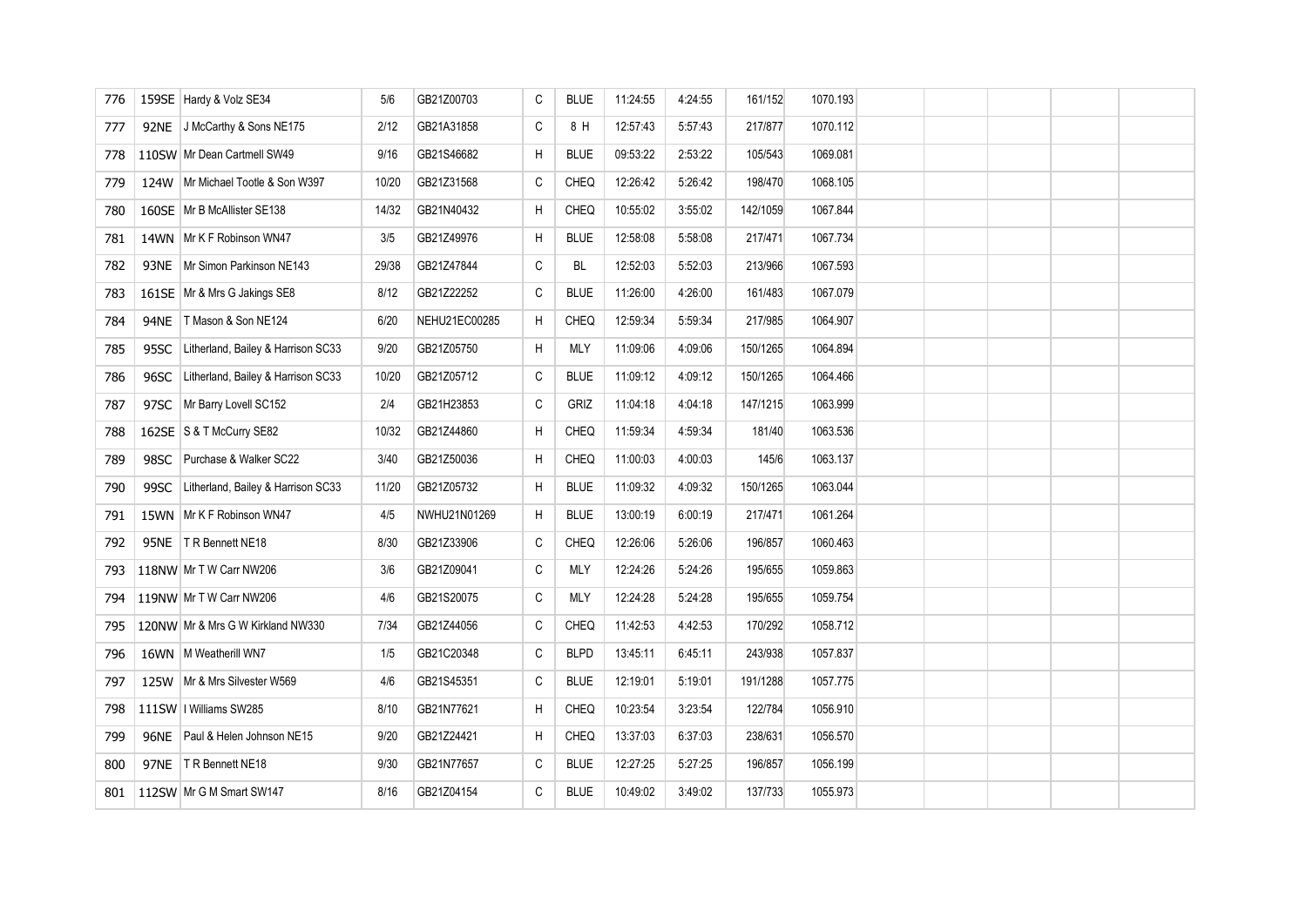| 802 | 126W        | Ian Arnold & David Johnson W88         | 13/20 | GB21Z31613 | C | <b>BLUE</b>         | 12:25:28 | 5:25:28 | 195/250  | 1055.254 |  |  |  |
|-----|-------------|----------------------------------------|-------|------------|---|---------------------|----------|---------|----------|----------|--|--|--|
| 803 |             | 100SC D Cooper SC189                   | 2/4   | GB21S29896 | C | <b>BLUE</b>         | 11:08:50 | 4:08:50 | 149/60   | 1054.119 |  |  |  |
| 804 |             | 163SE   M & D Godfrey SE15             | 30/60 | GB21Z20432 | H | <b>BLUE</b>         | 12:02:24 | 5:02:24 | 180/1729 | 1053.337 |  |  |  |
| 805 | <b>98NE</b> | Paul & Helen Johnson NE15              | 10/20 | GB21Z00423 | H | <b>BLUE</b>         | 13:38:17 | 6:38:17 | 238/631  | 1053.298 |  |  |  |
| 806 | <b>99NE</b> | Mr Simon Parkinson NE143               | 30/38 | GB21Z47823 | H | BL                  | 12:57:23 | 5:57:23 | 213/966  | 1051.661 |  |  |  |
| 807 |             | 100NE Mr Simon Parkinson NE143         | 31/38 | GB21Z00962 | H | BL                  | 12:57:30 | 5:57:30 | 213/966  | 1051.317 |  |  |  |
| 808 | 127W        | Ian Arnold & David Johnson W88         | 14/20 | GB21Z31661 | H | <b>CHEQ</b>         | 12:26:48 | 5:26:48 | 195/250  | 1050.949 |  |  |  |
| 809 |             | 121NW L Prince NW439                   | 7/16  | GB21F09231 | H | CHEQ                | 11:33:29 | 4:33:29 | 163/470  | 1050.704 |  |  |  |
| 810 |             | 164SE Mr Matthew Donovan SE148         | 12/15 | GB21N85626 | C | CHPD                | 11:14:59 | 4:14:59 | 152/326  | 1050.445 |  |  |  |
| 811 |             | 165SE S & T McCurry SE82               | 11/32 | GB21Z44853 | H | CHEQ                | 12:03:21 | 5:03:21 | 181/40   | 1050.272 |  |  |  |
| 812 |             | 113SW Mr Shaun Bowden & Son SW83       | 8/15  | GB21Z25571 | Н | <b>BLUE</b>         | 10:36:37 | 3:36:37 | 129/106  | 1048.608 |  |  |  |
| 813 |             | 101NE S & M Cook NE117                 | 1/10  | GB21Z16267 | С | <b>BLUE</b>         | 13:22:43 | 6:22:43 | 227/1620 | 1048.138 |  |  |  |
| 814 |             | 102NE Paul & Helen Johnson NE15        | 11/20 | GB21Z24433 | H | CHEQ                | 13:41:20 | 6:41:20 | 238/631  | 1045.293 |  |  |  |
| 815 |             | 122NW Mr T W Carr NW206                | 5/6   | GB21Z09118 | H | <b>BLUE</b>         | 12:29:02 | 5:29:02 | 195/655  | 1045.046 |  |  |  |
| 816 |             | 71NC   Mr & Mrs J Foulstone NC242      | 15/26 | GB21N17460 | H | <b>BLUE</b>         | 12:29:15 | 5:29:15 | 195/609  | 1044.219 |  |  |  |
| 817 | 128W        | J Richards & Sons W438                 | 14/20 | GB21N32240 | H | <b>BLUE</b>         | 11:26:04 | 4:26:04 | 157/1463 | 1044.035 |  |  |  |
| 818 |             | 129W   Mr N Jones W527                 | 3/6   | GB21Z43048 | С | CHEQ                | 12:24:55 | 5:24:55 | 192/989  | 1043.064 |  |  |  |
| 819 |             | 123NW L Prince NW439                   | 1/16  | GB21Z03761 | H | CHEQ                | 11:35:44 | 4:35:44 | 163/470  | 1042.130 |  |  |  |
| 820 |             | 166SE D Cowell SE40                    | 10/16 | GB21H19828 | H | CHEQ                | 11:07:13 | 4:07:13 | 146/547  | 1041.625 |  |  |  |
| 821 |             | 103NE   T R Bennett NE18               | 10/30 | GB21Z33878 | H | <b>DKPD</b>         | 12:32:10 | 5:32:10 | 196/857  | 1041.095 |  |  |  |
| 822 |             | 104NE Mr David Fussey NE88             | 4/12  | GB21Z08633 | С | <b>DCH</b>          | 14:17:07 | 7:17:07 | 258/757  | 1040.539 |  |  |  |
| 823 |             | 130W   L Watson W554                   | 10/23 | GB21Z62466 | H | CHEQ                | 12:27:00 | 5:27:00 | 193/392  | 1039.976 |  |  |  |
| 824 |             | 131W L Watson W554                     | 11/23 | GB21Z62475 | C | <b>CHEQ</b><br>PIED | 12:27:08 | 5:27:08 | 193/392  | 1039.552 |  |  |  |
| 825 |             | 114SW Doug & Mark Nesbitt & Sons SW110 | 2/20  | GB21Z12129 | C | <b>BLUE</b>         | 11:11:04 | 4:11:04 | 148/493  | 1039.457 |  |  |  |
| 826 |             | 101SC J & G Dutton SC10                | 13/18 | GB21P09983 | H | <b>BLUE</b>         | 10:37:29 | 3:37:29 | 128/729  | 1039.201 |  |  |  |
| 827 |             | 115SW D & R Williams SW43              | 6/10  | GB21N60964 | C | <b>BLUE</b>         | 10:25:04 | 3:25:04 | 120/1628 | 1037.848 |  |  |  |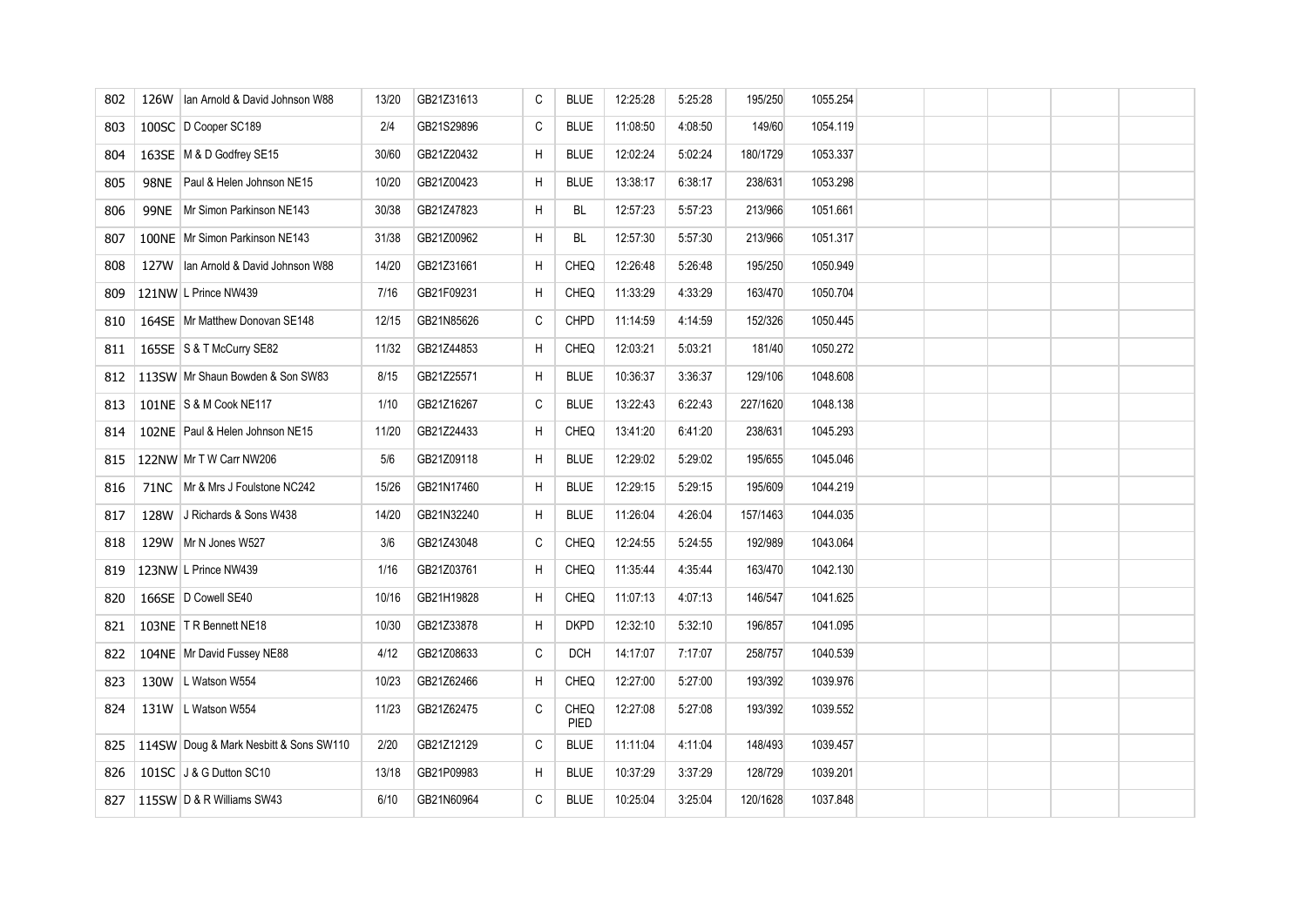| 828 | 132W | Mr & Mrs J Burnett & Son W24             | 4/6   | GB21Z25727    | н | <b>CHEQ</b>  | 12:22:06 | 5:22:06 | 189/1612 | 1037.727 |  |  |  |
|-----|------|------------------------------------------|-------|---------------|---|--------------|----------|---------|----------|----------|--|--|--|
| 829 |      | 167SE S & T McCurry SE82                 | 12/32 | GB21Z44828    | H | <b>BLPD</b>  | 12:07:07 | 5:07:07 | 181/40   | 1037.391 |  |  |  |
| 830 |      | 133W   Mr Joe Johnston W440              | 8/10  | GB21Z25500    | H | <b>BLUE</b>  | 12:24:50 | 5:24:50 | 191/815  | 1037.378 |  |  |  |
| 831 |      | 105NE Mr Frank Bristow NE174             | 29/40 | GB21Z52131    | C | <b>BLWF</b>  | 12:07:52 | 5:07:52 | 181/601  | 1036.686 |  |  |  |
| 832 | 72NC | Mr & Mrs J Foulstone NC242               | 16/26 | GB21Z08966    | H | <b>CHEQ</b>  | 12:32:08 | 5:32:08 | 195/609  | 1035.154 |  |  |  |
| 833 |      | 102SC Mr & Mrs J Passey & Family SC171   | 8/15  | GB21Z30844    | H | <b>BLPD</b>  | 11:08:18 | 4:08:18 | 145/1528 | 1033.943 |  |  |  |
| 834 |      | 106NE   T R Bennett NE18                 | 11/30 | GB21Z33886    | H | <b>CHEQ</b>  | 12:34:34 | 5:34:34 | 196/857  | 1033.627 |  |  |  |
| 835 |      | 116SW Price Bros & Son SW162             | 9/20  | NEHU21AP00564 | C | <b>BLUE</b>  | 10:22:08 | 3:22:08 | 118/1245 | 1033.600 |  |  |  |
| 836 |      | 103SC Mr P Frank SC145                   | 1/3   | GB21B13579    | C | DCH          | 10:36:45 | 3:36:45 | 127/316  | 1032.692 |  |  |  |
| 837 | 73NC | Jepson, Bennett & Leach NC186            | 6/10  | GB21Z05151    | H | <b>BLUE</b>  | 12:17:23 | 5:17:23 | 186/307  | 1032.401 |  |  |  |
| 838 |      | 134W L Watson W554                       | 12/23 | GB21Z14908    | C | <b>MEALY</b> | 12:29:59 | 5:29:59 | 193/392  | 1030.573 |  |  |  |
| 839 |      | 107NE Mr Malcolm Todd NE173              | 4/18  | GB21B28144    | H | CHEQ         | 13:49:29 | 6:49:29 | 239/1320 | 1030.469 |  |  |  |
| 840 |      | 104SC Dutton & Emery SC178               | 20/30 | GB21P09592    | H | <b>BLUE</b>  | 10:41:14 | 3:41:14 | 129/768  | 1029.718 |  |  |  |
| 841 |      | 108NE   T Mason & Son NE124              | 7/20  | GB21Z46156    | H | <b>BLPD</b>  | 13:11:52 | 6:11:52 | 217/985  | 1029.684 |  |  |  |
| 842 |      | 135W S Spataru W517                      | 12/18 | GB21R18429    | C | CHEQ         | 12:20:00 | 5:20:00 | 187/26   | 1028.581 |  |  |  |
| 843 |      | 168SE Mr & Mrs G Jakings SE8             | 9/12  | GB21Z22238    | C | <b>BLUE</b>  | 11:36:20 | 4:36:20 | 161/483  | 1027.176 |  |  |  |
| 844 |      | 109NE   T R Bennett NE18                 | 12/30 | GB21Z33898    | C | <b>BLUE</b>  | 12:36:49 | 5:36:49 | 196/857  | 1026.722 |  |  |  |
| 845 |      | 110NE   T R Bennett NE18                 | 13/30 | GB21N77666    | C | <b>DKPD</b>  | 12:36:52 | 5:36:52 | 196/857  | 1026.569 |  |  |  |
| 846 |      | 105SC Litherland, Bailey & Harrison SC33 | 12/20 | GB21Z05708    | C | <b>CHEQ</b>  | 11:18:30 | 4:18:30 | 150/1265 | 1026.170 |  |  |  |
| 847 | 136W | Mr Brian Dodd & Son W550                 | 1/8   | GB21C34628    | H | <b>CHEQ</b>  | 12:25:37 | 5:25:37 | 189/1465 | 1026.068 |  |  |  |
| 848 |      | 124NW Dennis Cullinane & Son NW162       | 12/12 | GB21R26367    | C | <b>DCH</b>   | 13:07:00 | 6:07:00 | 213/1533 | 1025.649 |  |  |  |
| 849 |      | 137W L Watson W554                       | 13/23 | GB21N53202    | H | GRIZZLE      | 12:31:51 | 5:31:51 | 193/392  | 1024.776 |  |  |  |
| 850 |      | 117SW Mr C Pritchard SW3                 | 5/15  | GB21Z61388    | H | <b>BLUE</b>  | 10:40:23 | 3:40:23 | 128/418  | 1024.116 |  |  |  |
| 851 |      | 169SE   F Bannister SE64                 | 4/16  | GB21Z37192    | C | CHEQ         | 11:48:52 | 4:48:52 | 168/3    | 1023.597 |  |  |  |
| 852 | 138W | J Roberts W222                           | 6/12  | GB21B34364    | C | <b>CHEQ</b>  | 12:25:57 | 5:25:57 | 189/613  | 1022.405 |  |  |  |
| 853 |      | 111NE   T R Bennett NE18                 | 14/30 | GB21Z33863    | H | <b>CHEQ</b>  | 12:38:25 | 5:38:25 | 196/857  | 1021.868 |  |  |  |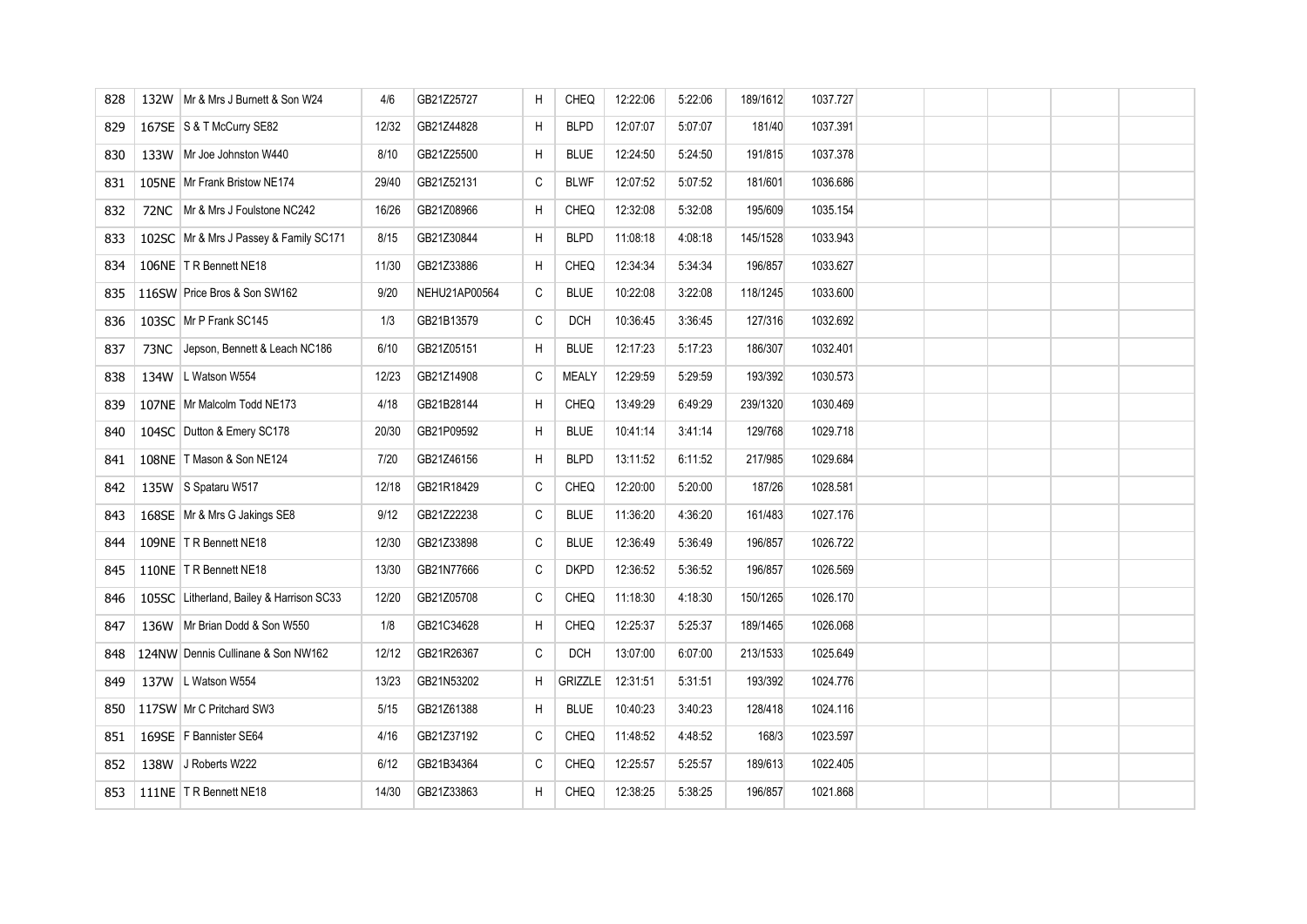| 854 |      | 170SE Mr John Bellerby SE59            | 12/16 | GB21V65097 | C           | <b>BLUE</b> | 12:09:35 | 5:09:35 | 179/1131 | 1021.279 |  |  |  |
|-----|------|----------------------------------------|-------|------------|-------------|-------------|----------|---------|----------|----------|--|--|--|
| 855 |      | 139W B & P Crowe & S & J Worrall W544  | 3/20  | GB21L00000 | C           | <b>BLUE</b> | 12:26:48 | 5:26:48 | 189/588  | 1019.670 |  |  |  |
| 856 |      | 118SW Mr Dean Cartmell SW49            | 3/16  | GB21S46699 | H           | <b>CHEQ</b> | 10:01:48 | 3:01:48 | 105/543  | 1019.488 |  |  |  |
| 857 |      | 171SE R Laslau SE80                    | 4/10  | GB21Z41702 | C           | <b>BLUE</b> | 12:09:04 | 5:09:04 | 178/1497 | 1018.476 |  |  |  |
| 858 |      | 119SW Price Bros & Son SW162           | 10/20 | GB21N79703 | Н           | <b>BLUE</b> | 10:25:09 | 3:25:09 | 118/1245 | 1018.401 |  |  |  |
| 859 |      | 172SE Mr J Pether SE6                  | 13/20 | GB21Z60799 | H           | CHPD        | 11:15:06 | 4:15:06 | 147/919  | 1017.793 |  |  |  |
| 860 |      | 120SW Mr G M Smart SW147               | 9/16  | GB21Z00111 | $\mathsf C$ | CHEQ        | 10:57:45 | 3:57:45 | 137/733  | 1017.258 |  |  |  |
| 861 |      | 112NE   Mr Simon Parkinson NE143       | 32/38 | GB21Z47831 | C           | BL          | 13:09:33 | 6:09:33 | 213/966  | 1017.037 |  |  |  |
| 862 |      | 121SW Doug & Mark Nesbitt & Sons SW110 | 14/20 | GB21Z12134 | C           | <b>CHEQ</b> | 11:17:02 | 4:17:02 | 148/493  | 1015.327 |  |  |  |
| 863 |      | 113NE Mr Peter Humphries NE1           | 8/20  | GB21Z04511 | H           | BL          | 13:08:06 | 6:08:06 | 212/23   | 1013.700 |  |  |  |
| 864 | 74NC | Hall & Hibbert NC159                   | 7/12  | GB21Z09615 | H           | <b>BLUE</b> | 12:43:00 | 5:43:00 | 197/790  | 1013.149 |  |  |  |
| 865 | 140W | I Stanciu W235                         | 2/7   | GB21P26035 | С           | CHEQ        | 12:49:39 | 5:49:39 | 201/34   | 1011.852 |  |  |  |
| 866 |      | 173SE J&T Gateley SE109                | 19/20 | GB21Z06504 | C           | <b>BLWF</b> | 11:09:00 | 4:09:00 | 143/239  | 1011.723 |  |  |  |
| 867 |      | 141W Campbell Brothers W579            | 5/24  | GB21N62427 | H           | CHEQ        | 12:45:23 | 5:45:23 | 198/325  | 1009.907 |  |  |  |
| 868 |      | 174SE Ron Fullbrook SE111              | 6/13  | GB21L06779 | H           | <b>BKPD</b> | 10:36:08 | 3:36:08 | 123/1375 | 1007.966 |  |  |  |
| 869 |      | 175SE Mr & Mrs R Rout SE54             | 7/12  | GB21Z00296 | H           | <b>DCH</b>  | 12:11:28 | 5:11:28 | 178/664  | 1007.954 |  |  |  |
| 870 |      | 176SE Mr David Arthur SE58             | 3/4   | GB21Z00706 | C           | DCH         | 11:37:29 | 4:37:29 | 158/1393 | 1007.170 |  |  |  |
| 871 |      | 114NE K Bowskill NE187                 | 22/39 | GB21Z03008 | С           | <b>BWF</b>  | 13:12:37 | 6:12:37 | 213/2    | 1006.080 |  |  |  |
| 872 |      | 115NE   Paul & Helen Johnson NE15      | 12/20 | GB21Z24477 | Н           | CHEQ        | 13:57:19 | 6:57:19 | 238/631  | 1005.258 |  |  |  |
| 873 |      | 122SW K&p Herbert &f Jones SW59        | 15/32 | GB21N33528 | H           | <b>CHEQ</b> | 10:44:27 | 3:44:27 | 128/220  | 1004.678 |  |  |  |
| 874 |      | 177SE Mr & Mrs G Jakings SE8           | 10/12 | GB21Z22224 | С           | <b>BLUE</b> | 11:42:40 | 4:42:40 | 161/483  | 1004.162 |  |  |  |
| 875 |      | 116NE Mr D Barrett NE183               | 12/17 | GB21Z09334 | С           | <b>BLUE</b> | 12:53:17 | 5:53:17 | 201/837  | 1003.718 |  |  |  |
| 876 |      | 178SE Mr B McAllister SE138            | 15/32 | GB21N40405 | H           | <b>BLUE</b> | 11:10:23 | 4:10:23 | 142/1059 | 1002.379 |  |  |  |
| 877 |      | 142W   Mr R Gordon W555                | 2/3   | GB21Z59343 | C           | RED         | 12:26:24 | 5:26:24 | 185/842  | 1000.129 |  |  |  |
| 878 |      | 179SE Mr Barry Hobbs & Son SE104       | 8/12  | GB21V09534 | C           | <b>BLUE</b> | 11:14:35 | 4:14:35 | 144/1066 | 999.696  |  |  |  |
| 879 |      | 180SE S & T McCurry SE82               | 13/32 | GB21Z44831 | H           | CHEQ        | 12:18:58 | 5:18:58 | 181/40   | 998.850  |  |  |  |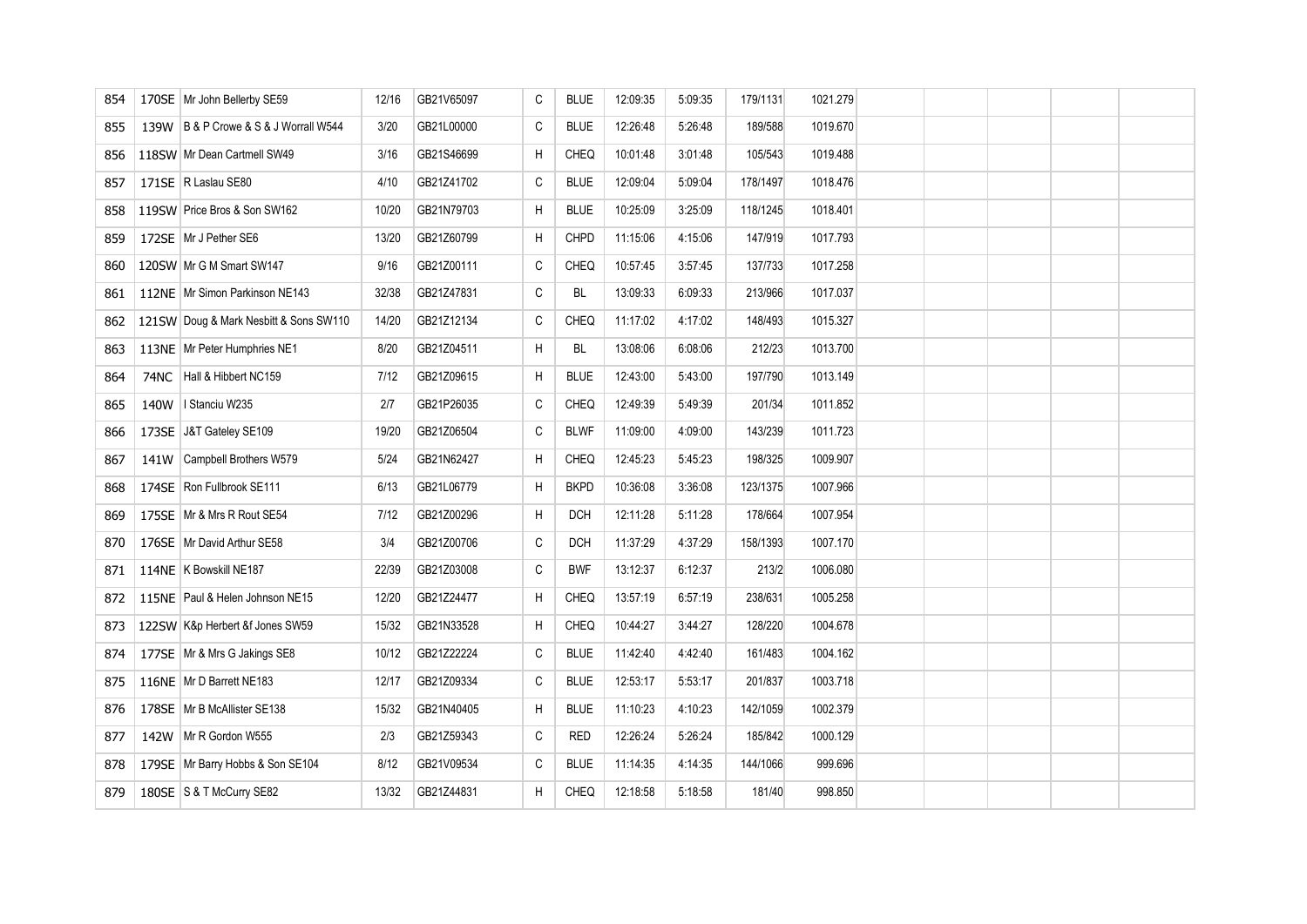| 880 |      | 181SE   Mr David Arthur SE58      | 4/4   | GB21Z21167 | H | <b>DCH</b>  | 11:40:03 | 4:40:03 | 158/1393 | 997.940 |  |  |  |
|-----|------|-----------------------------------|-------|------------|---|-------------|----------|---------|----------|---------|--|--|--|
| 881 |      | 143W   Mr Brian Dodd & Son W550   | 2/8   | GB21Z46498 | H | CHEQ        | 12:34:52 | 5:34:52 | 189/1465 | 997.725 |  |  |  |
| 882 |      | 106SC J & G Dutton SC10           | 14/18 | GB21P09928 | H | <b>CHEQ</b> | 10:46:35 | 3:46:35 | 128/729  | 997.465 |  |  |  |
| 883 | 75NC | Mr G Parker & Son NC137           | 10/15 | GB21Z47584 | С | <b>BLUE</b> | 13:07:06 | 6:07:06 | 207/1370 | 996.159 |  |  |  |
| 884 |      | 117NE   T Mason & Son NE124       | 8/20  | GB21P11739 | Н | <b>BLUE</b> | 13:24:28 | 6:24:28 | 217/985  | 995.938 |  |  |  |
| 885 |      | 125NW Mr & Mrs A Hargreaves NW259 | 29/40 | GB21Z53385 | H | <b>BLWF</b> | 11:43:12 | 4:43:12 | 159/1336 | 992.853 |  |  |  |
| 886 |      | 126NW Mr Paul Grayson NW428       | 19/35 | GB21Z55748 | H | <b>BLPD</b> | 11:50:04 | 4:50:04 | 162/1550 | 992.006 |  |  |  |
| 887 |      | 107SC Mr & Mrs J Wright SC102     | 15/35 | GB21Z15452 | С | CHEQ        | 11:13:49 | 4:13:49 | 142/353  | 986.038 |  |  |  |
| 888 |      | 118NE   Mr Simon Parkinson NE143  | 33/38 | GB21Z47826 | C | BL          | 13:21:16 | 6:21:16 | 213/966  | 985.782 |  |  |  |
| 889 |      | 182SE S & T McCurry SE82          | 14/32 | GB21Z44934 | H | <b>DCH</b>  | 12:23:15 | 5:23:15 | 181/40   | 985.615 |  |  |  |
| 890 |      | 127NW Mr & Mrs N Shaw NW263       | 4/6   | GB21V13216 | H | <b>BLUE</b> | 12:01:07 | 5:01:07 | 168/512  | 983.645 |  |  |  |
| 891 |      | 183SE J & R Wortley SE65          | 18/37 | GB21Z43220 | Н | <b>DCH</b>  | 12:16:54 | 5:16:54 | 176/1045 | 980.767 |  |  |  |
| 892 |      | 123SW Mr Shaun Bowden & Son SW83  | 10/15 | GB21R21963 | H | <b>BLUE</b> | 10:51:38 | 3:51:38 | 129/106  | 980.627 |  |  |  |
| 893 |      | 184SE Mr & Mrs R Rout SE54        | 3/12  | GB21R03614 | Н | <b>RED</b>  | 12:20:58 | 5:20:58 | 178/664  | 978.120 |  |  |  |
| 894 |      | 185SE Mr C Crick & Son SE128      | 5/8   | GB21Z54665 | С | <b>BLUE</b> | 11:04:49 | 4:04:49 | 135/1235 | 975.567 |  |  |  |
| 895 |      | 119NE Mr Peter Humphries NE1      | 9/20  | GB21Z04509 | С | <b>MP</b>   | 13:23:44 | 6:23:44 | 212/23   | 972.402 |  |  |  |
| 896 |      | 128NW Fowler Family NW271         | 11/13 | GB21Z63526 | H | <b>BLUE</b> | 12:11:48 | 5:11:48 | 171/1260 | 969.275 |  |  |  |
| 897 |      | 129NW R Goodwin NW218             | 4/10  | GB21Z00334 | H | <b>BLUE</b> | 12:08:21 | 5:08:21 | 169/952  | 967.706 |  |  |  |
| 898 |      | 120NE Mr Frank Bristow NE174      | 31/40 | GB21Z52233 | H | PEN         | 12:30:10 | 5:30:10 | 181/601  | 966.666 |  |  |  |
| 899 |      | 124SW Mr Shaun Bowden & Son SW83  | 11/15 | GB21R21969 | C | <b>CHEQ</b> | 10:55:01 | 3:55:01 | 129/106  | 966.510 |  |  |  |
| 900 |      | 186SE Mr Barry Hobbs & Son SE104  | 3/12  | GB21Z32768 | С | <b>BLUE</b> | 11:23:46 | 4:23:46 | 144/1066 | 964.891 |  |  |  |
| 901 |      | 187SE Mr John Bellerby SE59       | 13/16 | GB21H37150 | С | <b>BLUE</b> | 12:27:46 | 5:27:46 | 179/1131 | 964.622 |  |  |  |
| 902 | 144W | Mr Brian Dodd & Son W550          | 3/8   | GB21Z46474 | С | <b>BLUE</b> | 12:47:17 | 5:47:17 | 189/1465 | 962.053 |  |  |  |
| 903 | 145W | Mr Michael Tootle & Son W397      | 12/20 | GB21Z31580 | H | <b>CHEQ</b> | 13:03:53 | 6:03:53 | 198/470  | 958.961 |  |  |  |
| 904 | 76NC | Mr & Mrs J Foulstone NC242        | 19/26 | GB21Z08975 | H | <b>BLWF</b> | 12:58:33 | 5:58:33 | 195/609  | 958.887 |  |  |  |
| 905 |      | 125SW Mr G M Smart SW147          | 10/16 | GB21Z00103 | C | <b>CHEQ</b> | 11:12:19 | 4:12:19 | 137/733  | 958.530 |  |  |  |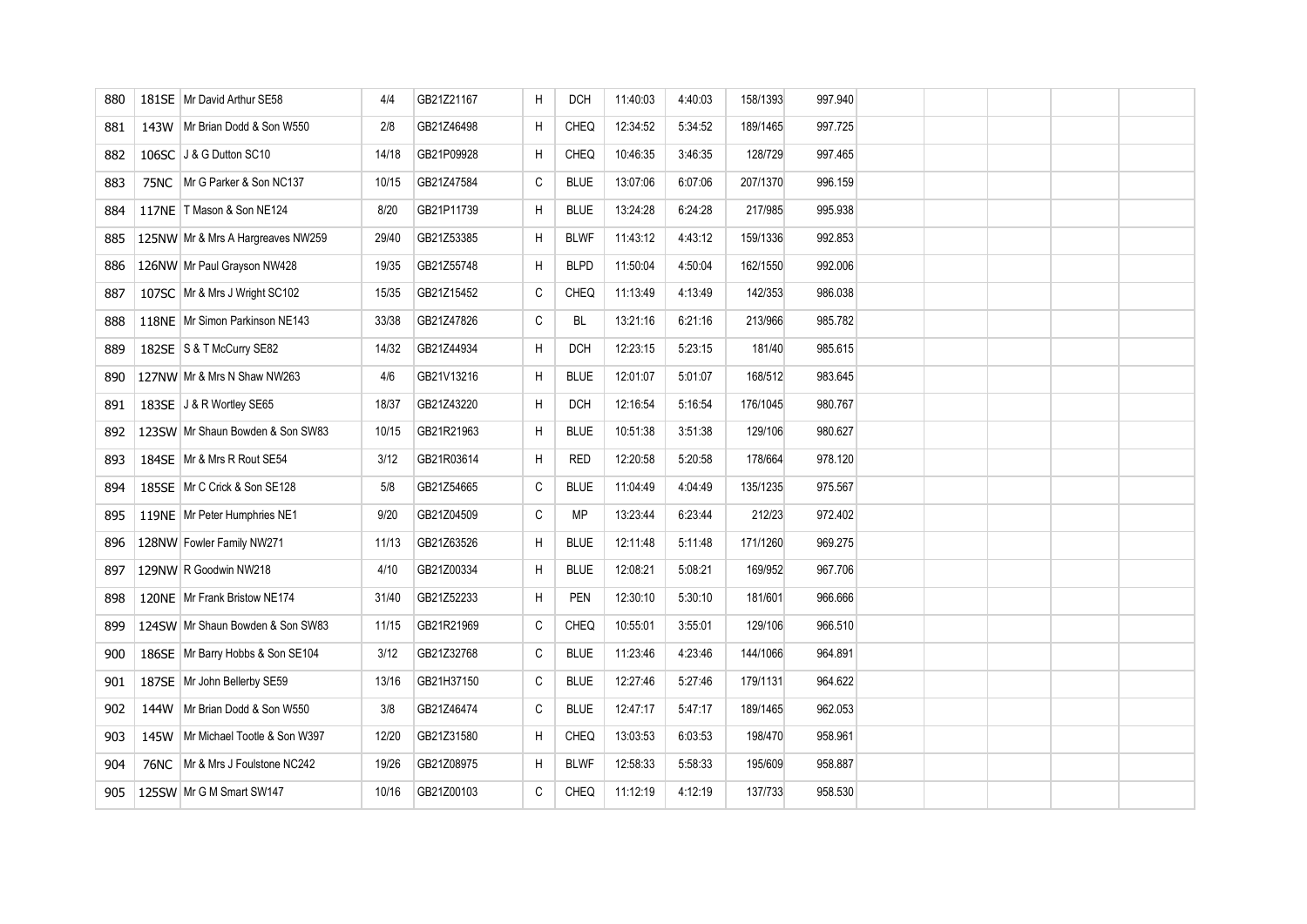| 906 |      | 126SW Mr G M Smart SW147            | 11/16 | GB21B02615 | Η           | <b>BLPD</b> | 11:12:37 | 4:12:37 | 137/733  | 957.391 |  |  |  |
|-----|------|-------------------------------------|-------|------------|-------------|-------------|----------|---------|----------|---------|--|--|--|
| 907 |      | 146W J & B Oakley W408              | 26/30 | GB21Z53535 | C           | <b>CHEQ</b> | 12:00:33 | 5:00:33 | 163/665  | 956.729 |  |  |  |
| 908 |      | 17WN Francis Reynold WN41           | 1/2   | GB21V91474 | С           | <b>BLUE</b> | 13:44:16 | 6:44:16 | 219/810  | 955.434 |  |  |  |
| 909 |      | 188SE Mr John Bellerby SE59         | 14/16 | GB21H37146 | С           | <b>BLUE</b> | 12:31:40 | 5:31:40 | 179/1131 | 953.279 |  |  |  |
| 910 |      | 130NW L Prince NW439                | 9/16  | GB21Z03762 | H           | CHEQ        | 12:01:33 | 5:01:33 | 163/470  | 952.910 |  |  |  |
| 911 |      | 147W J Richards & Sons W438         | 15/20 | GB21N32213 | С           | <b>BLUE</b> | 11:52:40 | 4:52:40 | 157/1463 | 949.145 |  |  |  |
| 912 |      | 131NW D Shenton NW159               | 4/6   | GB21Z17691 | Н           | <b>BLUE</b> | 13:00:12 | 6:00:12 | 194/284  | 948.706 |  |  |  |
| 913 |      | 121NE K Bowskill NE187              | 24/39 | GB21Z30378 | С           | CH          | 13:36:46 | 6:36:46 | 213/2    | 944.842 |  |  |  |
| 914 |      | 108SC M Ross SC74                   | 3/13  | GB21Z00179 | H           | CHPD        | 11:55:45 | 4:55:45 | 157/1731 | 940.156 |  |  |  |
| 915 |      | 189SE Mr & Mrs D Taylor SE165       | 9/10  | GB21Z18155 | C           | <b>CHEQ</b> | 12:23:23 | 5:23:23 | 172/545  | 937.788 |  |  |  |
| 916 |      | 122NE Mr Simon Parkinson NE143      | 34/38 | GB21Z47807 | $\mathsf C$ | BL          | 13:41:24 | 6:41:24 | 213/966  | 936.338 |  |  |  |
| 917 |      | 127SW Mr C Pritchard SW3            | 6/15  | GB21Z61377 | Н           | CHEQ        | 11:01:07 | 4:01:07 | 128/418  | 936.053 |  |  |  |
| 918 |      | 190SE R Laslau SE80                 | 6/10  | GB21Z41704 | С           | <b>BLUE</b> | 12:37:13 | 5:37:13 | 178/1497 | 933.456 |  |  |  |
| 919 |      | 109SC Mr & Mrs J Wright SC102       | 19/35 | GB21Z15476 | С           | <b>BLUE</b> | 11:29:52 | 4:29:52 | 142/353  | 927.395 |  |  |  |
| 920 |      | 191SE Mr B McAllister SE138         | 17/32 | GB21N40402 | Н           | CHEQ        | 11:30:51 | 4:30:51 | 142/1059 | 926.635 |  |  |  |
| 921 |      | 18WN   Mr M McCartney & Son WN9     | 5/6   | GB21N16405 | С           | <b>RED</b>  | 14:39:29 | 7:39:29 | 241/1543 | 926.482 |  |  |  |
| 922 |      | 148W Mr John Ashcroft W351          | 3/4   | GB21Z21985 | С           | <b>BLUE</b> | 13:39:58 | 6:39:58 | 210/4    | 924.087 |  |  |  |
| 923 |      | 132NW Garnet & Moore NW32           | 4/10  | GB21Z17967 | С           | <b>BLUE</b> | 13:03:10 | 6:03:10 | 190/616  | 922.486 |  |  |  |
| 924 |      | 192SE S & T McCurry SE82            | 15/32 | GB21Z44801 | Н           | CHEQ        | 12:45:38 | 5:45:38 | 181/40   | 921.786 |  |  |  |
| 925 |      | 133NW Peter Dawson NW102            | 3/8   | GB21S47337 | C           | <b>CHEQ</b> | 13:31:30 | 6:31:30 | 204/1281 | 920.360 |  |  |  |
| 926 |      | 193SE Mr Raymond Eccles & Son SE116 | 6/6   | GB21Z43826 | H           | MLY         | 11:20:49 | 4:20:49 | 135/1096 | 915.187 |  |  |  |
| 927 |      | 128SW Mr Shaun Bowden & Son SW83    | 12/15 | GB21Z25564 | H           | <b>CHEQ</b> | 11:08:15 | 4:08:15 | 129/106  | 914.989 |  |  |  |
| 928 | 149W | Paul Dolan W496                     | 6/10  | GB21R24555 | С           | <b>BLUE</b> | 13:17:17 | 6:17:17 | 193/659  | 913.628 |  |  |  |
| 929 | 77NC | B Holland NC325                     | 2/16  | GB21D24886 | H           | <b>BLUE</b> | 14:14:47 | 7:14:47 | 225/1061 | 913.239 |  |  |  |
| 930 |      | 19WN A & E Bamford WN73             | 9/9   | GB21B41995 | H           | <b>BLUE</b> | 13:46:57 | 6:46:57 | 211/276  | 913.223 |  |  |  |
| 931 |      | 150W Campbell Brothers W579         | 6/24  | GB21Z06630 | H           | <b>CHEQ</b> | 13:22:13 | 6:22:13 | 198/325  | 912.584 |  |  |  |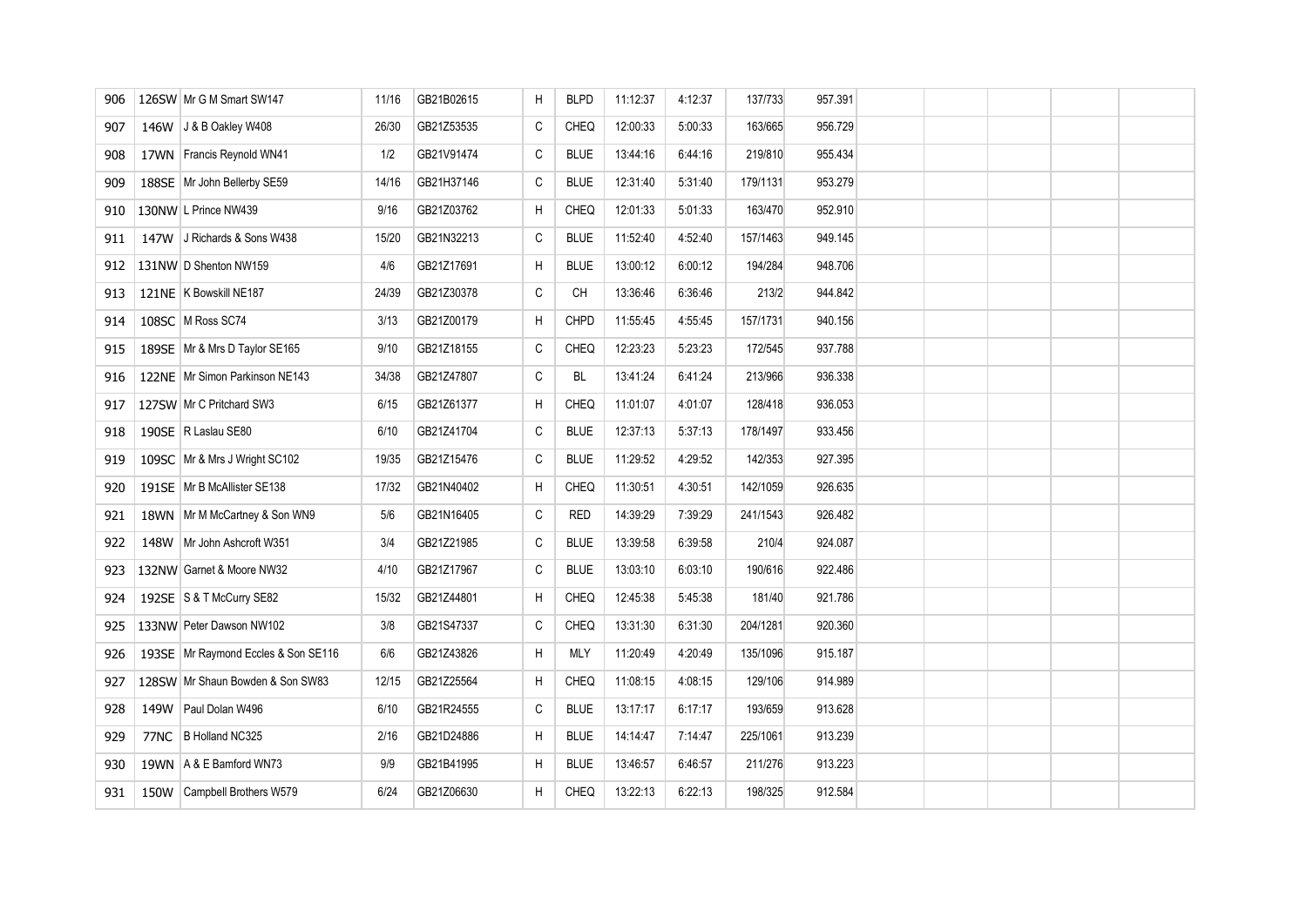| 932 |      | 194SE Mr Kim Cornish SE13           | 8/10  | GB21Z60913 | C | <b>BLUE</b> | 12:27:54 | 5:27:54 | 169/1486 | 911.638 |  |  |  |
|-----|------|-------------------------------------|-------|------------|---|-------------|----------|---------|----------|---------|--|--|--|
| 933 |      | 134NW Peter Dawson NW102            | 4/8   | GB21S47327 | H | <b>BLUE</b> | 13:35:18 | 6:35:18 | 204/1281 | 911.513 |  |  |  |
| 934 |      | 123NE R Jackson NE114               | 3/10  | GB21Z45437 | C | <b>DCHE</b> | 13:35:35 | 6:35:35 | 204/1099 | 910.400 |  |  |  |
| 935 |      | 195SE Mr J Pether SE6               | 14/20 | GB21Z81882 | H | CHEQ        | 11:45:37 | 4:45:37 | 147/919  | 909.047 |  |  |  |
| 936 |      | 196SE S & T McCurry SE82            | 16/32 | GB21Z44891 | Н | <b>BLUE</b> | 12:50:52 | 5:50:52 | 181/40   | 908.037 |  |  |  |
| 937 |      | 151W Mr Michael Tootle & Son W397   | 13/20 | GB21Z31571 | C | CHEQ        | 13:24:42 | 6:24:42 | 198/470  | 907.070 |  |  |  |
| 938 |      | 197SE Mr B McAllister SE138         | 18/32 | GB21Z14807 | H | <b>BLUE</b> | 11:37:13 | 4:37:13 | 142/1059 | 905.353 |  |  |  |
| 939 | 152W | Ian Amold & David Johnson W88       | 16/20 | GB21Z31648 | H | <b>BLUE</b> | 13:20:33 | 6:20:33 | 195/250  | 902.510 |  |  |  |
| 940 |      | 110SC Dutton & Emery SC178          | 21/30 | GB21P09564 | H | <b>BLUE</b> | 11:12:56 | 4:12:56 | 129/768  | 900.664 |  |  |  |
| 941 |      | 198SE Hardy & Volz SE34             | 6/6   | GB21Z09901 | C | CHEQ        | 12:15:17 | 5:15:17 | 161/152  | 899.229 |  |  |  |
| 942 |      | 124NE Mr David Fussey NE88          | 6/12  | GB21N14709 | H | СH          | 15:25:51 | 8:25:51 | 258/757  | 899.154 |  |  |  |
| 943 |      | 199SE R & S Gubbins SE112           | 6/12  | GB21Z29157 | Н | <b>BLUE</b> | 11:38:41 | 4:38:41 | 142/335  | 897.991 |  |  |  |
| 944 |      | 135NW R Goodwin NW218               | 6/10  | GB21Z21439 | H | <b>BLUE</b> | 12:34:14 | 5:34:14 | 169/952  | 892.766 |  |  |  |
| 945 |      | 125NE Gostlow & Son NE161           | 7/16  | GB21Z01568 | С | CHEQ        | 13:14:45 | 6:14:45 | 189/216  | 888.208 |  |  |  |
| 946 |      | 126NE R Jackson NE114               | 4/10  | GB21Z45411 | С | <b>BPIE</b> | 13:45:59 | 6:45:59 | 204/1099 | 887.078 |  |  |  |
| 947 |      | 153W Campbell Brothers W579         | 8/24  | GB21N62410 | H | CHEQ        | 13:34:28 | 6:34:28 | 198/325  | 884.245 |  |  |  |
| 948 |      | 200SE J Huckle SE134                | 3/3   | GB21Z40589 | H | <b>CHPD</b> | 11:31:22 | 4:31:22 | 136/150  | 882.607 |  |  |  |
| 949 |      | 154W J Richards & Sons W438         | 16/20 | GB21Z25210 | H | <b>BLUE</b> | 12:15:03 | 5:15:03 | 157/1463 | 881.711 |  |  |  |
| 950 |      | 155W   Mr Michael Tootle & Son W397 | 14/20 | GB21Z31585 | С | CHEQ        | 13:36:49 | 6:36:49 | 198/470  | 879.373 |  |  |  |
| 951 |      | 127NE K Bowskill NE187              | 25/39 | GB21Z03073 | C | CH.         | 14:06:29 | 7:06:29 | 213/2    | 879.007 |  |  |  |
| 952 |      | 78NC   Mr G Parker & Son NC137      | 11/15 | GB21E18635 | С | <b>BLUE</b> | 13:56:24 | 6:56:24 | 207/1370 | 878.218 |  |  |  |
| 953 |      | 136NW Mr & Mrs N Shaw NW263         | 5/6   | GB21V73804 | С | <b>BLUE</b> | 12:38:19 | 5:38:19 | 168/512  | 875.487 |  |  |  |
| 954 |      | 111SC Dutton & Emery SC178          | 22/30 | GB21B13446 | Н | <b>MLY</b>  | 11:20:20 | 4:20:20 | 129/768  | 875.063 |  |  |  |
| 955 |      | 201SE S & T McCurry SE82            | 17/32 | GB21Z44857 | H | <b>DCH</b>  | 13:06:24 | 6:06:24 | 181/40   | 869.541 |  |  |  |
| 956 |      | 202SE Mr B McAllister SE138         | 19/32 | GB21N40404 | H | <b>CHEQ</b> | 11:48:49 | 4:48:49 | 142/1059 | 868.991 |  |  |  |
| 957 |      | 137NW Mr Paul Grayson NW428         | 24/35 | GB21Z64325 | H | PEN         | 12:31:13 | 5:31:13 | 162/1550 | 868.761 |  |  |  |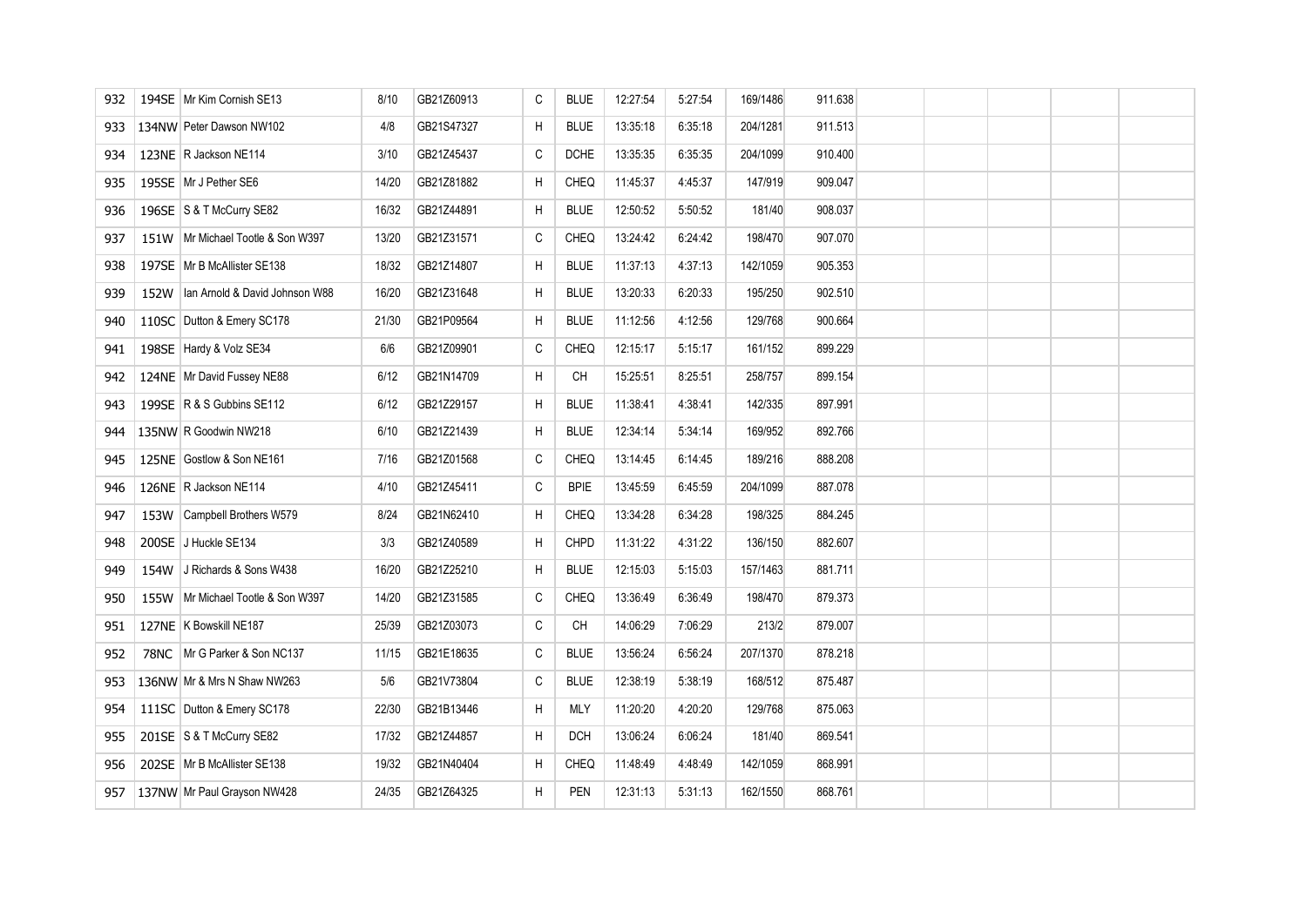| 958 |             | 203SE   Mr C Crick & Son SE128           | 7/8   | GB21N28503    | C            | <b>CHEQ</b>        | 11:35:34 | 4:35:34 | 135/1235 | 866.705 |  |  |  |
|-----|-------------|------------------------------------------|-------|---------------|--------------|--------------------|----------|---------|----------|---------|--|--|--|
| 959 |             | 112SC   Mr & Mrs J Passey & Family SC171 | 10/15 | GB21Z30809    | H            | <b>BLUE</b>        | 11:56:32 | 4:56:32 | 145/1528 | 865.764 |  |  |  |
| 960 |             | 156W   Ian Arnold & David Johnson W88    | 17/20 | GB21Z31617    | H            | <b>BLUE</b>        | 13:37:33 | 6:37:33 | 195/250  | 863.916 |  |  |  |
| 961 |             | 157W   P & T Reece W252                  | 2/2   | GB21N56710    | H            | <b>BLWF</b>        | 13:01:10 | 6:01:10 | 177/49   | 862.674 |  |  |  |
| 962 |             | 113SC Dutton & Emery SC178               | 5/30  | GB21P09569    | H            | <b>BLUE</b>        | 11:24:32 | 4:24:32 | 129/768  | 861.169 |  |  |  |
| 963 |             | 128NE   T Mason & Son NE124              | 12/20 | NEHU21AP00536 | Н            | <b>BLWF</b>        | 14:26:47 | 7:26:47 | 217/985  | 857.026 |  |  |  |
| 964 |             | 204SE   Mr & Mrs J Wiles SE79            | 14/25 | GB21Z55662    | С            | <b>BLUE</b>        | 12:06:00 | 5:06:00 | 148/592  | 853.176 |  |  |  |
| 965 |             | 158W L Watson W554                       | 16/23 | GB21Z62477    | H            | CHEQ               | 13:39:07 | 6:39:07 | 193/392  | 852.062 |  |  |  |
| 966 |             | 159W Miller & Sons W570                  | 8/15  | GB21Z62760    | H            | <b>MEALY</b>       | 13:37:09 | 6:37:09 | 191/1480 | 850.157 |  |  |  |
| 967 |             | 160W Campbell Brothers W579              | 9/24  | GB21Z06616    | H            | CHEQ               | 13:51:58 | 6:51:58 | 198/325  | 846.683 |  |  |  |
| 968 |             | 138NW Mr M Brindley NW268                | 6/12  | GB21Z05827    | С            | CHEQ               | 12:41:48 | 5:41:48 | 164/490  | 845.904 |  |  |  |
| 969 |             | 139NW Mr M Brindley NW268                | 7/12  | GB21Z05811    | С            | <b>BLUE</b>        | 12:41:50 | 5:41:50 | 164/490  | 845.822 |  |  |  |
| 970 |             | 205SE   Mr & Mrs J Wiles SE79            | 15/25 | GB21Z55670    | H            | <b>BLUE</b>        | 12:11:44 | 5:11:44 | 148/592  | 837.485 |  |  |  |
| 971 |             | 140NW Nathan Foulkes NW549               | 23/30 | GB21Z45615    | H            | <b>DKPD</b>        | 12:45:41 | 5:45:41 | 163/18   | 829.945 |  |  |  |
| 972 | 79NC        | Mr Michael Betts NC262                   | 23/33 | GB21Z27085    | С            | <b>DCH</b>         | 14:21:54 | 7:21:54 | 208/106  | 828.663 |  |  |  |
| 973 |             | 206SE Mr & Mrs R Rout SE54               | 9/12  | GB21Z17500    | Н            | <b>RED</b>         | 13:19:11 | 6:19:11 | 178/664  | 827.948 |  |  |  |
| 974 |             | 161W Campbell Brothers W579              | 10/24 | GB21Z06617    | H            | <b>CHEQ</b>        | 14:02:30 | 7:02:30 | 198/325  | 825.574 |  |  |  |
| 975 |             | 141NW Peter Dawson NW102                 | 5/8   | GB21N42816    | H            | <b>BLUE</b>        | 14:17:26 | 7:17:26 | 204/1281 | 823.716 |  |  |  |
| 976 | 162W        | L Watson W554                            | 17/23 | GB21N61971    | $\mathsf C$  | <b>BLUE</b>        | 13:53:42 | 6:53:42 | 193/392  | 822.026 |  |  |  |
| 977 |             | 163W Campbell Brothers W579              | 11/24 | GB21N62450    | H            | CHEQ               | 14:05:24 | 7:05:24 | 198/325  | 819.946 |  |  |  |
| 978 |             | 207SE   Mr & Mrs J Wiles SE79            | 16/25 | GB21Z55634    | C            | <b>BLUE</b>        | 12:19:25 | 5:19:25 | 148/592  | 817.340 |  |  |  |
| 979 |             | 164W   L Watson W554                     | 18/23 | GB21Z14995    | $\mathtt{C}$ | <b>BLUE</b><br>W/F | 14:00:03 | 7:00:03 | 193/392  | 809.599 |  |  |  |
| 980 | <b>80NC</b> | B Holland NC325                          | 3/16  | GB21E02219    | H            | CHEQ               | 15:11:46 | 8:11:46 | 225/1061 | 807.417 |  |  |  |
| 981 |             | 208SE S Bartholomew SE121                | 9/10  | GB21Z12268    | $\mathtt{C}$ | <b>BLUE</b>        | 11:52:53 | 4:52:53 | 134/472  | 806.847 |  |  |  |
| 982 |             | 129NE   Mr Peter Humphries NE1           | 10/20 | GB21Z04531    | H            | DP                 | 14:43:03 | 7:43:03 | 212/23   | 805.837 |  |  |  |
| 983 |             | 130NE Mr Simon Parkinson NE143           | 35/38 | GB21Z47822    | C            | BL                 | 14:46:43 | 7:46:43 | 213/966  | 805.298 |  |  |  |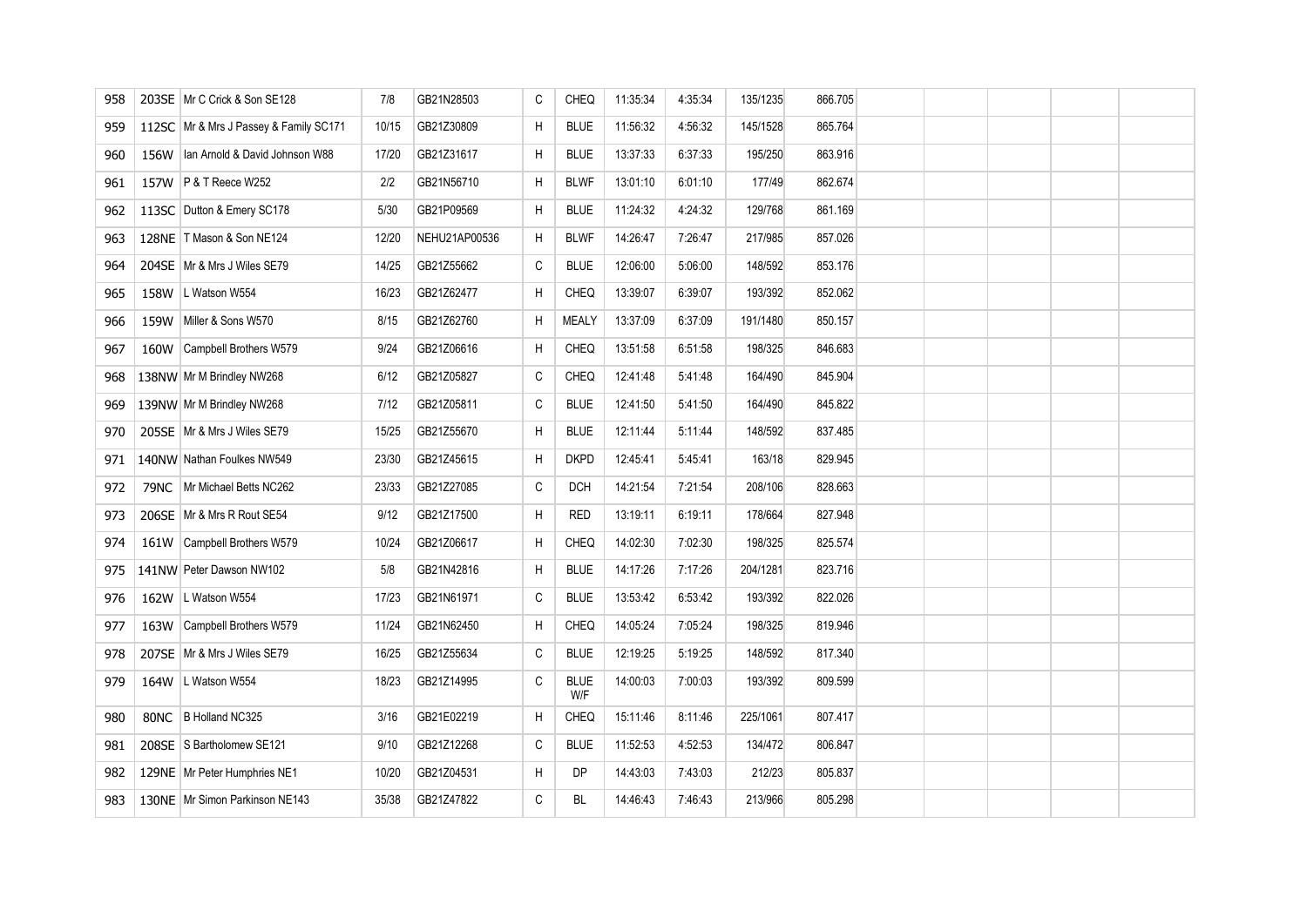| 984  |      | 209SE Mr Barry Hobbs & Son SE104         | 10/12 | GB21Z32773 | C | <b>DCH</b>   | 12:16:09 | 5:16:09 | 144/1066 | 805.017 |  |  |  |
|------|------|------------------------------------------|-------|------------|---|--------------|----------|---------|----------|---------|--|--|--|
| 985  |      | 114SC   Mr & Mrs J Passey & Family SC171 | 11/15 | GB21Z30817 | H | <b>BLUE</b>  | 12:19:58 | 5:19:58 | 145/1528 | 802.359 |  |  |  |
| 986  |      | 165W Miller & Sons W570                  | 10/15 | GB21L20993 | H | <b>BLUE</b>  | 14:01:19 | 7:01:19 | 191/1480 | 801.392 |  |  |  |
| 987  |      | 115SC Mr & Mrs J Wright SC102            | 23/35 | GB21Z15528 | С | <b>BLUE</b>  | 12:13:05 | 5:13:05 | 142/353  | 799.381 |  |  |  |
| 988  |      | 131NE Mr Frank Bristow NE174             | 34/40 | GB21Z52154 | Н | <b>CHPD</b>  | 13:40:58 | 6:40:58 | 181/601  | 795.979 |  |  |  |
| 989  |      | 132NE K Bowskill NE187                   | 26/39 | GB21E18564 | C | WG           | 14:51:40 | 7:51:40 | 213/2    | 794.803 |  |  |  |
| 990  |      | 210SE M Lawrance SE70                    | 15/15 | GB21Z52690 | С | CHPD         | 13:33:05 | 6:33:05 | 177/827  | 794.608 |  |  |  |
| 991  |      | 133NE Mr Peter Humphries NE1             | 11/20 | GB21Z59397 | H | BL           | 14:51:44 | 7:51:44 | 212/23   | 791.004 |  |  |  |
| 992  |      | 211SE Mr & Mrs J Wiles SE79              | 18/25 | GB21Z55682 | H | CHEQ         | 12:31:03 | 5:31:03 | 148/592  | 788.618 |  |  |  |
| 993  |      | 166W Miller & Sons W570                  | 11/15 | GB21P20656 | H | <b>MEALY</b> | 14:08:31 | 7:08:31 | 191/1480 | 787.927 |  |  |  |
| 994  | 167W | I Stanciu W235                           | 4/7   | GB21P26038 | H | <b>RED</b>   | 14:29:33 | 7:29:33 | 201/34   | 786.996 |  |  |  |
| 995  |      | 134NE   Mr Frank Bristow NE174           | 35/40 | GB21Z52235 | Н | CHPD         | 13:46:11 | 6:46:11 | 181/601  | 785.756 |  |  |  |
| 996  |      | 168W Miller & Sons W570                  | 12/15 | GB21H11479 | H | <b>BLUE</b>  | 14:09:44 | 7:09:44 | 191/1480 | 785.697 |  |  |  |
| 997  |      | 142NW Mr M Brindley NW268                | 8/12  | GB21Z05857 | С | <b>BLUE</b>  | 13:08:21 | 6:08:21 | 164/490  | 784.933 |  |  |  |
| 998  |      | 169W Campbell Brothers W579              | 12/24 | GB21N62431 | H | PIED         | 14:25:20 | 7:25:20 | 198/325  | 783.245 |  |  |  |
| 999  | 81NC | Jepson, Bennett & Leach NC186            | 7/10  | GB21N43306 | С | <b>MLY</b>   | 13:58:50 | 6:58:50 | 186/307  | 782.333 |  |  |  |
| 1000 |      | 143NW M & D Mackirdy Bros NW109          | 5/10  | GB21A37696 | C | CHEQ         | 13:13:19 | 6:13:19 | 165/1129 | 780.916 |  |  |  |
| 1001 |      | 144NW Mr Paul Grayson NW428              | 25/35 | GB21Z55754 | С | <b>BLUE</b>  | 13:10:51 | 6:10:51 | 162/1550 | 775.915 |  |  |  |
| 1002 |      | 212SE Mr Walter Lawrence & Son SE43      | 3/5   | GB21Z55771 | С | <b>BLK</b>   | 13:39:06 | 6:39:06 | 174/1243 | 770.441 |  |  |  |
| 1003 |      | 116SC Mr Barry Lovell SC152              | 3/4   | GB21Z12724 | C | <b>BLUE</b>  | 12:37:29 | 5:37:29 | 147/1215 | 770.216 |  |  |  |
| 1004 |      | 170W   Mr R Spring & Son W325            | 10/10 | GB21A18803 | С | CHEQ         | 14:32:42 | 7:32:42 | 198/144  | 770.099 |  |  |  |
| 1005 |      | 135NE Mr Frank Bristow NE174             | 36/40 | GB21Z52168 | С | <b>BLUE</b>  | 13:56:39 | 6:56:39 | 181/601  | 766.017 |  |  |  |
| 1006 |      | 117SC J & G Dutton SC10                  | 15/18 | GB21P09996 | Н | <b>DCH</b>   | 11:56:24 | 4:56:24 | 128/729  | 762.513 |  |  |  |
| 1007 |      | 171W L Watson W554                       | 19/23 | GB21Z62480 | C | <b>BLUE</b>  | 14:27:32 | 7:27:32 | 193/392  | 759.881 |  |  |  |
| 1008 |      | 145NW M & D Mackirdy Bros NW109          | 6/10  | GB21Z29096 | H | <b>BLUE</b>  | 13:24:54 | 6:24:54 | 165/1129 | 757.415 |  |  |  |
| 1009 |      | 172W Paul Dolan W496                     | 8/10  | GB21R24553 | H | <b>MEALY</b> | 14:35:25 | 7:35:25 | 193/659  | 756.886 |  |  |  |